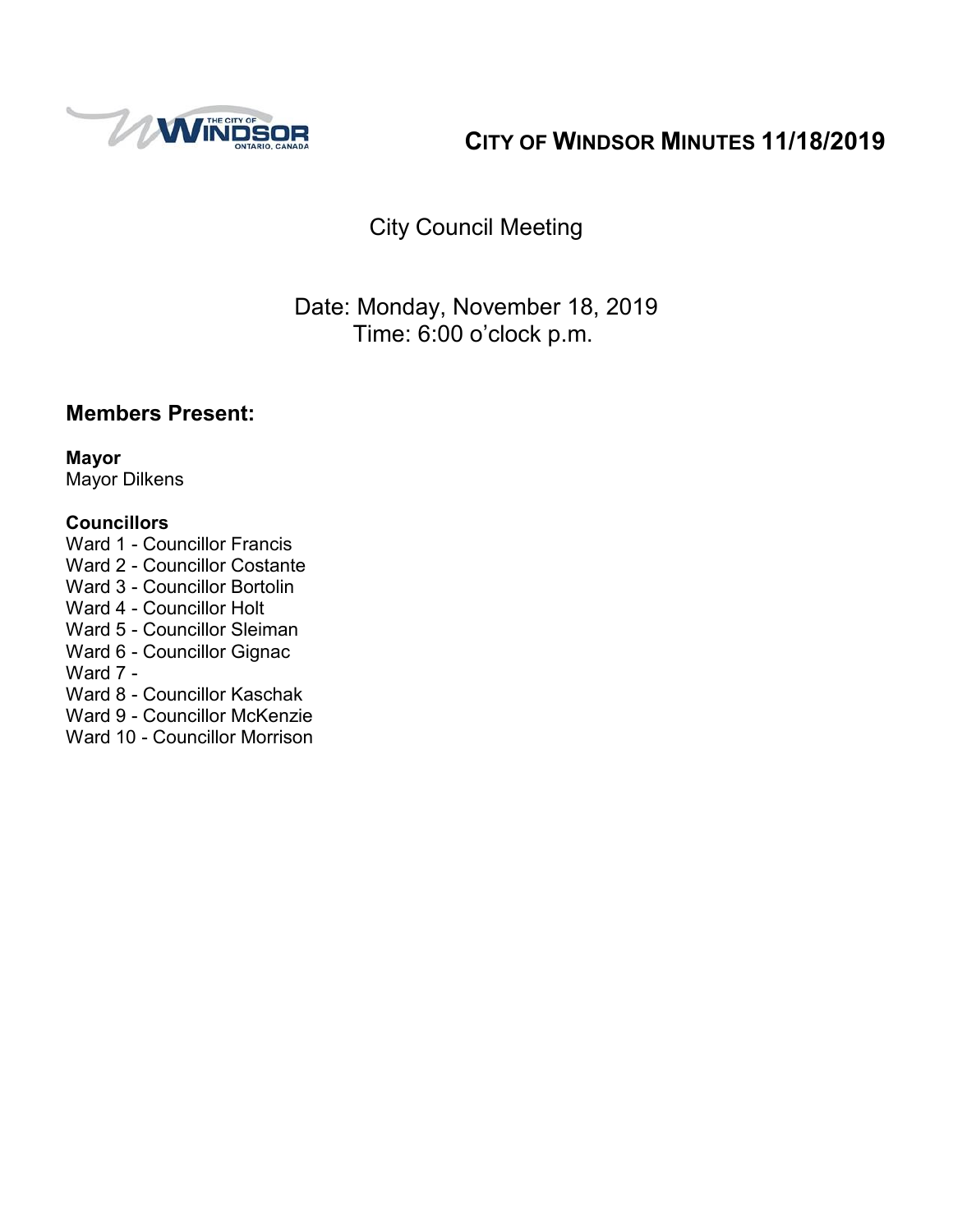# **2. CALL TO ORDER - Playing of the National Anthem**

Following the playing of the Canadian National Anthem, the Mayor calls the meeting to order at 6:01 o'clock p.m.

# **3. DISCLOSURE OF PECUNIARY INTEREST AND THE GENERAL NATURE THEREOF**

None disclosed.

# **4. ADOPTION OF THE MINUTES**

#### **4.1. Adoption of the Windsor City Council meeting minutes held October 7, 2019**

Moved by: Councillor Sleiman Seconded by: Councillor Bortolin

That the minutes of the meeting of Council held October 7, 2019 **BE ADOPTED** as presented. **Carried** 

Report Number: SCM 389/2019

## **4.2. Adoption of the Special Meeting of Council minutes held October 30, 2019**

Moved by: Councillor Sleiman Seconded by: Councillor Bortolin

That the minutes of the Special Meeting of Council held October 30, 2019 **BE ADOPTED** as presented. Carried.

Report Number: SCM 404/2019

#### **5. NOTICE OF PROCLAMATIONS**

"Dress Purple Day" – October 24, 2019 "World Pancreatic Cancer Day" – November 21, 2019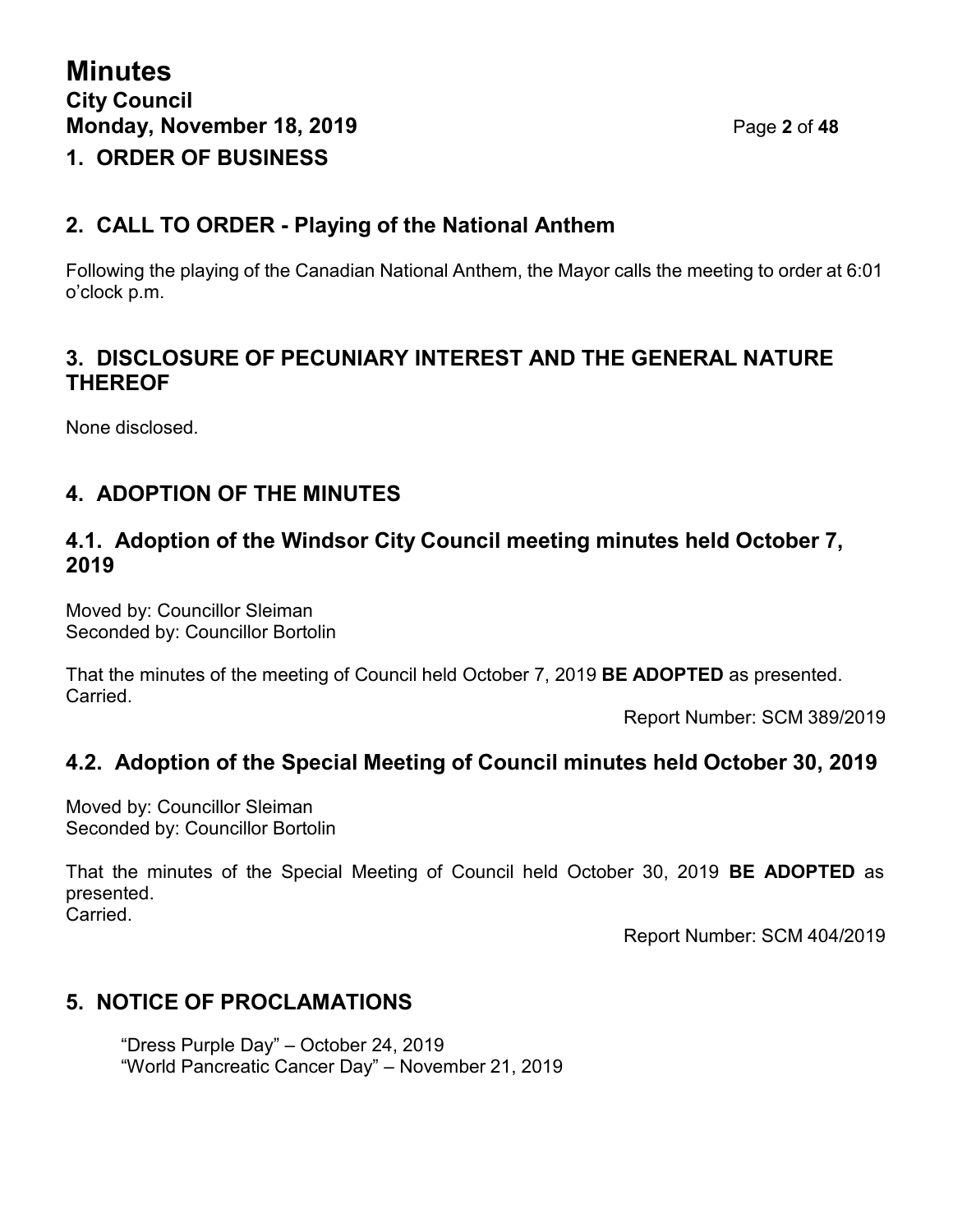# **Minutes City Council Monday, November 18, 2019** Page **3** of **48**

**Flag Raising Ceremony:** "NBA Trophy Visit to Windsor" – October 10-14, 2019 "76th Anniversary of Lebanon's Independence" – November 22, 2019

# **6. COMMITTEE OF THE WHOLE**

Moved by: Councillor Costante Seconded by: Councillor Francis

That Council do now rise and move into Committee of the Whole with the Mayor presiding for the purpose of dealing with:

(a) communication items;

- (b) consent agenda;
- (c) hearing requests for deferrals, referrals and/or withdrawals of any items of business;
- (d) hearing presentations and delegations;
- (e) consideration of business items;
- (f) consideration of Committee reports:
	- (i) **Report of Special In-Camera Meeting or other Committee as may be held prior to Council** (if scheduled); and

(g) consideration of by-law 119-2019 through 129-2019 (inclusive). Carried.

## **7. COMMUNICATIONS INFORMATION PACKAGE**

## **7.1. Correspondence 7.1.1 through 7.1.25**

Moved by: Councillor Gignac Seconded by: Councillor Holt

Decision Number: CR531/2019

That the following Communication Items 7.1.1 through 7.1.8, 7.1.10, 7.1.11, 7.1.13, and 7.1.15 through 7.1.25 inclusive as set forth in the Council Agenda **BE REFERRED** as noted, and that Item 7.1.14, 7.1.9, and 7.1.12 be dealt with as follows:

## **7.1.14 Application for Cannabis Retail Store Authorization for Rose City Cannabis provided to Alcohol and Gaming Commission of Ontario, 545 Ouellette Avenue, File Number 723929**

Moved by: Councillor Gignac Seconded by: Councillor Bortolin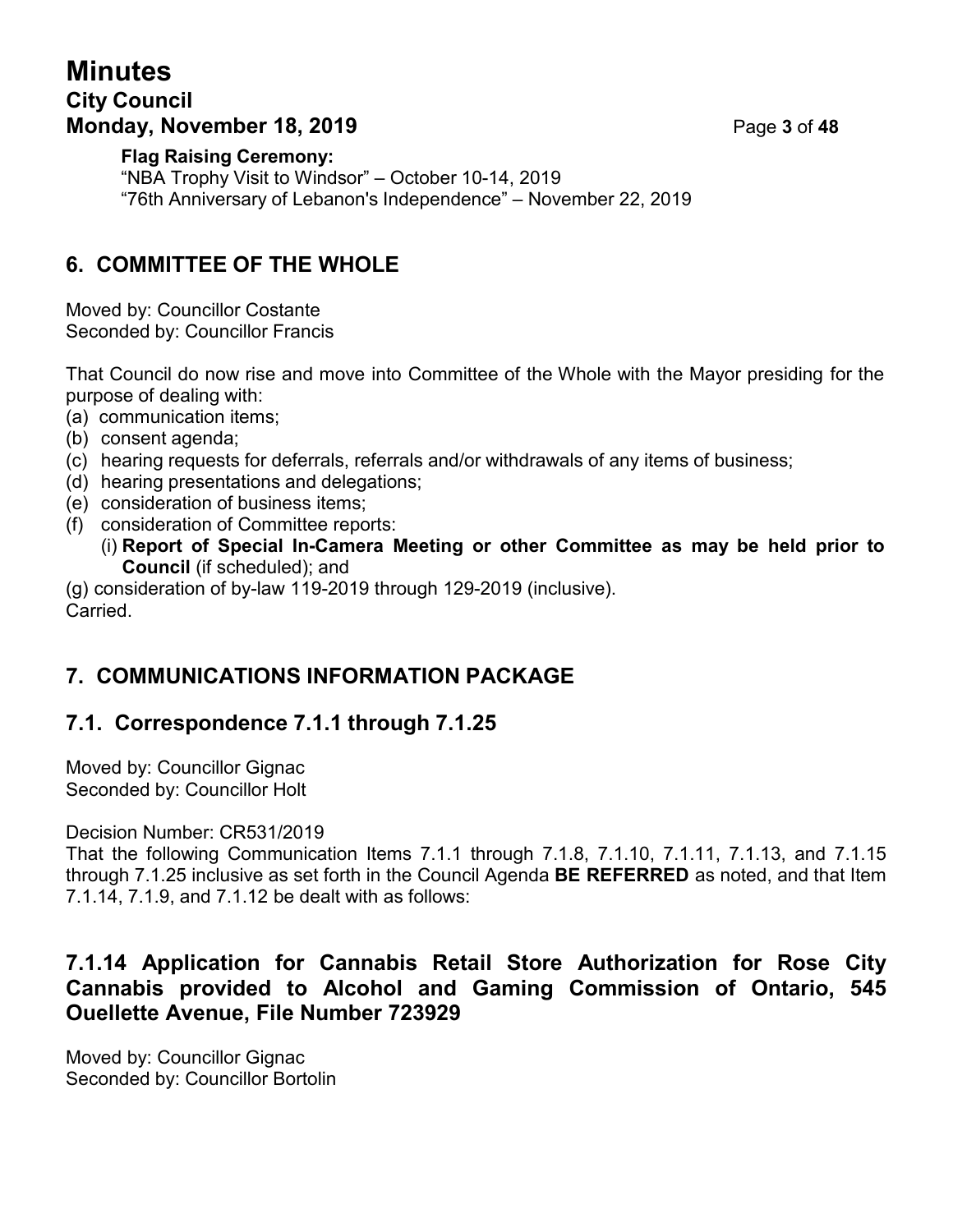# **Minutes City Council Monday, November 18, 2019** Page **4** of **48**

Decision Number: CR532/2019

That Rule 13.9 of the Procedure By-law **BE WAIVED** to introduce a motion for reconsideration of CR9/2019, which pertains to the delegation to administration of providing comments to the AGCO in respect to any applications for a retail cannabis license. Carried.

Moved by: Councillor Bortolin Seconded by: Councillor Mckenzie

#### Decision Number: CR533/2019

That CR9/2019 as follows, which was adopted on January 21, 2019 **BE RECONSIDERED**:

I That Council resolves that The Corporation of the City of Windsor **SHALL ALLOW** cannabis retail stores to be located in the municipality; and,

II. That Council **ADOPTS** the Policy Statement contained at Appendix "F" as a statement of the City's guiding principles with respect to the location of any cannabis store in the municipality, for the purposes of provision of comment to AGCO in respect of any proposed location; and,

III. That Authority **BE DELEGATED** to the City Planner and Executive Director of Development Services to provide comments to the AGCO in respect of any application for a retail cannabis licence after engaging all necessary technical resources to review the application, and in accordance with the Policy Statement; and,

IV. That any responses provided to **AGCO** in respect of any application for a retail cannabis license BE POSTED to the City's website in the interests of openness and transparency; and,

V. That Administration **BE DIRECTED** to report on the financial impacts of cannabis retail in the 2020 budget process; and further,

VI. That the City of Windsor **OPPOSE** the establishment of cannabis retail stores within 150 metres of an addiction treatment centre (amending bullet point 1.iii in the Draft Municipal Policy Statement).

Carried.

Clerk's File: GP/13047

Moved by: Councillor Bortolin Seconded by: Councillor Francis

Decision Number: CR534/2019

I That Council resolves that The Corporation of the City of Windsor **SHALL ALLOW** cannabis retail stores to be located in the municipality; and,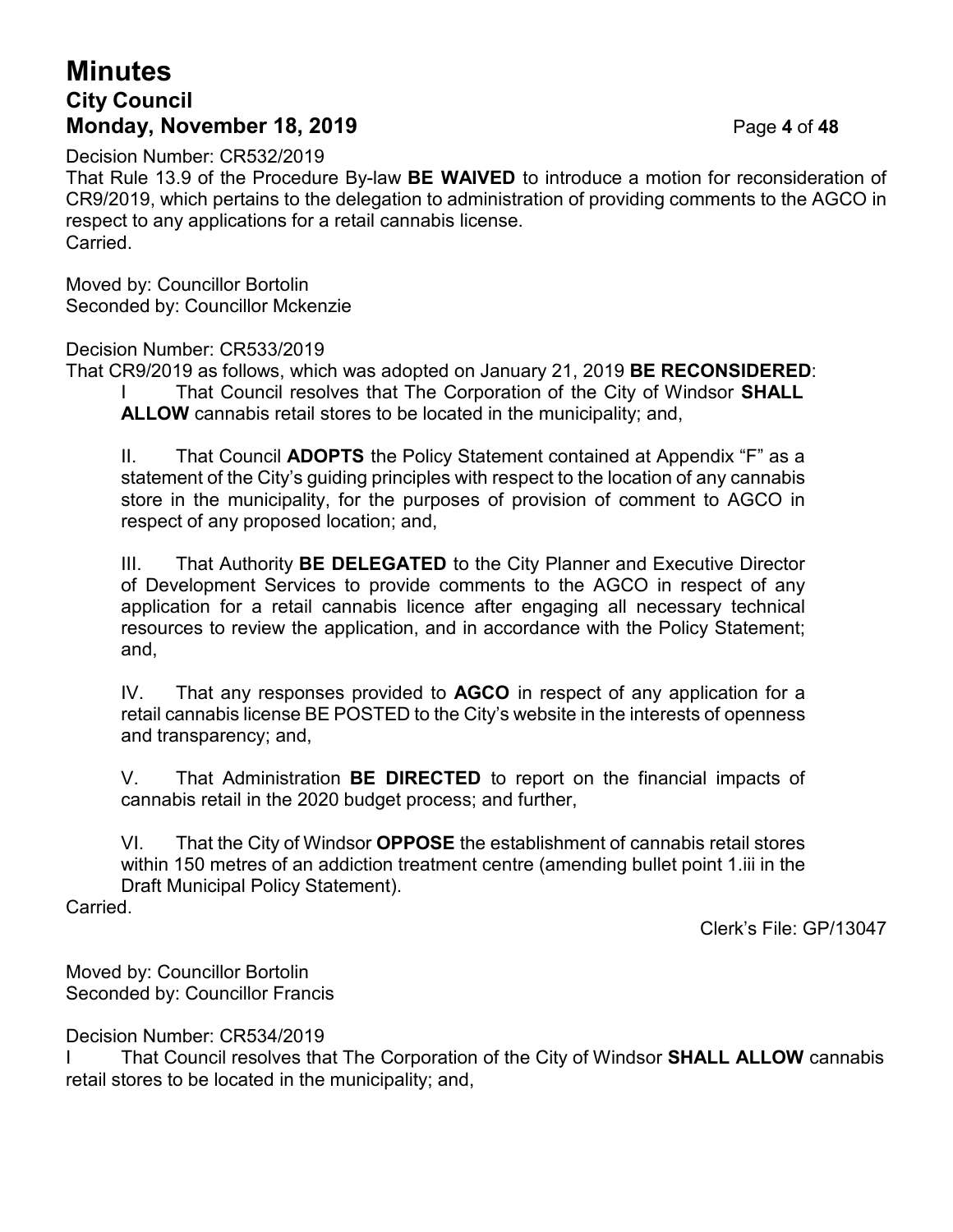# **Minutes City Council Monday, November 18, 2019** Page **5** of **48**

II. That Council **ADOPTS** the Policy Statement contained at Appendix "F" as a statement of the City's guiding principles with respect to the location of any cannabis store in the municipality, for the purposes of provision of comment to AGCO in respect of any proposed location; and,

III. That in response to any furture applications for a retail cannabis store licence for this term of Council, after engaging to review the application, that Administration **BE REQUESTED** to canvas information from all necessary technical resources, the surrounding Business Improvement Areas (BIA's) and surrounding property owners and that the information **BE BROUGHT FORWARD** to City Council, at a special meeting if necessary, to provide comments to the AGCO in accordance with the Policy Statement; and,

IV. That any responses provided to AGCO in respect of any application for a retail cannabis license **BE POSTED** to the City's website in the interests of openness and transparency; and,

V. That Administration **BE DIRECTED** to report on the financial impacts of cannabis retail in the 2020 budget process; and further,

VI. That the City of Windsor **OPPOSE** the establishment of cannabis retail stores within 150 metres of an addiction treatment centre (amending bullet point 1.iii in the Draft Municipal Policy Statement).

Carried.

Clerk's File: GP/13047

## **7.1.9 Briefing note, Demand the right coalition of Ontario Municipalities, Giving Ontario Municipalities the "right to approve" landfill developments in their own communities**

Moved by: Councillor McKenzie Seconded by: Councillor Francis

Decision Number: CR535/2019

That the correspondence from the Town of Ingersoll regarding the demand that Ontario Municipalities have the "right to approve" landfill developments in their own communities **BE RECEIVED**; and, That the following:

MUNICIPALITIES CALL ON PROVINCE TO ENSURE ITS "MADE-IN-ONTARIO ENVIRONMENT PLAN" INCLUDES MUNICIPAL "RIGHT TO APPROVE" LANDFILL DEVELOPMENTS WHEREAS municipal governments in Ontario do not have the right to approve landfill projects in their communities, but have authority for making decisions on all other types of development;

AND WHEREAS this out-dated policy allows private landfill operators to consult with local residents and municipal Councils, but essentially ignore them;

AND WHEREAS Ontario's proposed "Made-in-Ontario Environment Plan" states that the province will grant municipalities a "greater say in siting of landfills";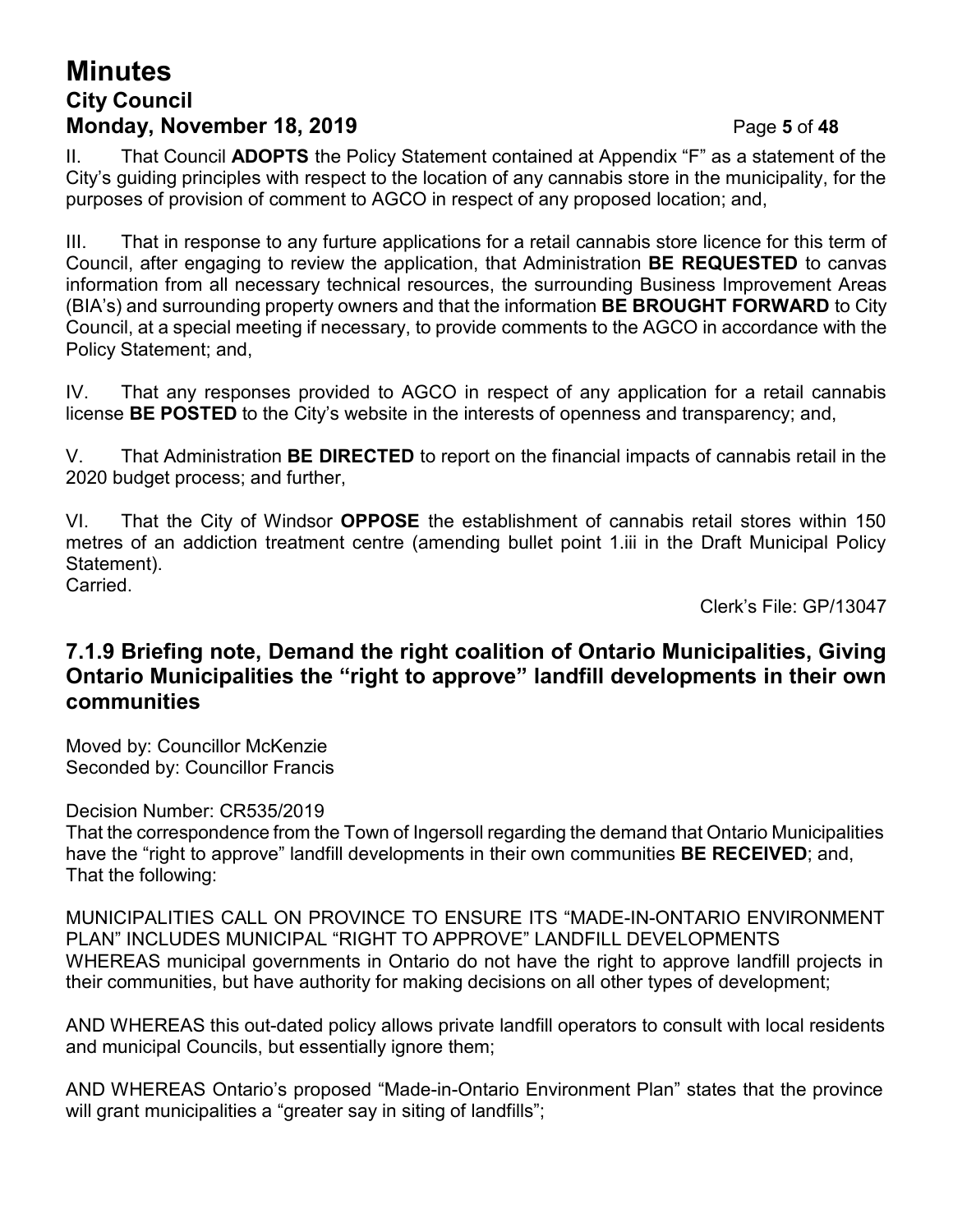# **Minutes City Council Monday, November 18, 2019** Page **6** of **48**

AND WHEREAS municipalities already have exclusive rights for approving casinos and nuclear waste facilities within their communities, whether to host cannabis retail in their communities, AND FURTHER that the province has recognized the value of municipal approval for the siting of power generation facilities;

AND WHEREAS the recent report from Ontario's Environmental Commissioner has found that Ontario has a garbage problem, particularly from Industrial, Commercial and Institutional (ICI) waste generated within the City of Toronto, where diversion rates are as low as 15%;

AND UNLESS significant efforts are made to increase recycling and diversion rates, a new home for this Toronto garbage will need to be found, as landfill space is filling up quickly;

AND WHEREAS municipalities across Ontario are quietly being identified and targeted as potential landfill sites for future Toronto garbage by private landfill operators;

AND WHEREAS other communities should not be forced to take Toronto waste, as landfills can contaminate local watersheds, air quality, dramatically increase heavy truck traffic on community roads, and reduce the quality of life for local residents;

AND WHEREAS municipalities should be considered experts in waste management, as they are responsible for this within their own communities, and often have decades' worth of in-house expertise in managing waste, recycling, and diversion programs;

AND WHEREAS municipalities should have the exclusive right to approve or reject these projects, and assess whether the potential economic benefits are of sufficient value to offset any negative impacts and environmental concerns;

THEREFORE BE IT RESOLVED THAT the City of Windsor calls upon the Government of Ontario, as part of its "Made-in-Ontario Environment Plan" to formally entrench the right of municipalities to approve or reject landfill projects in or adjacent to their communities;

AND THAT in the case of a two-tier municipality, the approval be required at both the upper-tier and affected lower-tier municipalities;

AND FURTHER THAT the City of Windsor encourage all other municipalities in Ontario to consider this motion calling for immediate provincial action;

AND THAT the MOTION adopted by Council BE FORWARDED to the DEMAND THE RIGHT COALITION OF ONTARIO MUNICIPALITIES

**BE APPROVED**; and further,

That the County of Essex **BE REQUESTED** to consider adopting a similar motion. Carried.

Clerk's File: GM2019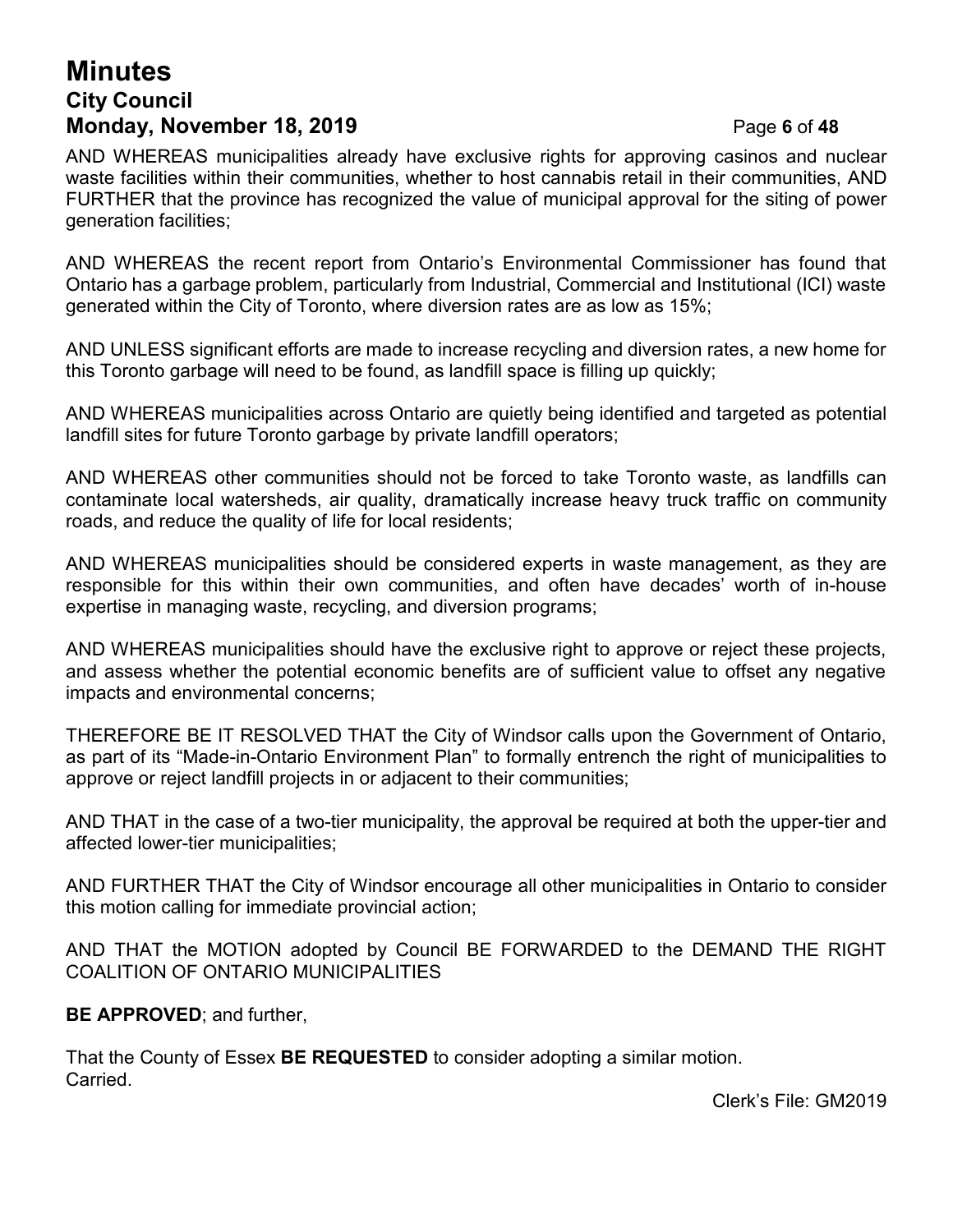# **Minutes**

# **City Council Monday, November 18, 2019** Page **7** of **48**

**7.1.12 The Royal Canadian Legion Ontario Command 7th Annual Military Service Recognition Book, copy provided of the Advertisement Letter, Rate Sheet, 1/2 page colour ad and business card from the last book printed to review**

Moved by: Councillor McKenzie Seconded by: Councillor Francis

Decision Number: CR536/2019

That the correspondence from the Royal Canadian Legion Ontario Command regarding the  $7<sup>th</sup>$ Military Service Recognition Book, **BE RECEIVED**; and further,

That **APPROVAL BE GIVEN** for a half page colour ad in the "Military Service Recognition Book" in the amount of \$940.00 (cost of \$831.86 plus \$108.14 HST), and that this amount **BE CHARGED** to the Budget Stabilization Reserve (BSR) Fund. Carried.

Clerk's File: APR2019

| No.   | Sender                                                          | Subject                                                                                                                                                                                      |
|-------|-----------------------------------------------------------------|----------------------------------------------------------------------------------------------------------------------------------------------------------------------------------------------|
| 7.1.1 | Ontario Ministry of<br><b>Natural Resources</b><br>and Forestry | Environmental Registry notice (019-0732) by the<br>Ministry of Natural Resources and Forestry<br>regarding proposal to amend three statutes and<br>make a new regulation                     |
|       |                                                                 | Corporate Leader Parks, Recreation, Culture &<br><b>Facilities</b><br><b>City Engineer</b><br>GP2019<br>Note & File                                                                          |
| 7.1.2 | Ontario Ministry of<br><b>Municipal Affairs and</b><br>Housing  | Announcement of Regional Government Review,<br>Renewal of funding programs to identify efficiencies,<br>Municipal Fiscal Year, Voters' List and Ontario<br><b>Municipal Partnership Fund</b> |
|       |                                                                 | <b>City Clerk</b><br><b>City Treasurer</b><br>Manager of Records/Elections & Freedom of<br><b>Information Coordinator</b><br>GP2019<br>Note & File                                           |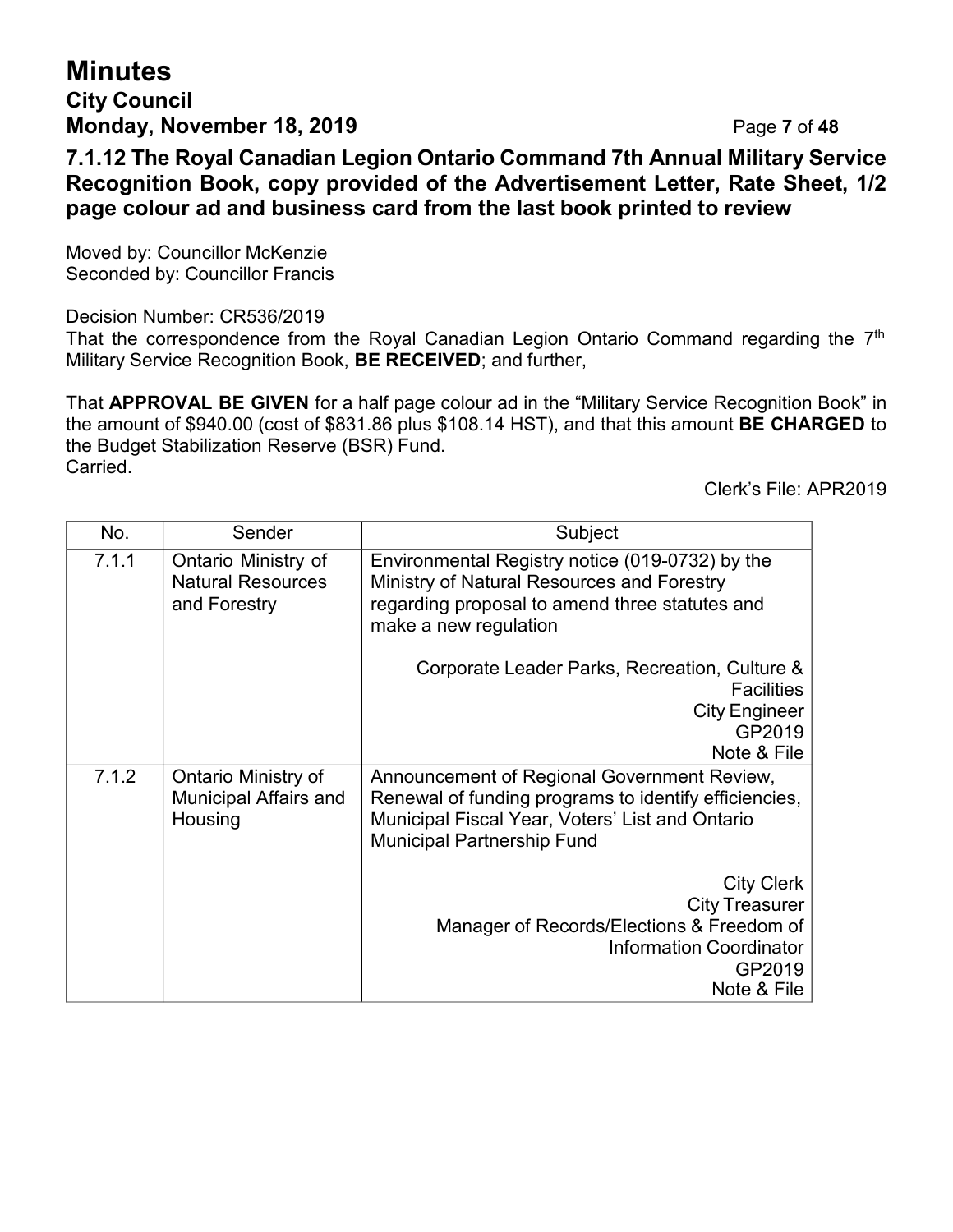# **Minutes City Council Monday, November 18, 2019** Page **8** of **48**

| No.   | Sender                                                      | Subject                                                                                                                                                                                                                                                                                                                                                                                          |
|-------|-------------------------------------------------------------|--------------------------------------------------------------------------------------------------------------------------------------------------------------------------------------------------------------------------------------------------------------------------------------------------------------------------------------------------------------------------------------------------|
| 7.1.3 | Ontario Ministry of<br>the Environment,<br>Conservation and | Director's Instructions on behalf of Enwin Utilities<br>Ltd., Reference Number 1506-BHHJPX                                                                                                                                                                                                                                                                                                       |
|       | Parks                                                       | <b>City Engineer</b><br><b>Fire Chief</b><br>GP2019<br>Note & File                                                                                                                                                                                                                                                                                                                               |
| 7.1.4 | <b>Ontario Energy Board</b><br>and Enbridge Gas<br>Inc.     | Enbridge Gas filed an application on October 8,<br>2019, with the Board for interim and final Orders<br>approving or fixing just and reasonable rates for the<br>sale, distribution, transmission, and storage of gas<br>commencing January 1, 2020. Ontario Energy<br>Board Notice to Customers of Enbridge Gas Inc.<br>has applied to raise its natural gas rates effective<br>January 1, 2020 |
|       |                                                             | MU2019<br>Note & File                                                                                                                                                                                                                                                                                                                                                                            |
| 7.1.5 | Association of<br>Municipalities of<br>Ontario              | Announcement by the Minister of Municipal Affairs<br>and Housing, several key announcements of<br>interest to municipal governments across Ontario                                                                                                                                                                                                                                               |
|       |                                                             | <b>City Treasurer</b><br><b>City Clerk</b><br>Manager of Records/Elections & Freedom of<br><b>Information Coordinator</b><br><b>MMA2019</b><br>Note & File                                                                                                                                                                                                                                       |
| 7.1.6 | <b>Terrapex</b><br>Environmental Ltd.                       | Notification of Environmental Standards, Terrapex<br>Environmental Ltd. has been retained by the<br>property owner to conduct a Phase Two<br>Environmental Site Assessment at 1110 Tecumseh<br>Road, in Windsor, Ontario                                                                                                                                                                         |
|       |                                                             | <b>City Planner</b><br><b>City Engineer</b><br><b>Manager, Environmental Quality</b><br>EI/11165<br>Note & File                                                                                                                                                                                                                                                                                  |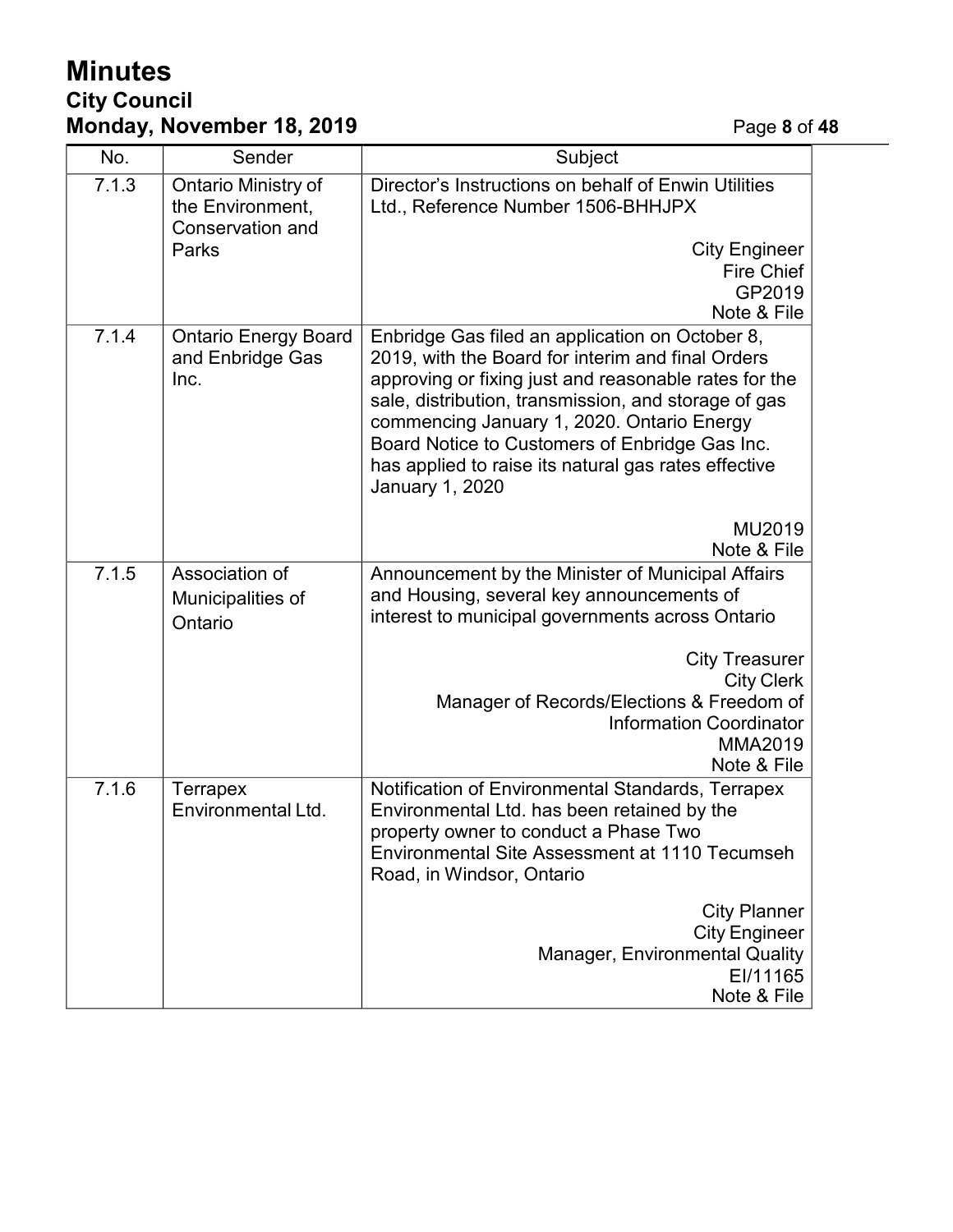# **Minutes City Council Monday, November 18, 2019** Page **9** of **48**

| No.    | Sender                                                                | Subject                                                                                                                                                                                         |  |
|--------|-----------------------------------------------------------------------|-------------------------------------------------------------------------------------------------------------------------------------------------------------------------------------------------|--|
| 7.1.7  | <b>CN Regional</b><br><b>Engineering Design &amp;</b><br>Construction | Snow Removal Operations, Rail-Road Crossings,<br>letter to be reviewed by all Road Authorities to<br>ensure proper procedures are followed when<br>plowing or salting around the CN Rail tracks |  |
|        |                                                                       | <b>City Engineer</b><br>MT2019<br>Note & File                                                                                                                                                   |  |
| 7.1.8  | <b>Landmark Engineers</b><br>Inc.                                     | <b>Oldcastle Stormwater Master Plan, Class</b><br>Environmental Assessment, Notice of Intent &<br>Invitation to Comment, Public Information Centre on<br>October 17, 2019                       |  |
|        |                                                                       | <b>City Engineer</b><br>SW2019<br>Note & File                                                                                                                                                   |  |
| 7.1.9  | Town of Ingersoll                                                     | Briefing note, Demand the right coalition of Ontario<br>Municipalities, Giving Ontario Municipalities the<br>"right to approve" landfill developments in their own<br>communities               |  |
|        |                                                                       | <b>City Planner</b><br><b>City Engineer</b><br>GM2019                                                                                                                                           |  |
|        |                                                                       | COUNCIL DIRECTION REQUESTED, otherwise<br>Note & File                                                                                                                                           |  |
| 7.1.10 | The Town of<br>Lakeshore                                              | Lakeshore 5-Year Official Plan Review, 3rd Public<br>Open House to review materials, speak with Town<br>staff and consulting team, held on October 29, 2019                                     |  |
|        |                                                                       | <b>City Planner</b><br><b>City Solicitor</b><br>GM2019<br>Note & File                                                                                                                           |  |
| 7.1.11 | Woodbine<br><b>Entertainment Group</b>                                | Addition of a Champions Teletheatre at Breakaway<br>Gaming Centre, 655 Crawford Avenue, Windsor                                                                                                 |  |
|        |                                                                       | <b>City Clerk/Licence Commissioner</b><br><b>ACLL2019</b><br>Note & File                                                                                                                        |  |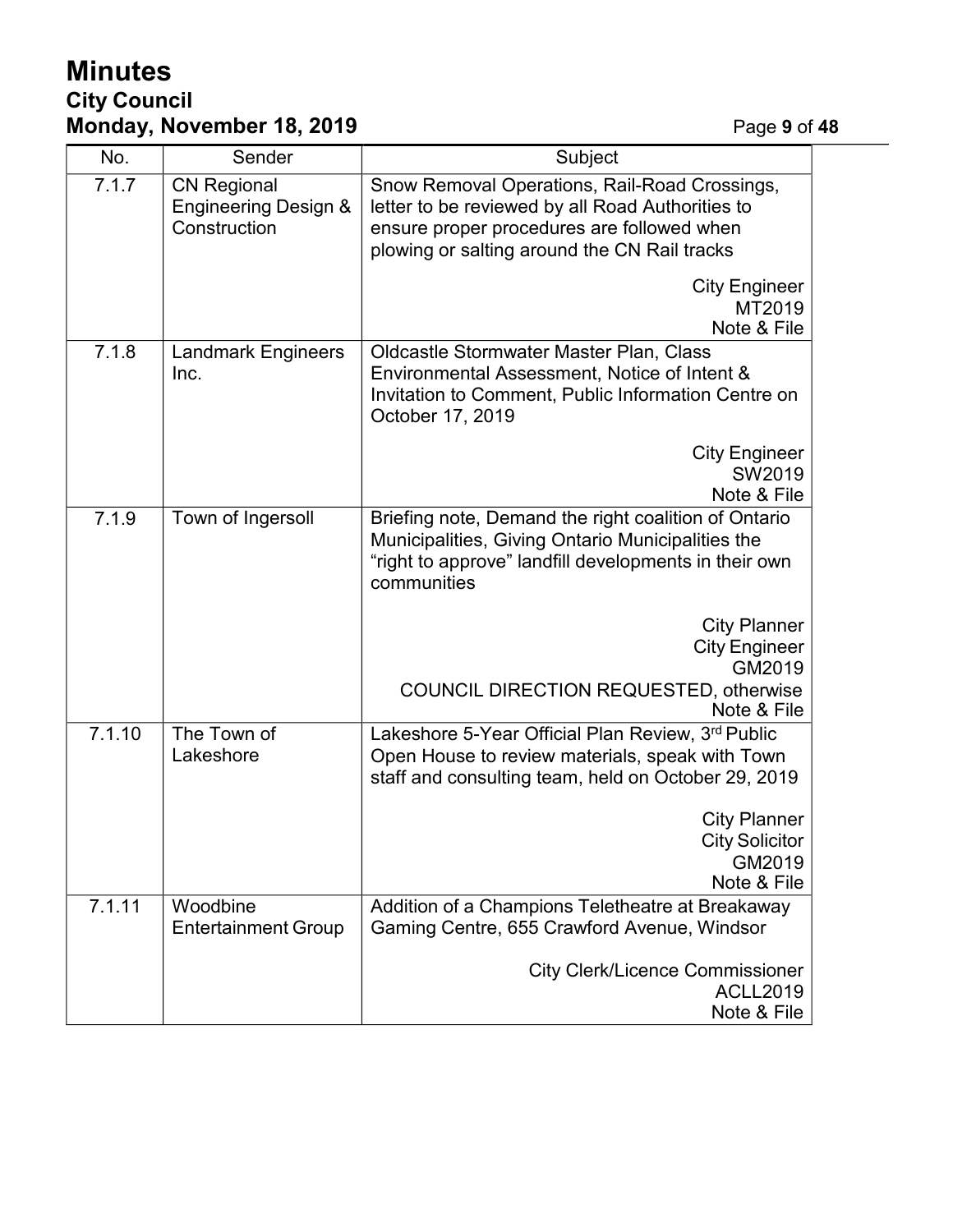# **Minutes City Council Monday, November 18, 2019** Page **10** of **48**

| No.    | Sender                                                                     | Subject                                                                                                                                                                                                                             |  |
|--------|----------------------------------------------------------------------------|-------------------------------------------------------------------------------------------------------------------------------------------------------------------------------------------------------------------------------------|--|
| 7.1.12 | The Royal Canadian<br>Legion Ontario<br>Command                            | The Royal Canadian Legion Ontario Command 7th<br>Annual Military Service Recognition Book, copy<br>provided of the Advertisement Letter, Rate Sheet,<br>1/2 page color ad and business card from the last<br>book printed to review |  |
|        |                                                                            | APR2019<br><b>COUNCIL DIRECTION REQUESTED, otherwise</b><br>Note & File                                                                                                                                                             |  |
| 7.1.13 | <b>City Engineer</b>                                                       | Notice of Study Commencement and Public<br>Information Centre, Class Environment<br>Assessment, Wyandotte Street East and Jarvis<br>Avenue                                                                                          |  |
|        |                                                                            | <b>City Planner</b><br>SW2019<br>Note & File                                                                                                                                                                                        |  |
| 7.1.14 | City<br>Planner/Executive<br>Director of Planning<br>and Building Services | Application for Cannabis Retail Store Authorization<br>for Rose City Cannabis provided to Alcohol and<br>Gaming Commission of Ontario, 545 Ouellette<br>Avenue, File Number 723929                                                  |  |
|        |                                                                            | <b>City Solicitor</b><br>GP/13047<br>Note & File                                                                                                                                                                                    |  |
| 7.1.15 | Manager of Urban<br>Design                                                 | Site Plan Approval, 1362279 Ontario Ltd., Daniel &<br>Lowie Habib, 840 Wyandotte Street East, proposed<br>new 4 storey building                                                                                                     |  |
|        |                                                                            | ZS/13615<br>Note & File                                                                                                                                                                                                             |  |
| 7.1.16 | Manager of Urban<br>Design                                                 | Site Plan Approval, Windsor Police Association, 0<br>Windsor Avenue, 33 car parking lot for use by<br>members of the Windsor Police Association                                                                                     |  |
|        |                                                                            | ZS/13622<br>Note & File                                                                                                                                                                                                             |  |
| 7.1.17 | Manager of Urban<br>Design                                                 | Site Plan Approval, City of Windsor, 1650 Seneca<br>Street, proposed new parking lot for Stodgell Park                                                                                                                              |  |
|        |                                                                            | ZS/13626<br>Note & File                                                                                                                                                                                                             |  |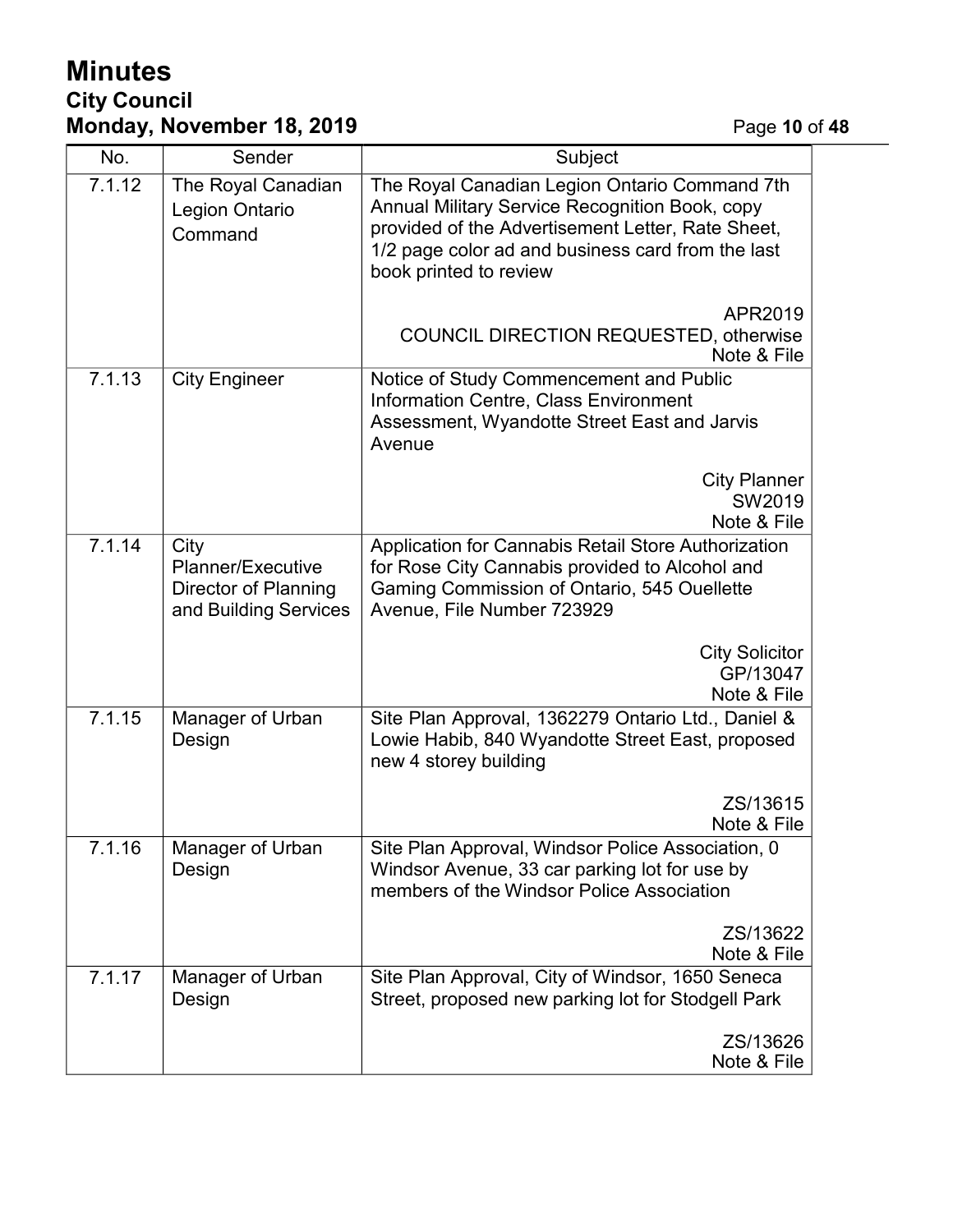# **Minutes City Council Monday, November 18, 2019** Page **11** of **48**

| No.    | Sender                                       | Subject                                                                                                                                                                                                                                                         |  |
|--------|----------------------------------------------|-----------------------------------------------------------------------------------------------------------------------------------------------------------------------------------------------------------------------------------------------------------------|--|
| 7.1.18 | Manager of Urban<br>Design                   | Site Plan Approval, Rio Aiello, 1762643 Ontario Inc.,<br>0 Pillette Road, proposed new three storey<br>residential development                                                                                                                                  |  |
|        |                                              | ZS/13625<br>Note & File                                                                                                                                                                                                                                         |  |
| 7.1.19 | Manager of Urban<br>Design                   | Site Plan Approval, Bettermade Properties Inc., 980<br>Lillian Avenue & 614 Erie E, proposed 16 car paved<br>parking lot                                                                                                                                        |  |
|        |                                              | ZS/13642<br>Note & File                                                                                                                                                                                                                                         |  |
| 7.1.20 | City<br>Planner/Executive<br><b>Director</b> | Application for Zoning Amendment and Official Plan<br>Amendment, Farhi Holdings Corporation, 1600<br>Lauzon Road, to amend Zoning By-law 8600 to<br>allow redevelopment of the subject site for a mix of<br>residential, commercial and institutional uses      |  |
|        |                                              | ZB/13624<br>Note & File                                                                                                                                                                                                                                         |  |
| 7.1.21 | City<br>Planner/Executive<br><b>Director</b> | Application for Draft Plan of<br>Subdivision/Condominium, Eastside Horizons Inc.<br>(Wing On Li), 1490, 1610 & 1676 Banwell Road,<br>Application to approve a Plan of Condominium for a<br>180-unit residential development consisting of<br>multiple dwellings |  |
|        |                                              | ZP/13639<br>Note & File                                                                                                                                                                                                                                         |  |
| 7.1.22 | City<br>Planner/Executive<br><b>Director</b> | Application for Zoning Amendment, Management &<br>International Trading Inc. (Abe Taqtaq), 6550 &<br>6560 Wyandotte Street East, Application to amend<br>Zoning By-law 8600 to allow a 7 storey multi-unit<br>residential building with associated parking      |  |
|        |                                              | ZB/13640<br>Note & File                                                                                                                                                                                                                                         |  |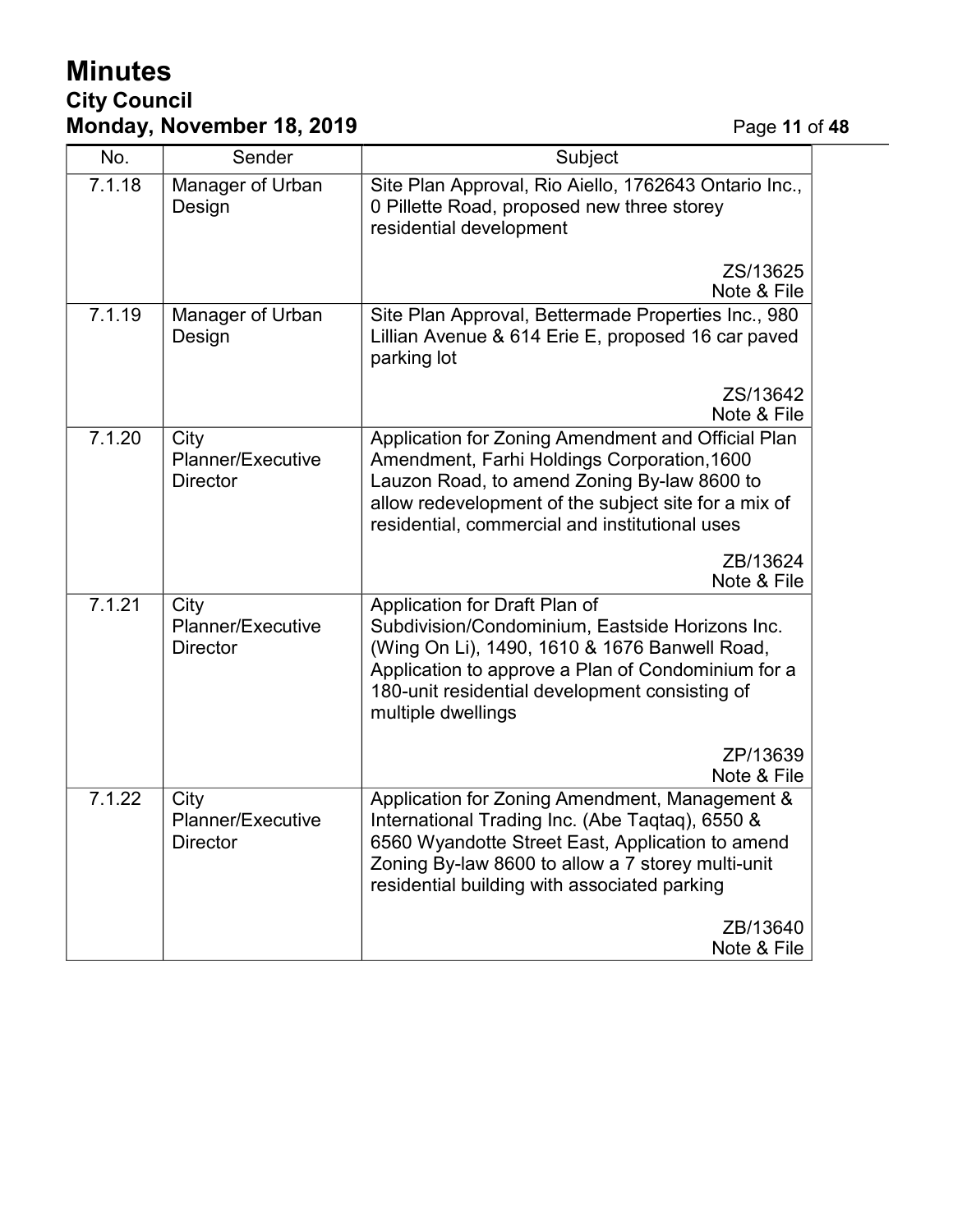# **Minutes City Council Monday, November 18, 2019** Page **12** of **48**

| No.    | Sender                                          | Subject                                                                                                                                                                                                                          |
|--------|-------------------------------------------------|----------------------------------------------------------------------------------------------------------------------------------------------------------------------------------------------------------------------------------|
| 7.1.23 | City<br>Planner/Executive<br><b>Director</b>    | Application for Draft Plan of<br>Subdivision/Condominium, 2595562 Ontario Ltd.<br>(Fanelli Real Estate), Little River Boulevard &<br>Florence Avenue, application to approve an<br>Extension of Draft – Plan of Subdivision      |
|        |                                                 | ZP/13641<br>Note & File                                                                                                                                                                                                          |
| 7.1.24 | Committee of<br>Adjustment/Consent<br>Authority | Applications heard by the Committee of<br>Adjustment/Consent Authority, afternoon of<br>Thursday, October 31, 2019, 3:30 p.m., Room 204,<br>2 <sup>nd</sup> floor, Windsor City Hall, 350 City Hall Square<br>West               |
|        |                                                 | ZC2019<br>Note & File                                                                                                                                                                                                            |
| 7.1.25 | Committee of<br>Adjustment/Consent<br>Authority | Applications to be heard by the Committee of<br>Adjustment/Consent Authority, afternoon of<br>Thursday, November 28, 2019, 3:30 p.m., Room<br>204, 2 <sup>nd</sup> floor, Windsor City Hall, 350 City Hall<br><b>Square West</b> |
|        |                                                 | ZC2019<br>Note & File                                                                                                                                                                                                            |

Carried.

Report Number: CMC 17/2019

## **7.2. CQ16 - 2016 - Windsor / Detroit Pedestrian Ferry**

Moved by: Councillor Holt Seconded by: Councillor Bortolin

Decision Number: CR537/2019

That the report of the Corporate Leader Transportation Services dated October 7, 2019 entitled "CQ16 - 2016 - Windsor / Detroit Pedestrian Ferry" **BE RECEIVED** for information, and,

That Administration **BE REQUESTED** to send a letter to the Canada Border Service Agency (CBSA) and Detroit/Wayne County Port Authority (DWCPA) reaffirming the City's support of the Windsor / Detroit Pedestrian Ferry. Carried.

> Report Number: C 65/2019 Clerk's File: SR2019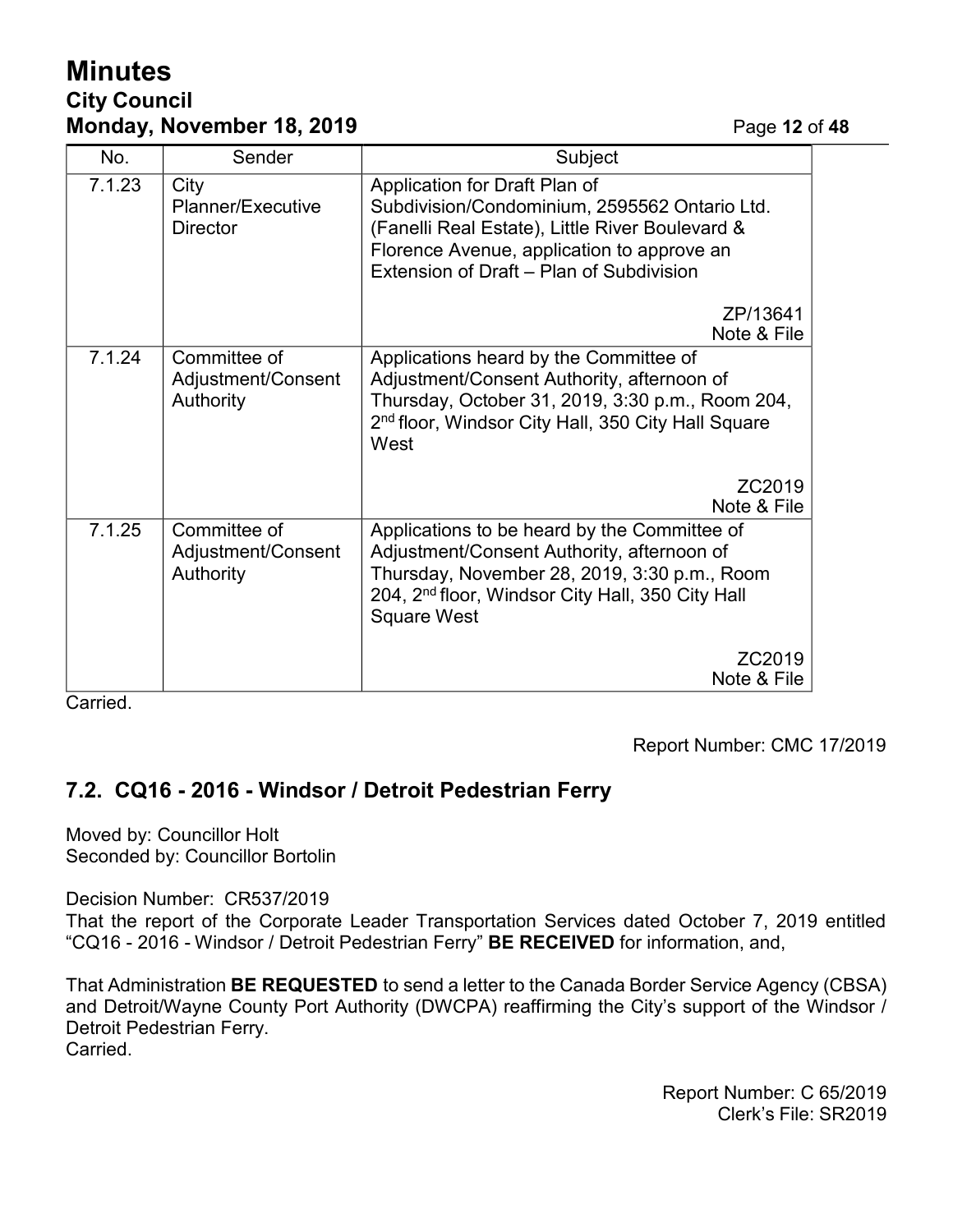# **Minutes**

#### **City Council Monday, November 18, 2019** Page **13** of **48**

## **7.3. Your Quick Gateway (Windsor) Inc. 2nd Quarter 2019 Financial Statements - City Wide**

Moved by: Councillor Gignac Seconded by: Councillor Holt

Decision Number: CR538/2019 That City Council RECEIVE for information, the Your Quick Gateway (Windsor) Inc. 2<sup>nd</sup> Quarter 2019 Financial Statements. **Carried** 

> Report Number: C 175/2019 Clerk's File: APM/9795

## **7.4. Summary of Hotline Issues Referred to Management by PwC – 2019 Q3 - City Wide**

Moved by: Councillor Gignac Seconded by: Councillor Holt

Decision Number: CR539/2019 That City Council **RECEIVE FOR INFORMATION** the Summary of Hotline Issues Referred to Management by PwC from July 1, 2019 – September 30, 2019 (attached as Appendix A). Carried.

Report Number: S 180/2019 Clerk's File: AF2019

## **7.5. Compliance with Applicable Laws & Regulations, 2019 Q3 - City Wide**

Moved by: Councillor Gignac Seconded by: Councillor Holt

Decision Number: CR540/2019 That City Council **RECEIVE FOR INFORMATION** the Status Report on Compliance with Applicable Laws and Regulations, 2019 Q3. **Carried** 

> Report Number: S 181/2019 Clerk's File: AF2019

# **7.6. 2018 Municipal Benchmarking Network of Canada (MBNCanada) Performance Measurement Report - City Wide**

Moved by: Councillor Gignac Seconded by: Councillor Holt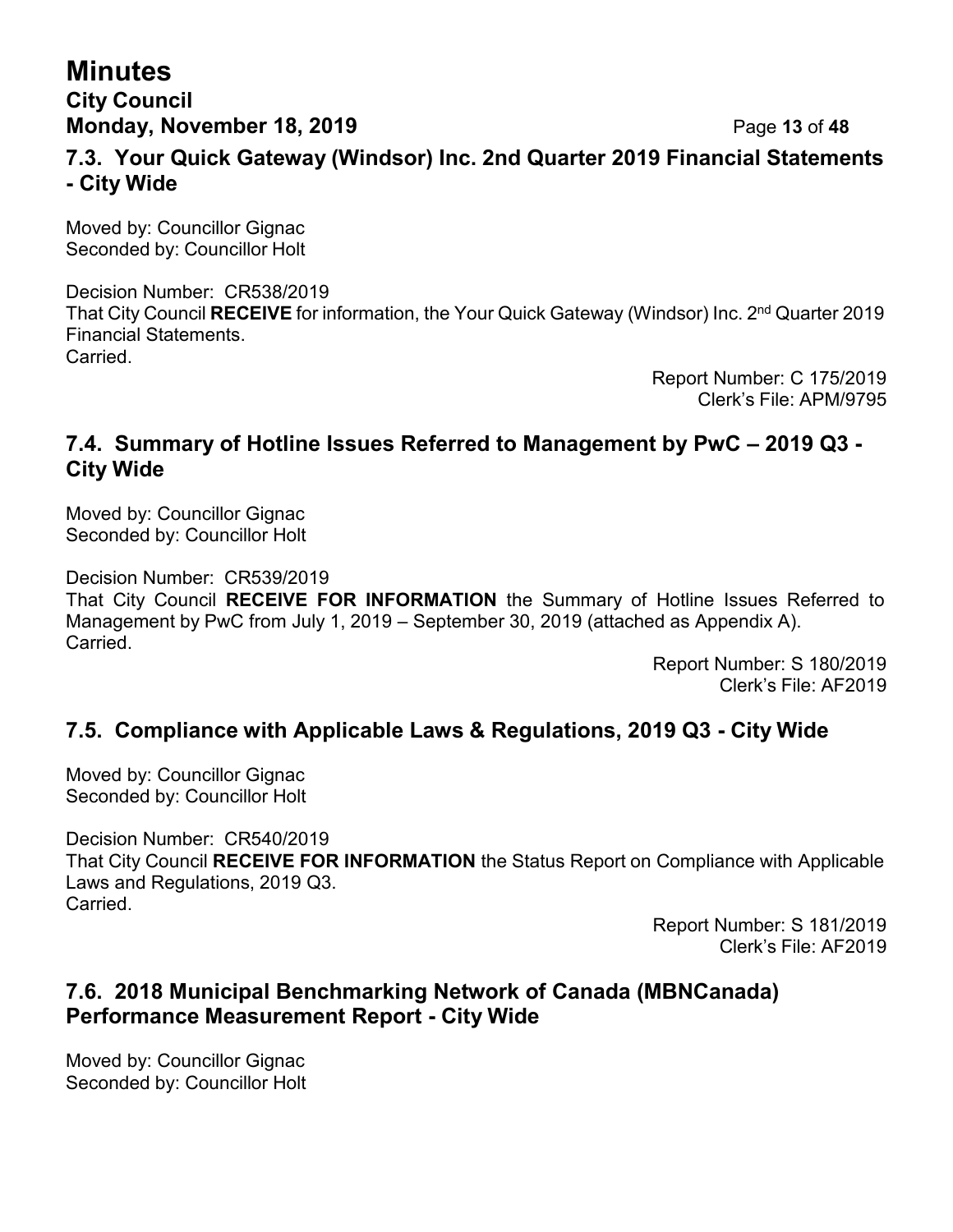# **Minutes City Council Monday, November 18, 2019 Page 14 of 48**

Decision Number: CR541/2019 That the report of the Chief Financial Officer and City Treasurer dated November 3, 2019 regarding the 2018 Municipal Benchmarking Network of Canada (MBNCanada) Performance Measurement Report **BE RECEIVED** for information. **Carried** 

> Report Number: CM 35/2019 Clerk's File: GP/13566

## **8. CONSENT AGENDA**

#### **8.1. Status of the Corporation's Participation in Unpaid and Paid Student and Work Agency Programs in 2018 - City Wide**

Moved by: Councillor Kaschak Seconded by: Councillor McKenzie

Decision Number: CR542/2019

hat City Council **RECEIVE FOR INFORMATION** the report of the Human Resources Department dated October 11, 2019 entitled "Status of the Corporation's participation in Unpaid and Paid Student and Work Placement Agency Programs in 2018"; and,

That City Council **DIRECT** the Human Resources Department to report annually to City Council the Corporation's participation in Unpaid and Paid Student and Work Placement Agency Programs. Carried.

Report Number: CM 34/2019 Clerk's File: GF/12481

# **8.2. Community Safety and Wellbeing Regional Plan - City Wide**

#### **CR543/2019 AMENDED BY CR337/2020 ADOPTED JULY 13, 2020**

Moved by: Councillor Kaschak Seconded by: Councillor McKenzie

Decision Number: CR543/2019

That the report of the Commissioner of Community Development and Health Services regarding Community Safety and Well-Being planning **BE RECEIVED** for information; and,

That City Council **AUTHORIZE** the Commissioner of Community Development and Health Services to engage the County of Essex and its municipalities to develop a regional Community Safety and Well-Being Plan; and,

That subject to approval by City and County Councils, a matching contribution of \$200,000 from the County of Essex **BE ALLOCATED** to the City of Windsor for the development of the regional Community Safety and Well-Being Plan; and,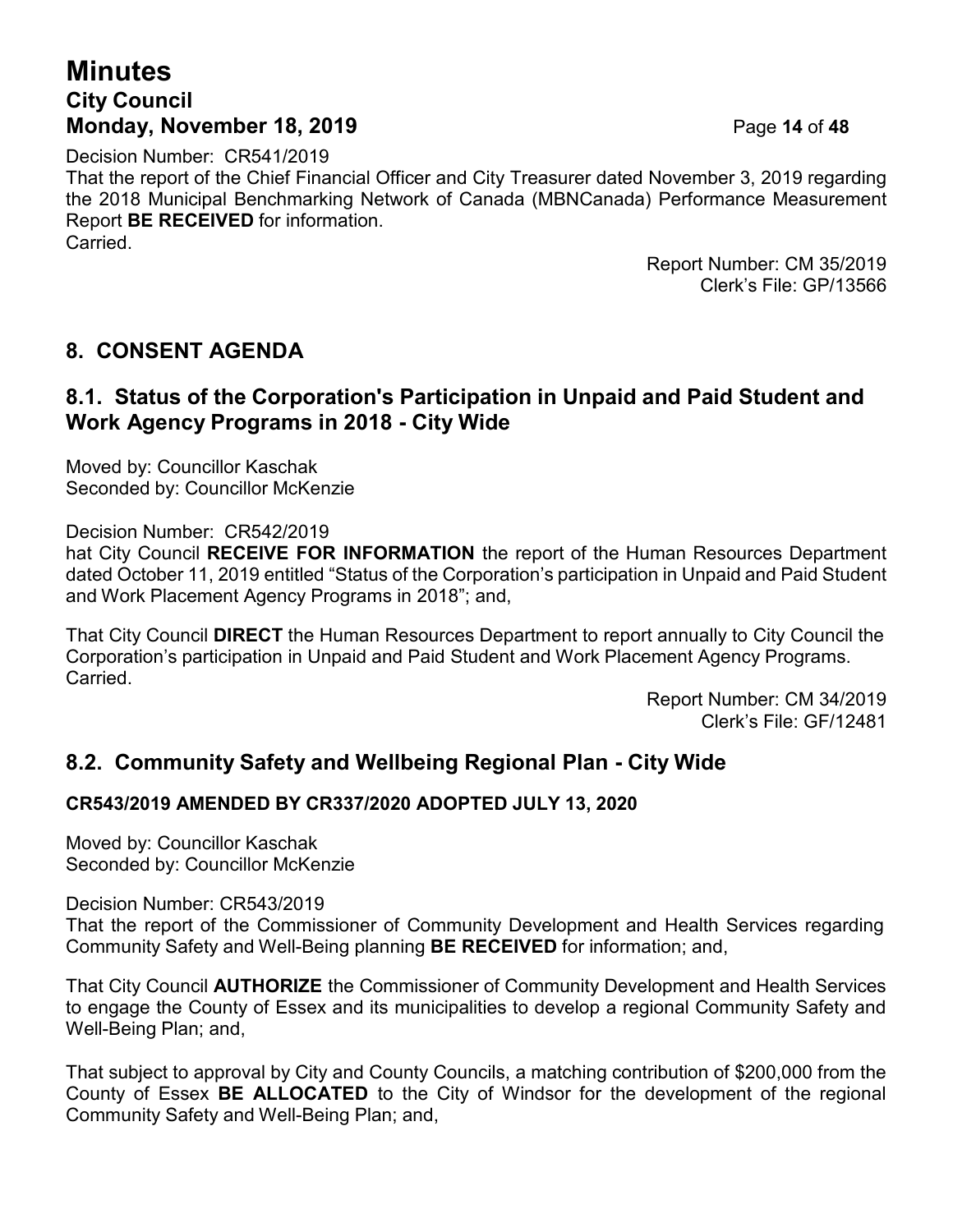# **Minutes City Council Monday, November 18, 2019** Page **15** of **48**

That the Community Development and Health Commissioner or her designate **BE AUTHORIZED** to take such actions as required to implement, operationalize and manage the project, including signing and executing the necessary agreements and documents related to the Community Safety and Well-Being Plan, provided such agreements and documents comply with the governing program requirements, the City's Purchasing By-law and are in a form and content satisfactory to the City Solicitor, satisfactory in the financial content to the City Treasurer and satisfactory in technical content to the Manager of Social Policy and Planning and such that expenditures do not exceed the approved budget for the program; and further,

That Administration **BE DIRECTED** to bring the regional Community Safety and Well-Being Plan to City Council and Essex County Council in sufficient time to be considered prior to the Provincial government's deadline of January 1, 2021. Carried.

> Report Number: S 198/2019 Clerk's File: SS2019

## **8.3. 2019 Third Quarter Operating Budget Variance Report**

Moved by: Councillor Kaschak Seconded by: Councillor McKenzie

Decision Number: CR544/2019

That Council **RECEIVE FOR INFORMATION** the 2019 3rd Quarter Operating Budget Variance Report from the Chief Financial Officer and City Treasurer; and,

That the Chief Administrative Officer and the Chief Financial Officer & City Treasurer **BE DIRECTED** to monitor the 2019 Operating Budget and continue to seek further means of offsetting any potential variances that may arise. Carried.

> Report Number: S 184/2019 Clerk's File:AFB/13207

# **8.4. Consultation On Building Code Services Transformation - City Wide**

Moved by: Councillor Kaschak Seconded by: Councillor McKenzie

Decision Number: CR545/2019

That the Mayor and Council **RECEIVE FOR INFORMATION** the discussion paper *Transforming and Modernizing the Delivery of Ontario's Building Code Services prepared by the Ministry of Municipal* Affairs and Housing; and,

That the Chief Building Official **BE AUTHORIZED** to provide feedback on the City's behalf to the Minister of Municipal Affairs and Housing before the close of the consultation Process on November 25, 2019 in reference to the same discussion paper.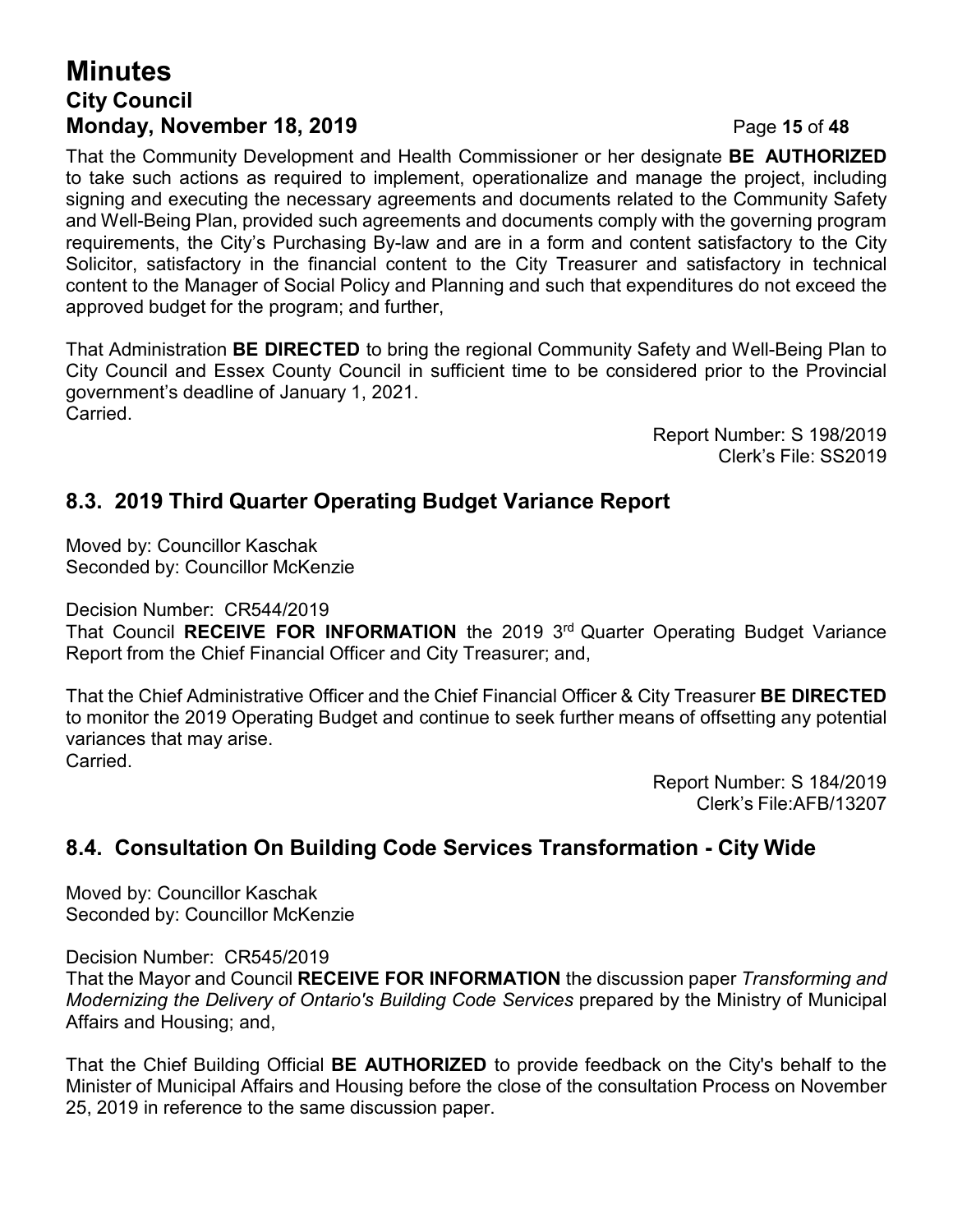**Minutes City Council Monday, November 18, 2019 Page 16 of 48** 

arried.

Report Number: C 170/2019 Clerk's File: SB2019

## **8.6. 2018 Investment Report & Policy Update**

Moved by: Councillor Kaschak Seconded by: Councillor McKenzie

Decision Number: CR547/2019

That the 2018 Annual Investment Report for the year ending December 31, 2018 **BE RECEIVED** for information; and,

That City Council **APPROVE** the updated Investment Policy as presented in Appendix A, and further,

That administration **BE REQUESTED** to prepare a more detailed report that includes information regarding the specific asset mix that makes up the City's investment portfolio. Carried.

Report Number: C 171/2019 Clerk's File: AF2019

#### **8.7. Ministry of Labour (MOL) Orders Issued to the Corporation October 3rd, 2019 - City Wide**

Moved by: Councillor Kaschak Seconded by: Councillor McKenzie

Decision Number: CR548/2019 That City Council **RECEIVE FOR INFORMATION** this report from the Executive Director of Human Resources with respect to three orders issued to the Corporation by the Ministry of Labour (MOL) in relation to incidents that occurred at the Windsor Family Credit Union (WFCU Centre) site in October 2019: and further,

That Council and Administration **BE MADE AWARE** that Parks, Recreation and Culture, Facilities and the Human Resources Departments have taken action to address items noted in the MOL report and in doing so the Corporation has not appealed these orders. Carried.

> Report Number: CM 36/2019 Clerk's File: GP2019

## **8.8. Maintenance Services for No. 1 Diesel Generator at the Lou Romano Water Reclamation Plant - City Wide**

Moved by: Councillor Kaschak Seconded by: Councillor McKenzie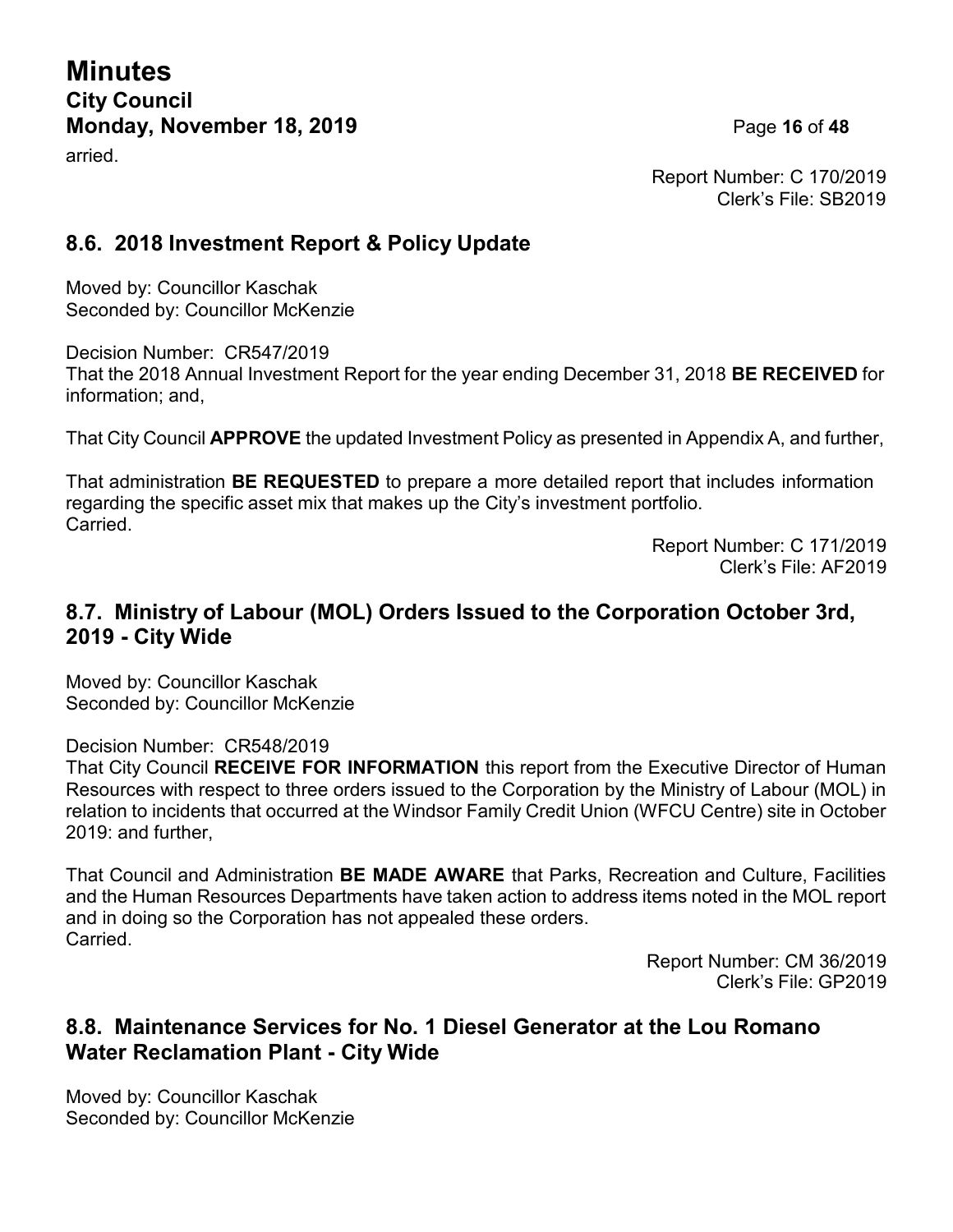# **Minutes City Council Monday, November 18, 2019 Page 17 of 48**

Decision Number: CR549/2019

- **I.** That the Chief Administrative Officer and City Clerk **BE AUTHORIZED** to sign a contract with Toromont CAT for the purchase of Maintenance Services for the Overhaul of Generator No.1 at the LRWRP for an upset limit of \$230,000.00 plus HST, satisfactory in form to the City Solicitor, in financial content to the Chief Financial Officer & City Treasurer and in technical content to the City Engineer.
- **II.** That Council **APPROVE** a transfer from the Sewer Surcharge Reserve, Fund 153, for any deficit resulting from this work to an upset limit of \$200,000. Carried.

Report Number: C 181/2019 Clerk's File: SW/13385

#### **8.9. Connecting Links Program Intake 5 (2020-2021) Grant Funding - Huron Church Road**

Moved by: Councillor Kaschak Seconded by: Councillor McKenzie

Decision Number: CR530/2019

- 1) That City Council **AUTHORIZE** the Chief Administrative Officer to submit an application for the project outlined in this report, to the Connecting Links Program 2020-21 subject to the documents being satisfactory in technical content to the City Engineer and in financial content to the City Treasurer; and,
- 2) That City Council **APPROVE** the recommended funding sources as identified in the Financial Matters section of this report for the City portion of the eligible project costs and any ineligible costs and funding be moved to a new project ID in the 2020 8-year Capital Budget for the Connecting Links Intake 5 project and all funding **BE DEEMED** as placeholder funding; and,
- 3) That in the event the City receives written confirmation of the Grant funding being awarded to the City, that City Council **APPROVES** the following:
	- a) That City Council **PRECOMMIT** the following funding in the Connecting Links Intake 5 capital project so that these funds are available for immediate use:
		- i) 2021 Funding: \$995,000
		- ii) 2022 Funding: \$995,000
		- iii) 2023 Funding: \$1,019,930
	- b) That the Chief Administrative Officer and City Clerk **BE AUTHORIZED** to execute any agreements, declarations or approvals required resulting from receiving grant funding approval for the Connecting Links Program 2020-21 program subject to such documents being satisfactory in technical content to the City Engineer, in financial content to the City Treasurer, and in Legal form to the City Solicitor; and,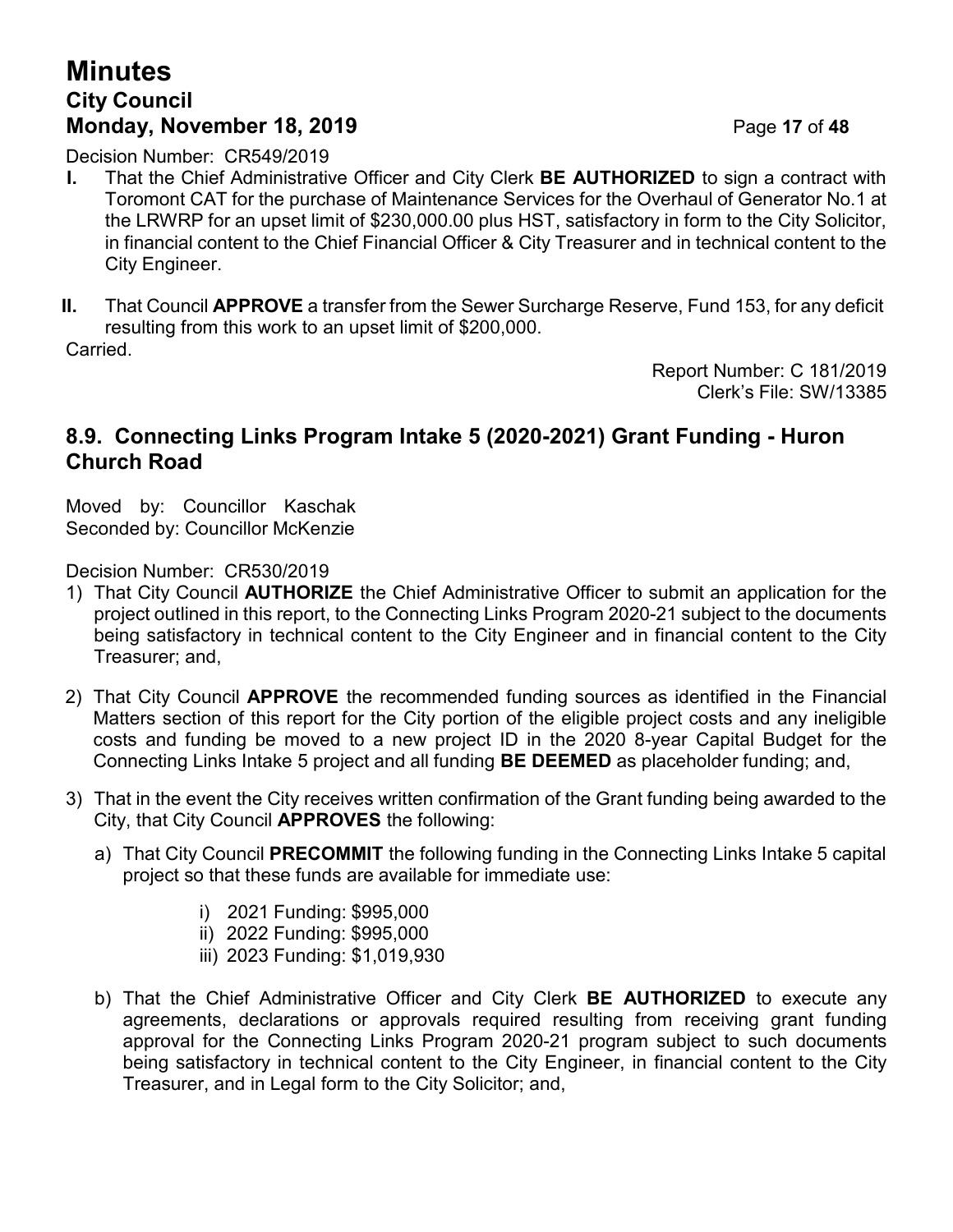# **Minutes City Council Monday, November 18, 2019** Page **18** of **48**

- c) That the Chief Administrative Officer **BE AUTHORIZED** to delegate signing of all claims, progress reports and applicable schedules and other such documents as may be required as part of the request for payment to the City Engineer or designate, subject to financial content approval from the area's Financial Planning Administrator or their manager; and,
- d) Administration **BE AUTHORIZED** to make any expenditures that are related to the Connecting Links Intake 5 project, provided such expenditures are within previously-approved budget amounts and that they are required to be made prior to the formal public announcements or agreement execution, due to project timelines; and further,
- e) That the Chief Administrative Officer and City Clerk **BE AUTHORIZED** to sign agreements or contracts with successful vendors/proponents/bidders satisfactory in technical content to the City Engineer, in financial content to the City Treasurer, and in form to the City Solicitor; and,
- f) The Purchasing Manager **BE AUTHORIZED** to issue Purchase Orders as may be required to effect the recommendation noted above, subject to all specifications being satisfactory in technical content to the City Engineer and in financial content to the City Treasurer.

Carried.

Report Number: C 186/2019 Clerk's File: SW/12414

#### **8.10. Amendment - Relief from Property Taxation 2018 - Extreme Poverty and/or Sickness**

Moved by: Councillor Kaschak Seconded by: Councillor McKenzie

Decision Number: CR550/2019

That City Council **ACCEPT** Administration's recommendation to approve one (1) application for property tax relief which was previously denied, in the amount of \$2,516.69 (inclusive of education portion).

Carried.

Report Number: C 185/2019 Clerk's File: AF2019

## **8.11. 2020 Schedule of Council and Standing Committee Meetings**

Moved by: Councillor Kaschak Seconded by: Councillor McKenzie

#### Decision Number: CR551/2019

That the schedule of City Council and Standing Committee meetings for 2020 attached as Appendix A, along with the "Deadlines for Submission of Reports Scheduled for Consideration at City Council & Corporate Services Standing Committee Meetings" attached as Appendix B, and "Deadlines for Submission of Reports Scheduled for Consideration at Standing Committee Meetings" attached as Appendix C for January 1, 2020 to December 31, 2020 **BE APPROVED**.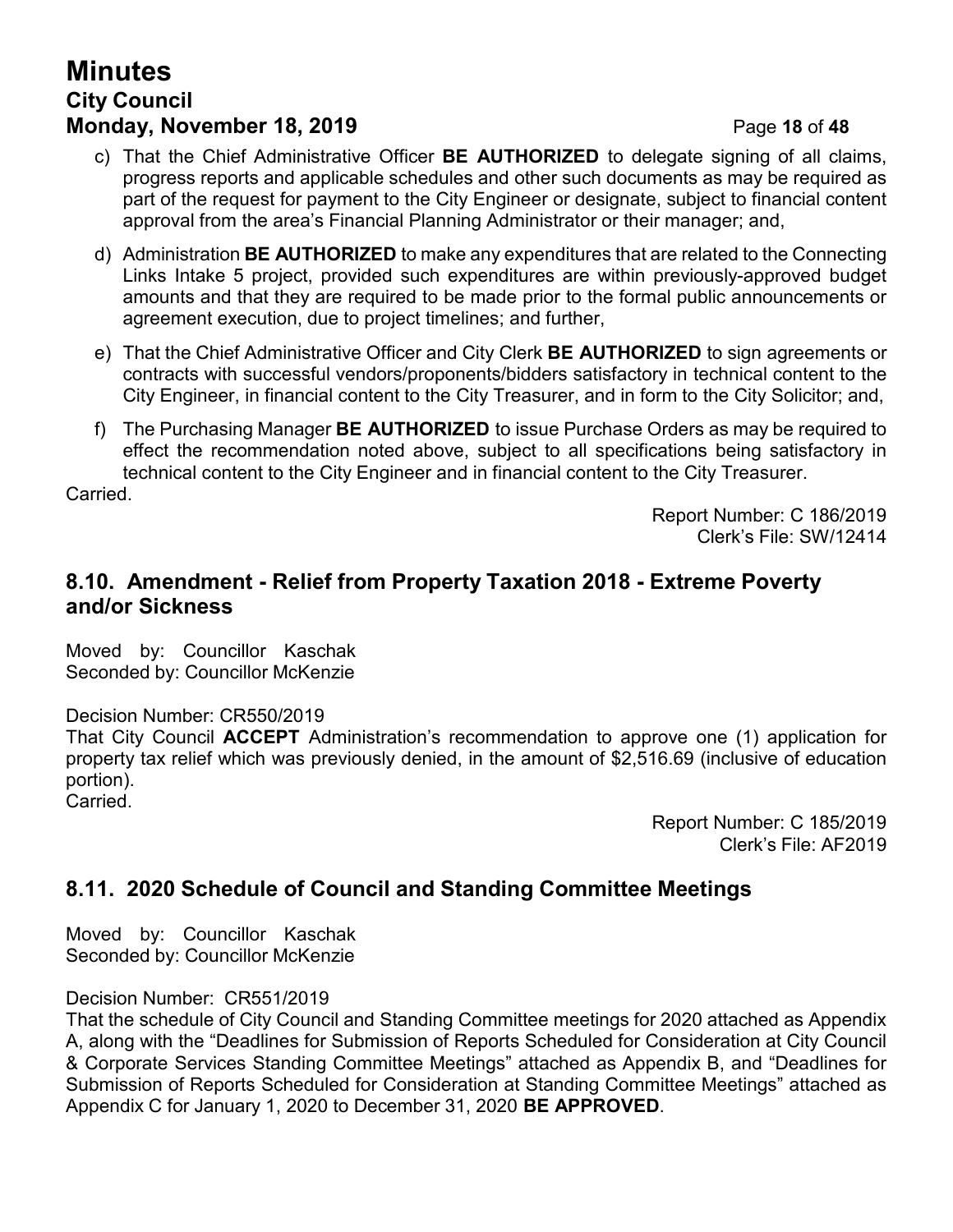**Minutes City Council Monday, November 18, 2019 Page 19 of 48** 

Carried.

Report Number: C 168/2019 Clerk's File: ACO2019

# **8.12. Amendment to the Berkley B1 Fishing Agreement and Council Resolution**

Moved by: Councillor Kaschak Seconded by: Councillor McKenzie

Decision Number: CR552/2019

That CR 508/2018 **BE AMENDED** as follows:

That City Council **APPROVE** a total maximum contribution of \$86,000 to act as the Host City of the Berkley B1 Fishing Championship for two years in 2020 and 2021 with funding to come from the Sports Tourism Event Bid capital project account (7121026) to cover a portion of the event cost for the Berkley B1 Fishing Championship to be expended as follows \$43,000 in 2019 and \$43,000 in 2021; and further,

That payment of the \$43,000 in 2021 **BE MADE** only after completion of the terms and conditions of the 2020 event satisfactory to the Executive Director of Recreation & Culture; and further

That City Council **AUTHORIZE** the Chief Administrative Officer and City Clerk to sign an amended agreement satisfactory in form to the City Solicitor, in financial content to the City

Treasurer and in technical content to the Executive Director of Recreation & Culture. Carried.

> Report Number: C 183/2019 Clerk's File: SR/13020

## **8.14. Cross-Departmental Policy Updates - City Wide**

Moved by: Councillor Kaschak Seconded by: Councillor McKenzie

Decision Number: CR554/2019 That Council **APPROVE** the updates to the Corporate Policy Library as outlined in APPENDICES A-J (attached). Carried.

> Report Number: S 168/2019 Clerk's File: AF2019

# **8.16. Rezoning of 1295 Wyandotte West Z 015-19 [ZNG-5911] - Ward 2**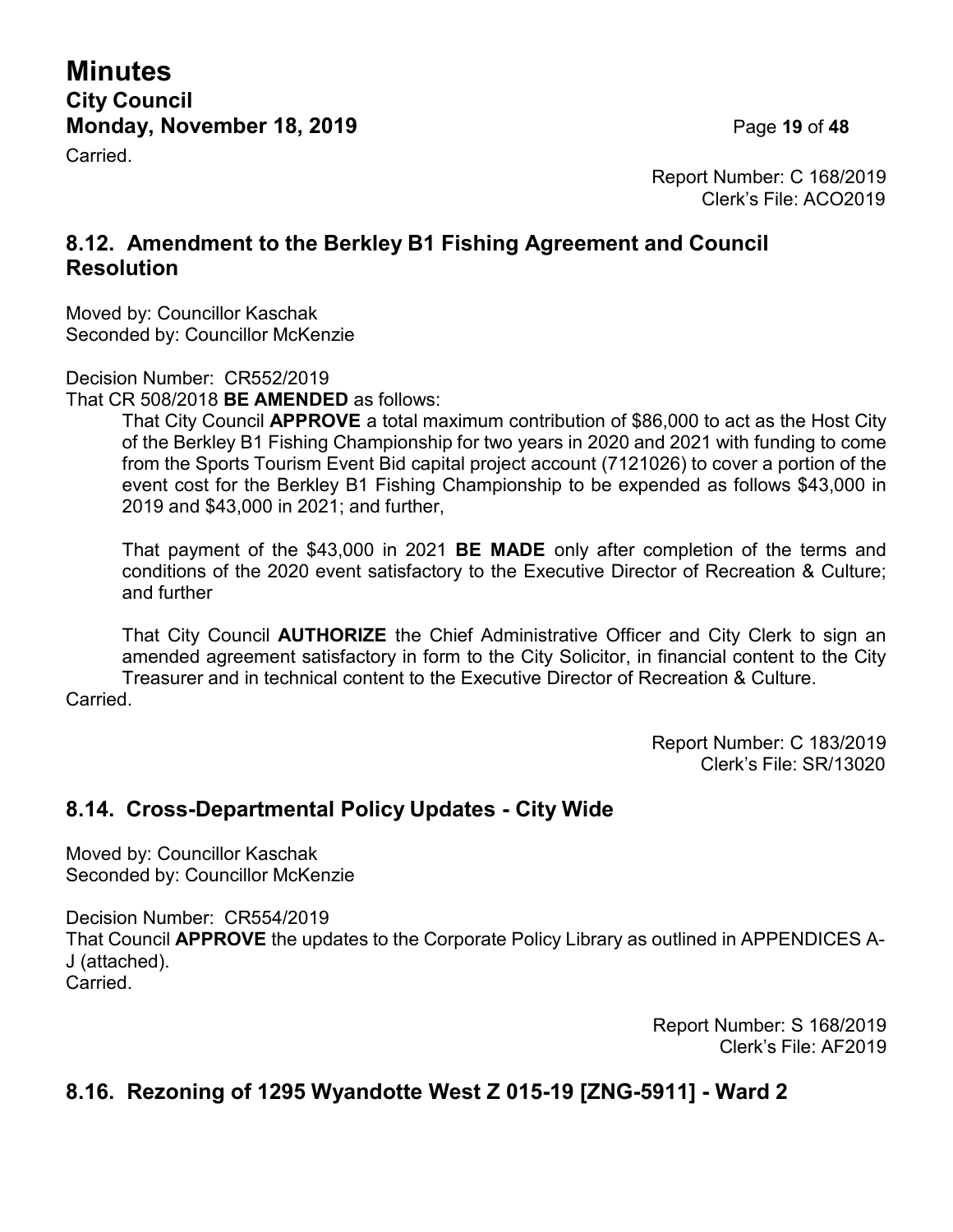# **Minutes City Council Monday, November 18, 2019 Page 20 of 48**

Moved by: Councillor Kaschak Seconded by: Councillor McKenzie

Decision Number: CR556/2019 DHSC 96

That Zoning By-law 8600 **BE AMENDED** by changing the zoning of Lot 34 To Lot 36; South Part Lot 33 and Part Closed Alley on Plan 454, (municipally known as 1295 Wyandotte Street West; PIN 012050196; Roll No. 3739- 040-220-14000-0000), situated at the south-east corner of the intersection of Wyandotte Street West and Cameron Avenue, from Residential District 3.1 (RD3.1) to Commercial District 2.2 (CD2.2) [ZDM 3; ZNG/5911] Carried.

> Report Number: SCM 380/2019 & S 174/2019 Clerk's File: ZB/13604

## **8.17. Application for Approval of a Plan of Condominium with Exemption under Section 9(3) of The Condominium Act - 955 Ouellette Inc. - 955 Ouellette Avenue - CDM-002/19 [CDM/5847]; Ward 3**

Moved by: Councillor Kaschak Seconded by: Councillor McKenzie

Decision Number: CR557/2019 DHSC 97

That the application of 955 Ouellette Inc. for an exemption under Section 9(3) of *The Condominium Act* for approval of a plan of condominium (Standard Condominium), comprised of 32 dwelling units, on a property legally described as; Lots 14; 15 and 16, in Block 4, Plan 256; as shown on the attached Map No. CDM-002/19, **BE APPROVED** for a period of three (3) years. Carried.

> Report Number: SCM 381/2019 & S 171/2019 Clerk's File: ZP/13515

# **8.19. Brownfield Redevelopment Community Improvement (CIP) application submitted by the Windsor Essex Catholic District School Board for properties located at 2400 Ouellette Avenue and 2465 McDougall Street (Ward 10)**

Moved by: Councillor Kaschak Seconded by: Councillor McKenzie

Decision Number: CR559/2019 DHSC 99

I. That the request made by The Windsor Essex Catholic District School Board to participate in the Environmental Site Assessment Grant Program **BE APPROVED** for the completion of a proposed Phase II Environmental Site Assessment Study, Designated Substances and Hazardous Material Survey, and/or a Remedial Work Plan for properties located at 2400 Ouellette Avenue and 2465 McDougall Street pursuant to the City of Windsor Brownfield Redevelopment Community Improvement Plan; and,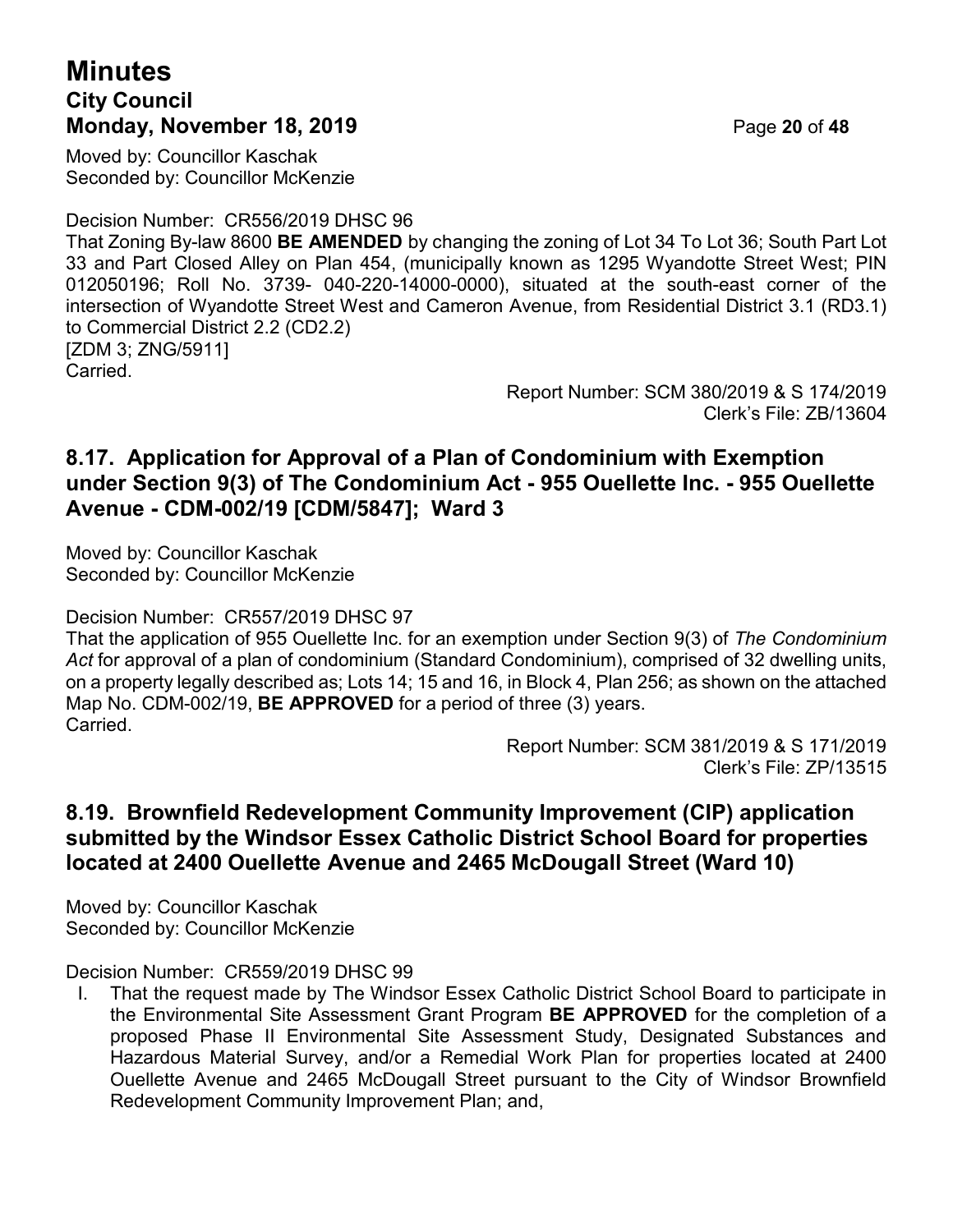# **Minutes City Council Monday, November 18, 2019 Page 21 of 48**

II. That the City Treasurer **BE AUTHORIZED** to issue payment up to a maximum of \$25,000 based upon the completion and submission of a Phase II Environmental Site Assessment Study, Designated Substances and Hazardous Material Survey, and/or Remedial Work Plan completed in a form acceptable to the City Planner and City Solicitor.

Carried.

Report Number: SCM 383/2019 & S 151/2019 Clerk's File: Z/8955

## **8.20. Response to Council Question 26-2018 Regarding Adding Secondary Suites to Downtown CIP Incentive Packages**

Moved by: Councillor Kaschak Seconded by: Councillor McKenzie

Decision Number: CR560/2019 DHSC 100

That the report of the Planner III Special Projects dated September 6, 2019 entitled "Response to Council Question 26-2018 Regarding Adding Secondary Suites to Downtown CIP Incentive Packages" **BE REFERRED** back to administration to report back after the incremental development workshops and clinics take place; and, that the report **PROVIDE** details related to the outcomes and possible obstacles related to holding back development of Secondary Suites and information related to other potential incentives such as Ontario Renovates. Carried.

> Report Number: SCM 384/2019 & C 159/2019 Clerk's File: SPL2019

# **8.21. University Avenue and Wyandotte Street West Community Improvement Plan - Terms of Reference**

Moved by: Councillor Kaschak Seconded by: Councillor McKenzie

Decision Number: CR561/2019 DHSC 101

I. That the Terms of Reference for the University Avenue and Wyandotte Street West

Community Improvement Plan attached as Appendix B to Report S173/2019 **BE APPROVED**. Carried.

Report Number: SCM 385/2019 & S 173/2019 Clerk's File: SPL/10759

## **8.22. Minutes of the Windsor BIA Advisory Committee of its meeting held August 20, 2019**

Moved by: Councillor Kaschak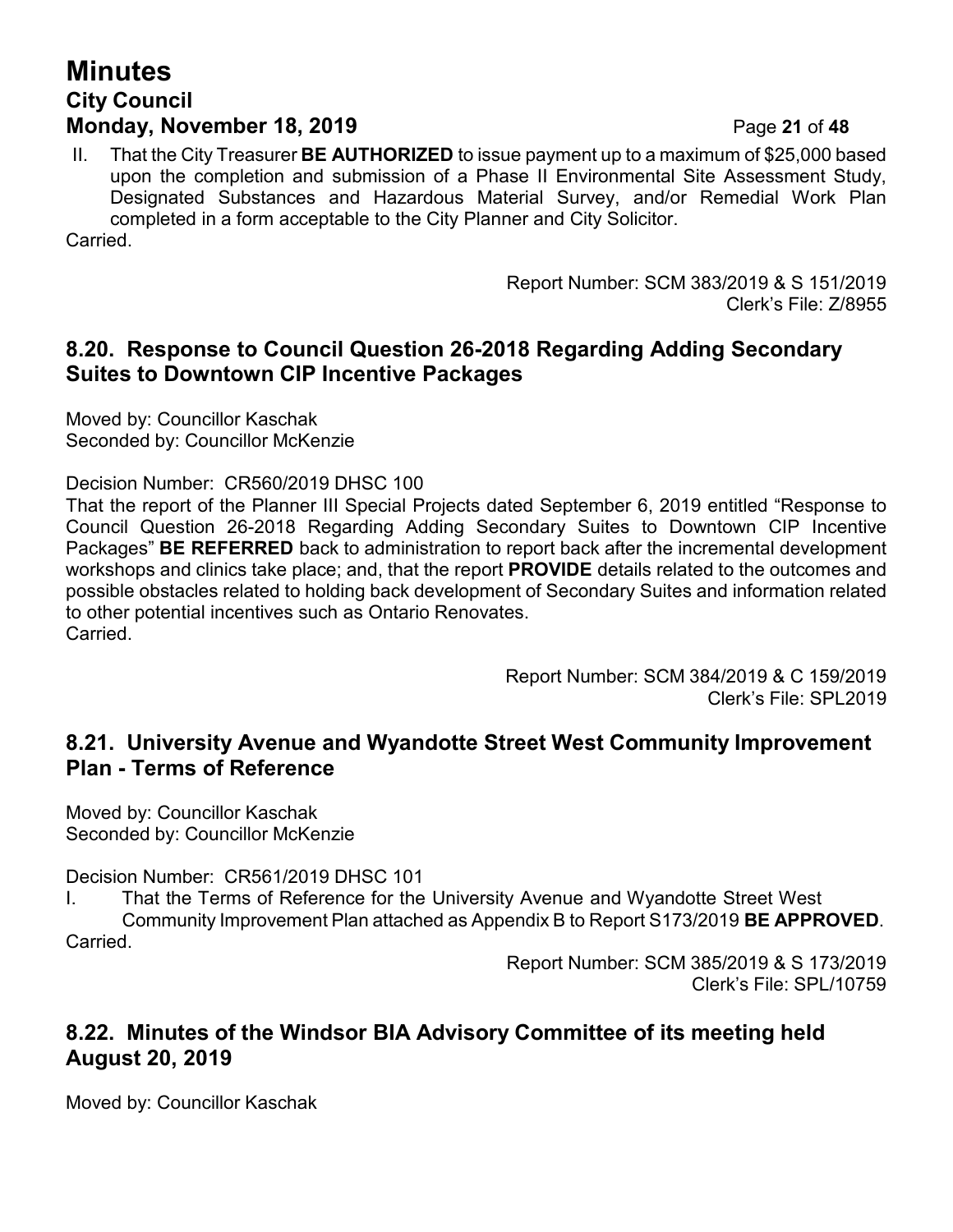# **Minutes City Council Monday, November 18, 2019** Page **22** of **48**

Seconded by: Councillor McKenzie

Decision Number: CR562/2019 DHSC 102 That the minutes of the Windsor BIA Advisory Committee of its meeting held August 20, 2019 **BE RECEIVED** for information. Carried.

> Report Number: SCM 386/2019 & SCM 327/2019 Clerk's File: MB2019

## **8.23. Report No. 20 of the Windsor BIA Advisory Committee - Lane reduction on Wyandotte St. East from St. Luke to Lauzon**

Moved by: Councillor Kaschak Seconded by: Councillor McKenzie

Decision Number: CR563/2019 DHSC 103 That Report No. 20 of the Windsor BIA Advisory Committee – Lane reduction on Wyandotte indicating:

That Administration BE REQUESTED to report back on the feasibility of lane reduction on Wyandotte Street East from St. Luke to Lauzon Road in light of the passing of the Active Transportation Master Plan by City Council.

**BE APPROVED**.

Carried.

Report Number: SCM 387/2019 & SCM 328/2019 Clerk's File: MB2019

## **8.24. Report No. 21 of the Windsor BIA Advisory Committee - Increasing enforcement on Wyandotte St. East from Devonshire to Lauzon due to excessive speeding**

Moved by: Councillor Kaschak Seconded by: Councillor McKenzie

Decision Number: CR564/2019 DHSC 104

That Report No. 21 of the Windsor BIA Advisory Committee – Increasing enforcement on Wyandotte St. East from Devonshire to Lauzon indicating:

That Administration from Windsor Police Services BE REQUESTED to report back on the feasibility of increasing enforcement on Wyandotte Street East from Devonshire to Lauzon Road due to excessive speeding along this corridor.

#### **BE APPROVED**.

Carried.

Report Number: SCM 388/2019 & SCM 329/2019 Clerk's File: MB2019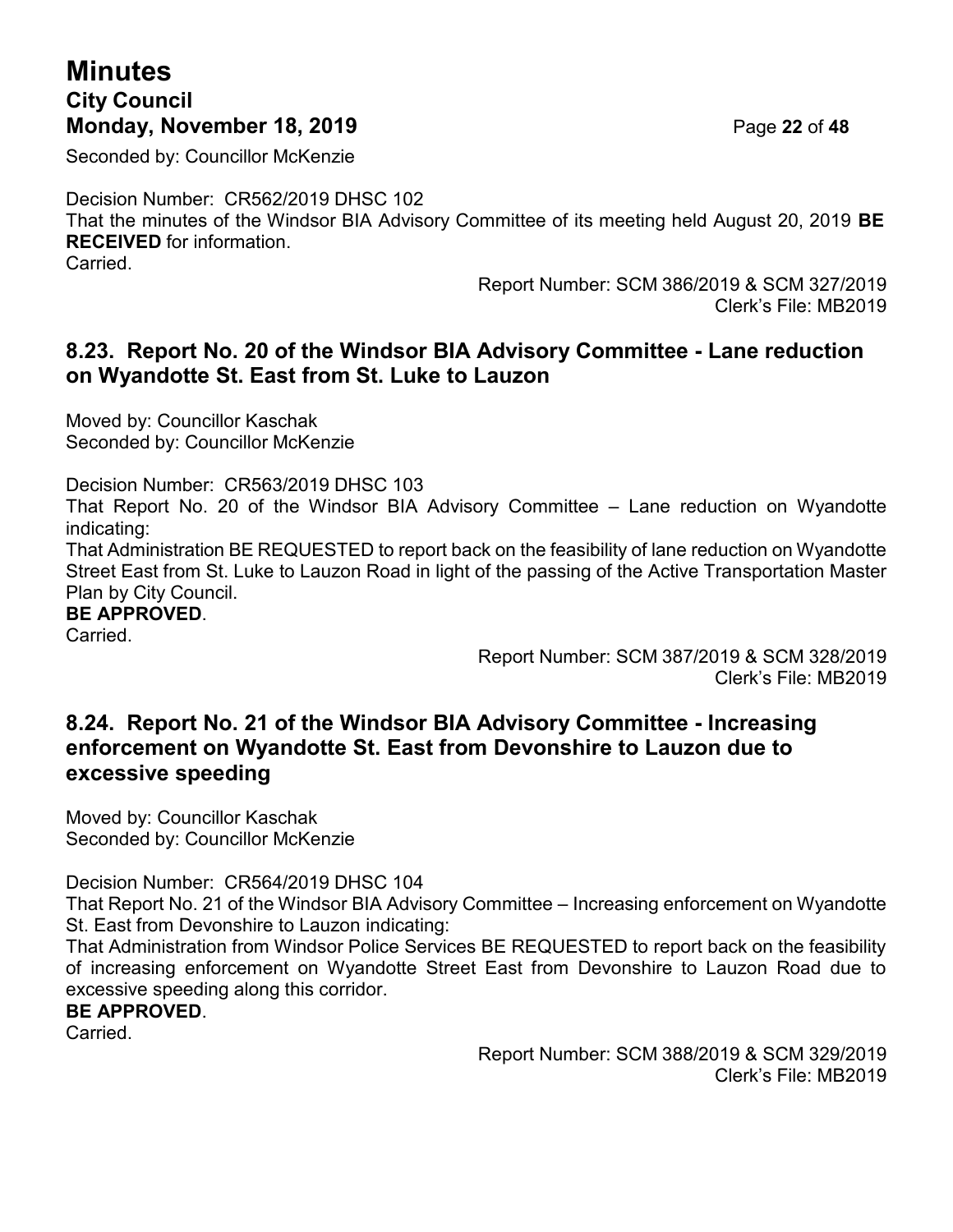# **Minutes City Council Monday, November 18, 2019 Page 23 of 48 8.25. CQ24-2019 - Designating all BIA's as "Tourist Destinations" - City Wide**

Moved by: Councillor Kaschak Seconded by: Councillor McKenzie

Decision Number: CR565/2019 ETPS 719 That the report of the Manager of Traffic Operations dated October 2, 2019 entitled, "CQ24-2019 - Designating all BIA's as "Tourist Destinations" – City Wide" **BE REFERRED** to the Windsor Business Improvement (BIA) Advisory Committee for comment. Carried.

> Report Number: SCM 392/2019 & S 179/2019 Clerk's File: MI2019

# **8.26. EWSWA Regular Board Meeting Minutes July 10 2019**

Moved by: Councillor Kaschak Seconded by: Councillor McKenzie

Decision Number: CR566/2019 ETPS 711 That the minutes of the EWSWA Regular Board Meeting held July 10, 2019 **BE RECEIVED**. Carried.

> Report Number: SCM 393/2019 & SCM 331/2019 Clerk's File:MB2019

# **8.27. Minutes of the Transit Windsor Advisory Committee of its meeting held August 27, 2019**

Moved by: Councillor Kaschak Seconded by: Councillor McKenzie

Decision Number: CR567/2019 ETPS 712 That the minutes of the Transit Windsor Advisory Committee of its meeting held August 27, 2019 **BE RECEIVED**. **Carried** 

> Report Number: SCM 394/2019 & SCM 347/2019 Clerk's File: MT2019

# **8.28. Minutes of the Windsor Licensing Commission of its meeting held September 25, 2019**

Moved by: Councillor Kaschak Seconded by: Councillor McKenzie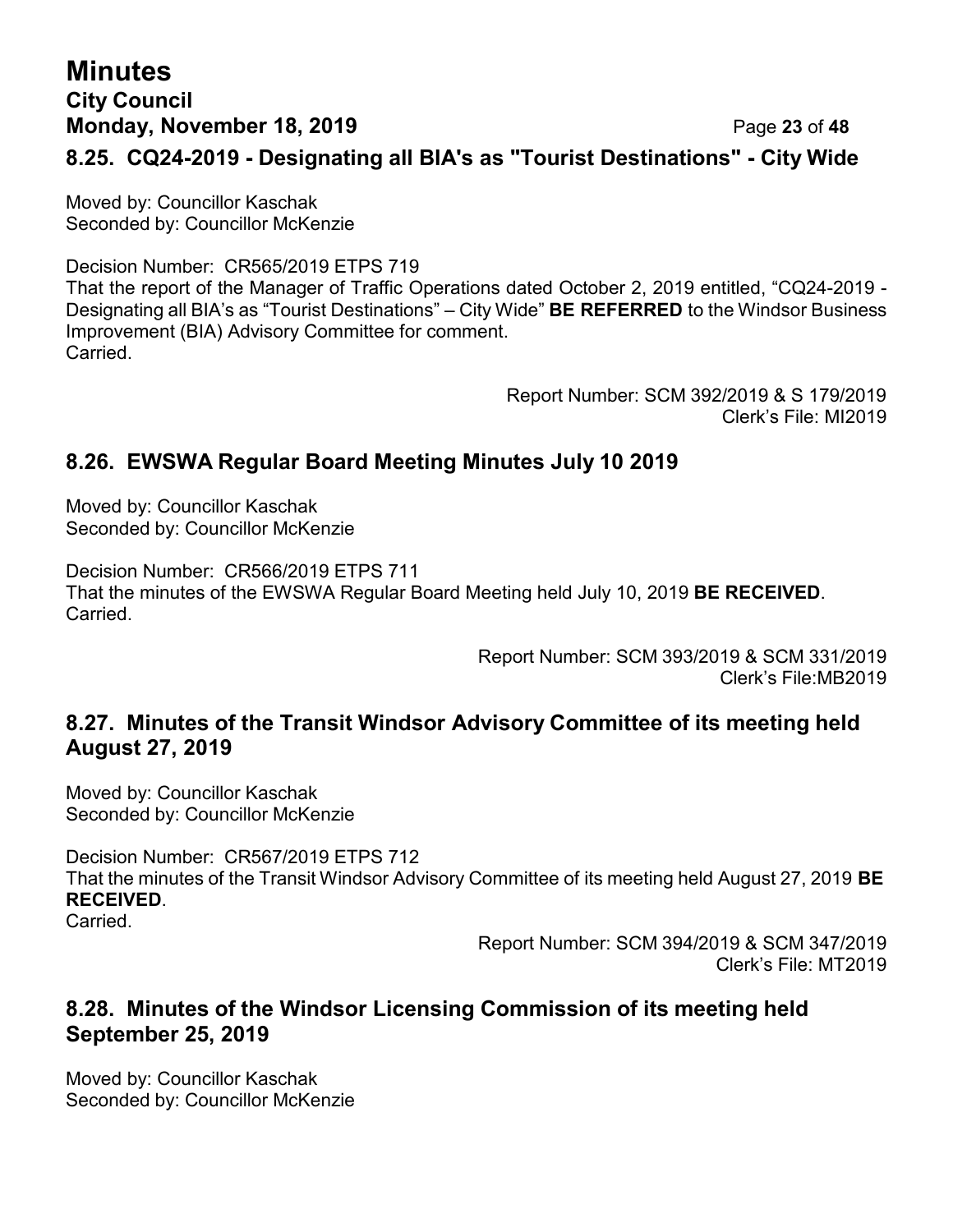# **Minutes City Council Monday, November 18, 2019** Page **24** of **48**

Decision Number: CR568/2019 ETPS 713 That the minutes of the Windsor Licensing Commission of its meeting held September 25, 2019 **BE RECEIVED**. Carried.

> Report Number: SCM 395/2019 & SCM 368/2019 Clerk's File: MB2019

## **8.29. Minutes of the Windsor Essex County Environment Committee of its meeting held September 19, 2019**

Moved by: Councillor Kaschak Seconded by: Councillor McKenzie

Decision Number: CR569/2019 ETPS 714 That the minutes of the Windsor Essex County Environment Committee of its meeting held September 19, 2019 **BE RECEIVED**. Carried.

Report Number: SCM 396/2019 & SCM 367/2019 Clerk's File: MB2019

## **8.31. CQ26-2016 Riverside Drive Road Diet - WARDS 3 & 4 AND CQ26-2016 Riverside Drive Road Diet - Follow-up - Wards 3 & 4**

Moved by: Councillor Kaschak Seconded by: Councillor McKenzie

Decision Number: CR571/2019 ETPS 716

That the report of the Transportation Planning Engineer dated January 6, 2017 entitled "CQ26-2016 Riverside Drive Road Diet" and the report of the Transportation Planning Engineer dated October 4, 2019 entitled "CQ26-2016 Riverside Drive Road Diet- Follow up" **BE RECEIVED** for information; and further,

That administration **BE REQUESTED** to provide specific information related to the traffic analysis study portion of the report and that this information **BE REFERRED** to the 2020 budget deliberations meeting. Carried.

> Report Number: SCM 398/2019, S 211/2016, & S 144/2019 Clerk's File: SW2019

# **8.32. Addressing Illegal Dumping - City Wide**

Moved by: Councillor Kaschak Seconded by: Councillor McKenzie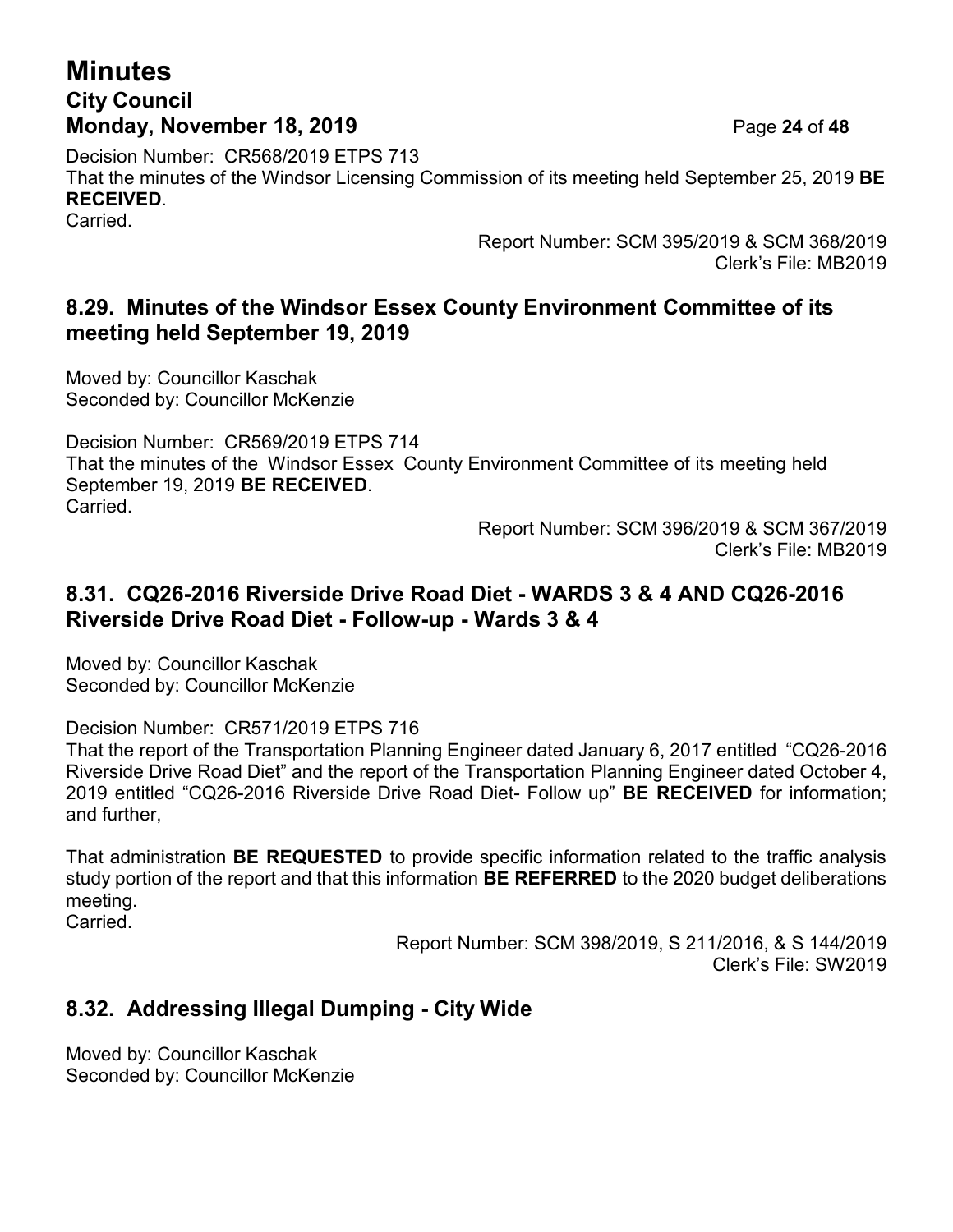# **Minutes City Council Monday, November 18, 2019 Page 25 of 48**

Decision Number: CR572/2019 ETPS 717

That the report of the City Engineer dated September 5<sup>th</sup>, 2019 regarding Addressing Illegal Dumping **BE RECEIVED** for information; and further,

That administration **BE REQUESTED** to provide a report related to options of providing free bulk item pickup service and that this information **BE REFERRED** to the 2020 budget deliberation meeting.

Carried.

Report Number: SCM 399/2019 & S 167/2019 Clerk's File: SW2019

# **8.33. Consent for Breakwall Encroachment - 11770 Riverside Drive E - Ward 7**

Moved by: Councillor Kaschak Seconded by: Councillor McKenzie

Decision Number: CR573/2019 ETPS 718

That the request by Mr. Michael Solcz, of 11770 Riverside Drive East, for the consent of the Corporation of the City of Windsor to cross the municipal break wall in order to install a seasonal boat lift, **BE APPROVED;** and,

That the CAO and Clerk **BE AUTHORIZED** to sign a consent:

- in form satisfactory to the City Solicitor and City Engineer,
- subject to the applicant indemnifying the Corporation of the City of Windsor against all claims which may arise by reason of occupation and use of the City's lands,
- subject to providing proof of General Liability insurance with limits of not less than \$2,000,000.00 per occurrence, naming The Corporation of the City of Windsor as an additional insured, including a cross-liability clause and a 30 day notice of material change or cancellation provision, in form satisfactory to the City Solicitor.

Carried.

Report Number: SCM 400/2019 & S 176/2019 Clerk's File: SE2019

# **11.2. 2020 Capital Budget Pre-Approval - CityWide**

Moved by: Councillor Kaschak Seconded by: Councillor McKenzie Decision Number: CR577/2019

I. That City Council **PRE-COMMIT** an amount of \$7,655,095.00 from the 2020 Capital Budget, as detailed within Appendix A, for immediate use in order to take advantage of competitive bidding.

Carried.

Report Number: C 178/2019 Clerk's File: AF/13467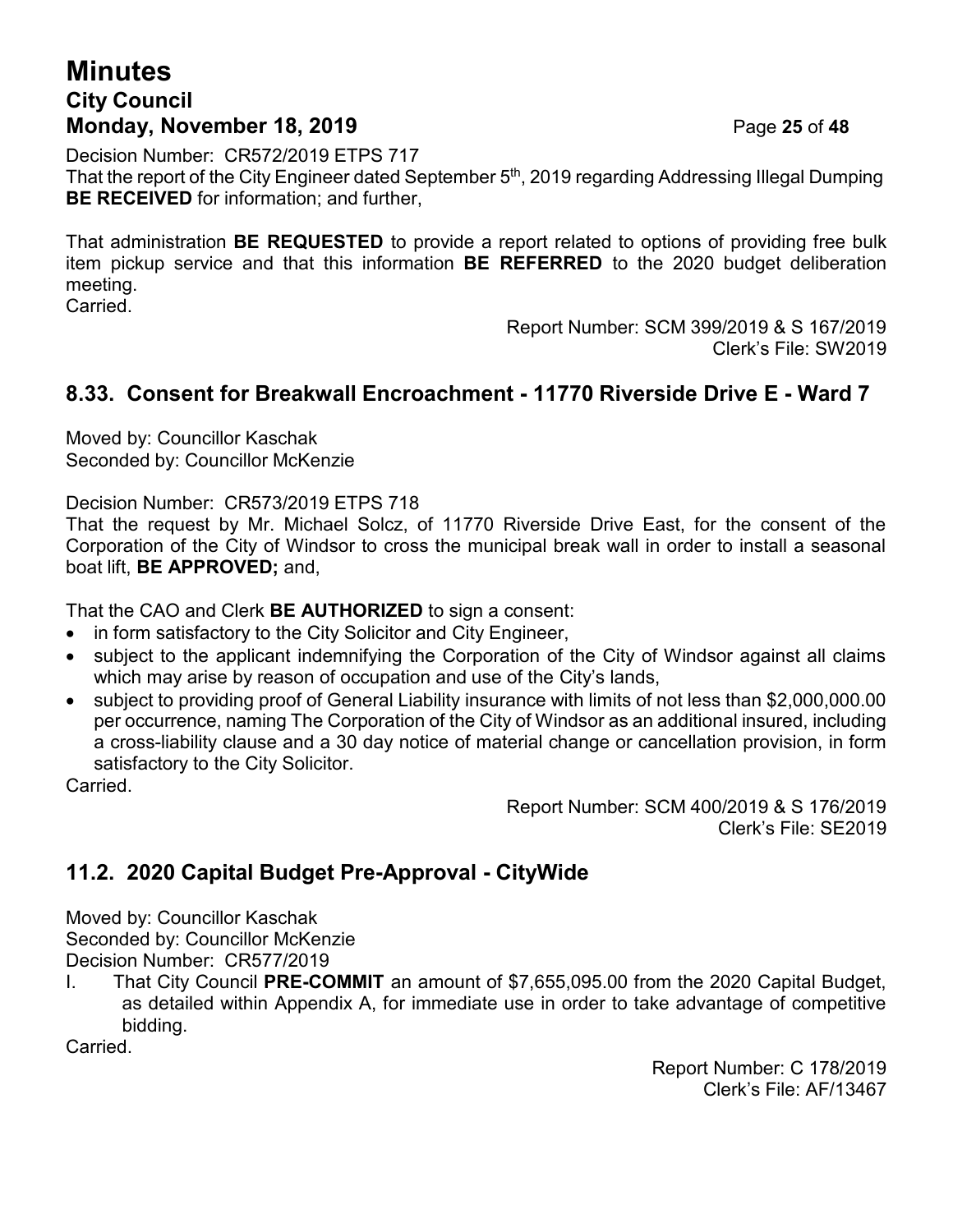# **Minutes**

**City Council Monday, November 18, 2019** Page **26** of **48**

**11.3. Grand Marais Drain Provisional By-Law for Repair and Improvement - Wards 1, 5, 9 and 10**

Moved by: Councillor Kaschak Seconded by: Councillor McKenzie

Decision Number: CR578/2019

That Council **ADOPT** the drainage report completed by Landmark Engineers Inc., dated October 14, 2019 (attached), for the Repair and Improvement to the Grand Marais Drain by giving first and second readings to Provisional By-law 119-2019 in accordance with Section 45 of the *Ontario Drainage Act*. Carried.

> Report Number: C 179/2019 Clerk's File: SW2019

## **11.4. Development Application 1600 Lauzon Road OPA/5773 (OPA 123) ZNG/5772 (ZNG004/19) SDN/5774 SDN 002/19 - Farhi Holdings Corporation - Ward 6**

Moved by: Councillor Kaschak Seconded by: Councillor McKenzie

Decision Number: CR579/2019 DHSC 105

- **I.** That an amendment to the City of Windsor Official Plan **BE APPROVED** changing the land use designation of Part of Lots 128,129E, 129W, and 132 Concession 1 (McNiff's) known municipally as 1600 Lauzon Road as follows:
	- i. Block 24 on the proposed Land Use Plan (as identified on Appendix "A") from "Industrial" to "Commercial Corridor";
	- ii. Part 2 on Reference Plan 12R-27318 (as identified on Appendix 'E' from "Industrial" to "Commercial Corridor";
	- iii. Lots 1 to 22 and Blocks 1 to 23 (all inclusive) and as identified on Appendix "A" from "Industrial" to "Residential";
	- iv. Parts 1, 7, 8, 9, 10, 11, and 12, on Reference Plan 12R-27318 (as identified on Appendix "E") from "Industrial" to "Institutional".
- **II** That an amendment to the City of Windsor Official Plan **BE APPROVED** changing the land use designation of Part of Lots 129E, 132 and 133 Concession 1 (McNiff's) known municipally as 8787 McHugh Street (WFCU Centre) as follows:
	- i. Parts 2, 3 and 4 on Reference Plan 12R-22910 save and except Part 1 12R-27914 (as identified on Appendix "D") from "Industrial" to "Institutional".

**III** That an amendment to Zoning By-law 8600 **BE APPROVED** changing the zoning of Part of Lots 128,129E, 129W and 132 Concession 1 (McNiff's) known municipally as 1600 Lauzon Road as follows: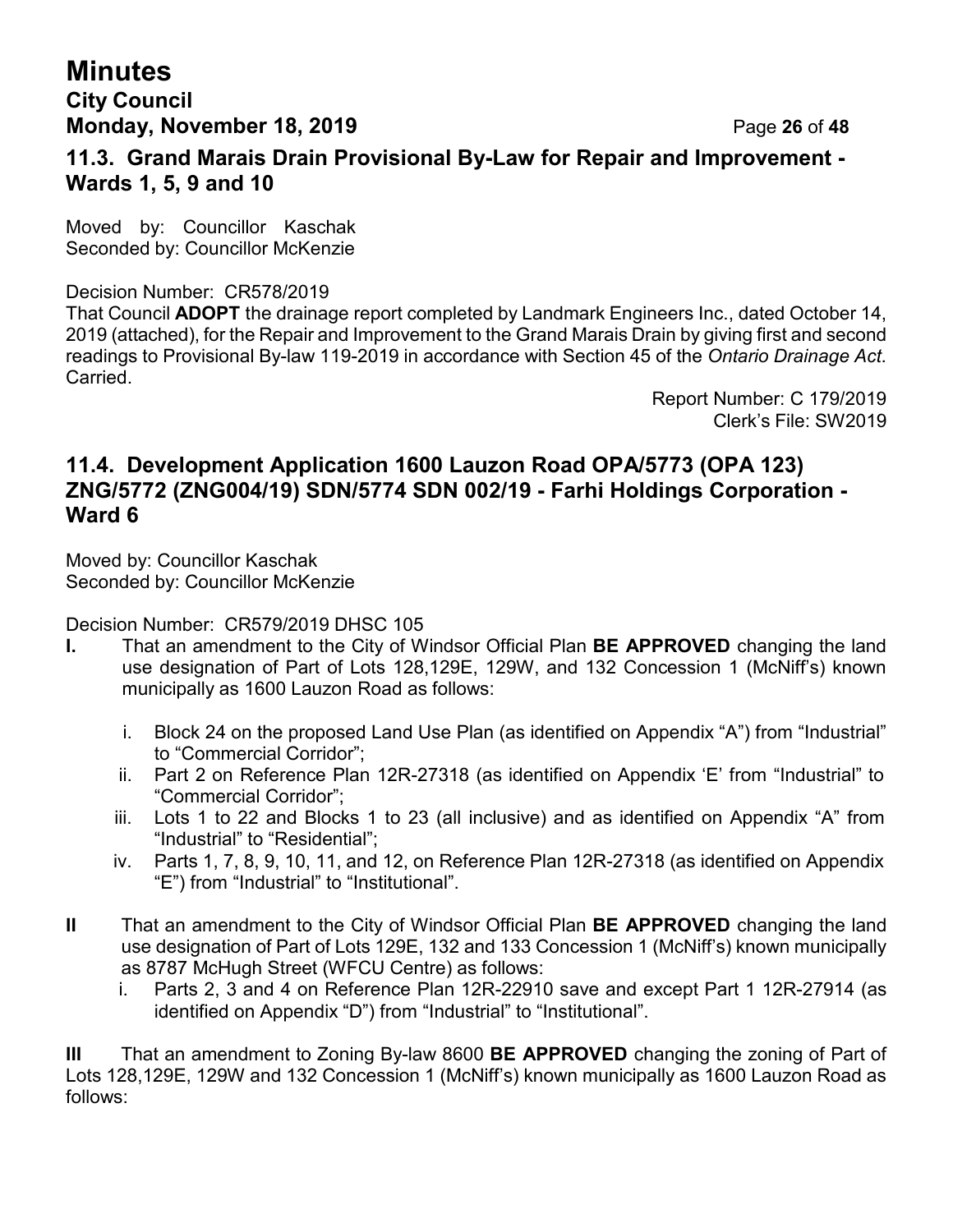# **Minutes City Council Monday, November 18, 2019 Page 27 of 48**

- i. Block 24 on the draft Plan of Subdivision (SDN 002/19-1) and Part 2 on Reference Plan 12R-27318 from Manufacturing MD1.2, HMD1.2 and MD2.1 and S20(1) 199 to Commercial CD2.2;
- ii. Lots 1-22 and Blocks 1-18 (all inclusive) on the draft Plan of Subdivision (SDN 002/19- 1) from Manufacturing MD2.1 and S20(1) 199 to Residential RD1.1;
- iii. Blocks 19, 20 and 21 on the draft Plan of Subdivision (SDN 002/19-1) from Manufacturing MD1.2 and S20(1) 199 to Residential RD3.1;
- iv. Parts 1, 7, 8, 9, 10, 11, and 12, as identified on Reference Plan 12R-27318 (Appendix E), from Manufacturing MD2.1 and S20(1) 199 to Institutional ID1.1;
- v. Blocks 22 and 23 on the draft Plan of Subdivision (SDN 002/19-1) from Manufacturing MD2.1, HMD1.2 and S20(1)199 to Green District GD1.5
- **IV** That an amendment to the Zoning By-law 8600 **BE APPROVED** changing the zoning of Part of Lots 129E, 132 and 133 Concession 1 (McNiff's) known municipally as 8787 McHugh Street (WFCU Centre) as follows:
	- i. Parts 2, 3 and 4 on Reference Plan 12R-22910 save and except Part 1 12R-27914, (Appendix D) from Manufacturing MD1.2, HMD2.1 & S20(1)199 to Institutional ID1.1
- **V** That the application of the Farhi Holdings Corporation for Draft Plan of Subdivision approval of Part of 128,129E, 129W, and 132 Concession 1 (McNiff's), City of Windsor; **BE APPROVED** on the following basis:
	- A That this approval applies to the draft plan of subdivision, as shown on the attached Drawing SDN002/19-1 (prepared July 16, 2019, with internal reference date of October 2019), which will facilitate the construction of single unit, multiple unit dwellings and commercial blocks.
	- B. That the Draft Plan Approval shall lapse on November 18, 2022.
	- C. That the Owner(s) shall submit for approval of the City Planner, final draft M-Plans, which shall include the names of all road allowances within the plan, as approved by the Corporation.
	- D. That the owner undertakes to provide the following matters prior to the registration of the final Plan of Subdivision:
		- a. The Owner will include all items as set out in the results of circularization and other relevant matters set out in CR 233/98 (Standard Subdivision Agreement).
		- b. The Owner will create, prior to the issuance of a building permit, the following rights-ofway, in accordance with the approved Plan of Subdivision: 20 m right-of-way for the extension of Darfield Road from the existing McHugh Street and Darfield Road intersection south to the new intersection at Street A; 20m right of way for the new Street "A"; 20m right of way for the new Streets "B", "C", "D" and "E"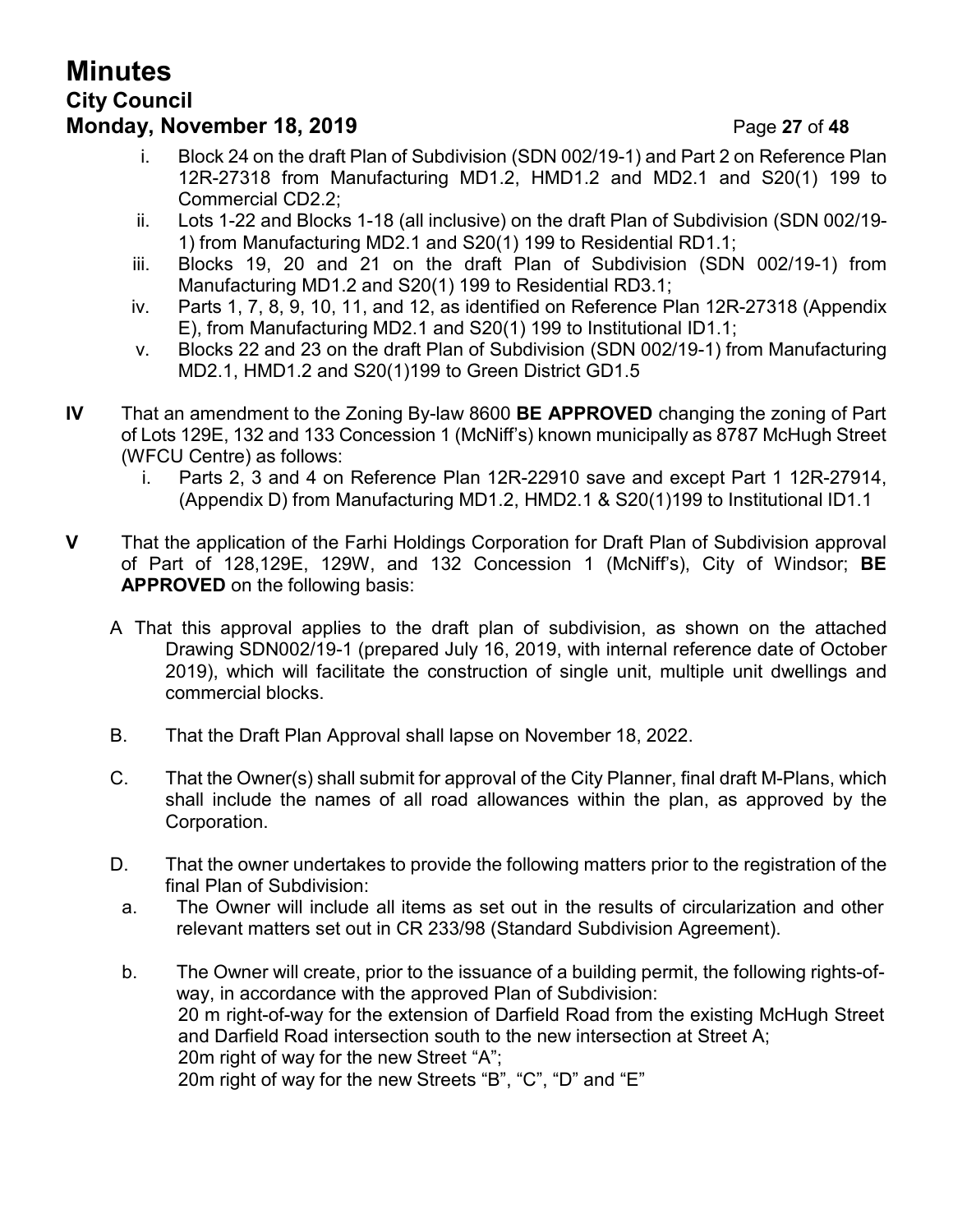# **Minutes City Council Monday, November 18, 2019 Page 28 of 48**

- c. The Owner will convey a 2.0m road widening along the entire south limit of the McHugh Street Right of Way, to the satisfaction of then City Engineer.
- d. The Owner will provide the following corner cut-offs on the approved Plan of Subdivision:
	- 6.1mx6.1m Intersection of Darfield Road and McHugh Street, and, Intersection of Street A and Lauzon Road
	- 4.5mx4.5m Intersection of Street A and Darfield Road Intersection of Street C and Darfield Road Intersection of Street A and Street B Intersection of Street A and Street D Intersection of Street A and Street E Intersection of Street C and Street D Intersection of Street B and Street C
- e. The Owner(s) shall comply with all the following requirements relating to sidewalks: Sidewalk shall be constructed:

On both sides of Street A On the East Side of new Darfield Road On the East Side of Street B On the East side of Street D On the South side of Street C On the East Side to Street E to the satisfaction of the City Engineer and the City Planner;

- f. The Owner agrees to complete a revised Transportation Impact Study that considers the following:
	- i. Revise the analysis to reflect the diversion of WFCU Centre traffic including traffic to the proposed parking expansion – to Street 'A'.
	- ii. Identify implementable mitigation for the Lauzon Parkway / Tecumseh Road East intersection to address any issues caused by site traffic and WFCU Centre diversion traffic.
	- iii. Identify appropriate intersection control and lane configurations for the Lauzon Road / Tecumseh Road East intersection.
	- iv. Identify appropriate cost-sharing for any mitigation.
	- All to the satisfaction of the City Engineer and the Chief Building Official
- g. The Owner agrees to complete a sight line analysis for the intersection of Street 'A' and Street 'B', and agrees to implement mitigation to the satisfaction of the City Planner and City Engineer.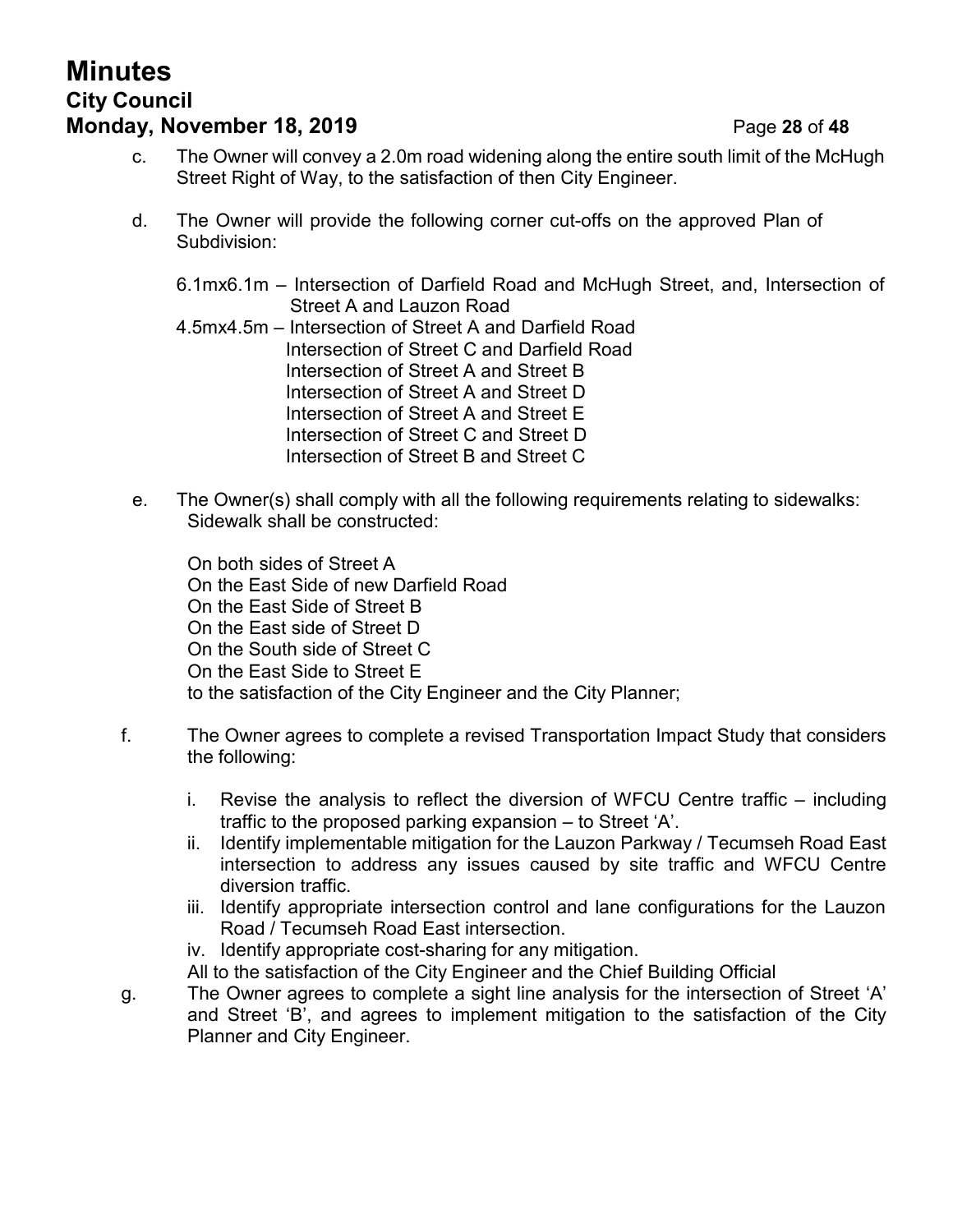# **Minutes City Council Monday, November 18, 2019** Page **29** of **48**

- h. The Owner(s) shall provide a detailed servicing study report on the impact of the increased flow to the existing municipal sewer systems to the satisfaction of the City Engineer, prior to the issuance of a construction permit.
	- i. The study shall review the proposed impact and recommend solutions to addressing the problems and ultimate implementation of solutions should there be a negative impact to the system.
	- ii The study shall be finalized to the satisfaction of the City Engineer.
- i. The Owner(s) will:
	- i. Undertake an engineering analysis to identify stormwater quality and quantity measures as necessary to control any increases in flows in downstream watercourses, up to and including the 1:100 year design storm, to the satisfaction of the Municipality and the Essex Region Conservation Authority.
	- ii. Install stormwater management measures identified above, as part of the development of the site, to the satisfaction of the City Engineer and the Essex Region Conservation Authority.
	- iii. Obtain the necessary permit or clearance from the Essex Region Conservation Authority prior to undertaking site alterations and/or construction activities.
- j The Owner will provide the following noise mitigation as described in the Dillon Consulting Noise Assessment for 1600 Lauzon Road dated July 2019:
	- I. The owner will insert the following warning clause into all Agreements of purchase and sale, lease, and transfers/deeds of land for each lot, block or dwelling making prospective purchasers aware of the following:
		- a) "This dwelling unit has been designed with the provision for adding central air conditioning at the occupant's discretion. Installation of central air conditioning by the occupant in low and medium density developments will allow windows and exterior doors to remain closed, thereby ensuring that the indoor sound levels are within the sound level limits of the Municipality and the Ministry of the Environment, Conservation and Parks."
		- b) "Purchasers/tenants are advised that due to the proximity of the adjacent facility (WFCU), noise from the facility (WFCU) may at times be audible."
		- c) "Purchasers/tenants are advised that sound levels due to the adjacent facility (WFCU) are required to comply with sound level limits that are protective of indoor areas and are based on the assumption that windows and exterior doors are closed. This dwelling unit has been supplied with a ventilation/air conditioning system which will allow windows and exterior doors to remain closed."
		- d) "Purchasers/tenants are advised that sound levels due to increasing road and rail traffic may occasionally interfere with some activities of the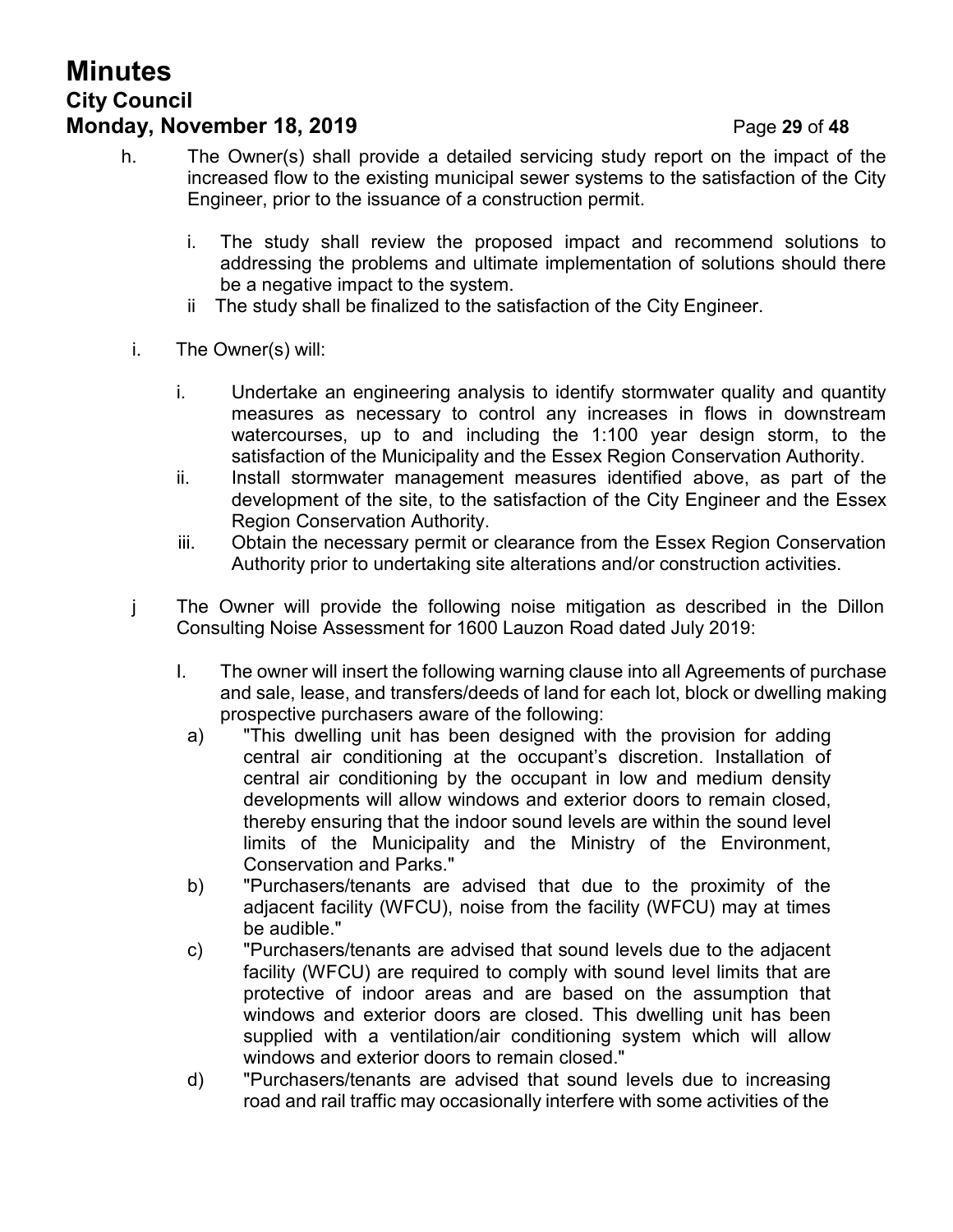# **Minutes**

# **City Council Monday, November 18, 2019 Page 30** of 48

dwelling occupants as the sound levels exceed the sound level limits of the Municipality and the Ministry of the Environment, Conservation and Parks."

- ii. The Owner will include provision for the installation of central air conditioning for all areas of the development and indicate the same in all building permit applications.
- iii. The Owner will provide upgraded windows on:
	- a) the south and west facades of any dwelling unit constructed on Block 19,
	- b) the south and west facade of any dwelling unit constructed on Lot 11, and Blocks 1,3,11,12 and 15 adjacent to Street A;

and indicate the same on building permit application for these lands;

- k. The Owner(s) shall construct Street 'A' to the satisfaction of the City Engineer, to connect 8787 McHugh Street to Lauzon Road, prior to the issuance of any construction permits for the multiple dwelling buildings to be constructed on Block 21, identified as buildings B, C and D on the site plan proposed under SPC-024/19.
- I. It is agreed that the City is responsible for 100% of the costs associated with the design and construction of Street 'A'. The Owner shall agree to include the procurement and construction of Street 'A' in their scope of work, with costs to be paid by the Corporation to the Owner being based on a cost-sharing and tender process satisfactory to the City Engineer. Timing of payment of such costs will be subject to the approval by the Corporation's City Council.
- m. The Owner(s) shall agree to convey to the Corporation, 5% of the lands to be developed, for park purposes or equivalent cash-in-lieu of parkland as permitted in Section 51.1 of the *Planning Act* and in accordance with By-law 12780, as amended, or any successor by-law to the satisfaction of the Executive Director of Parks and the City Planner prior to the issuance of a construction permits.
- n. The Owners shall agree to convey gratuitously to the Corporation Blocks 22 and 23 on the draft Plan of Subdivision (SDN 002/19-1) for the purposes of municipal infrastructure (Storm Water Management) to the satisfaction of the City Engineer and the City Planner prior to the issuance of a construction permits.

#### NOTES TO DRAFT APPROVAL (File: SDN-002/19)

- 1. The applicant is directed to Section 51(39) of *The Planning Act* 1990 regarding appeal of any imposed conditions to the Ontario Municipal Board. Appeals are to be directed to the City Clerk and Licence Commissioner of the City of Windsor.
- 2. It is the applicant's responsibility to fulfil the conditions of draft approval and to ensure that the required clearance letters are forwarded by the appropriate agencies to the City of Windsor, to the attention of the Executive Director/City Planner, quoting the above-noted file number.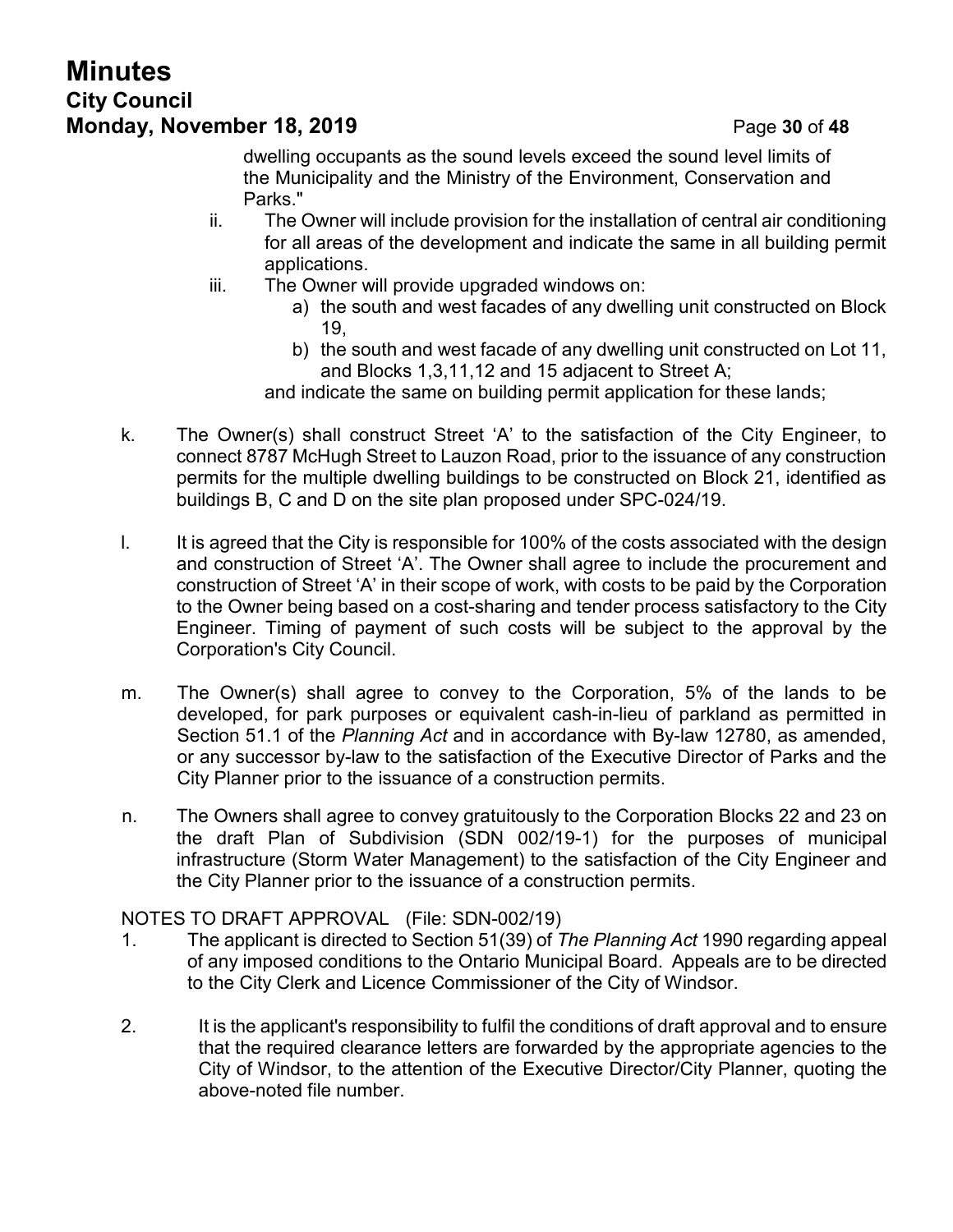# **Minutes City Council Monday, November 18, 2019 Page 31 of 48**

- 3. The applicant should consult with an Ontario Land Surveyor for this proposed plan concerning registration requirements relative to the *Certification of Titles Act.*
- 4. The final plan approved by the Corporation of the City of Windsor must be registered within thirty (30) days or the Corporation may withdraw its approval under Section 51(59) of *The Planning Act* 1990.
- 5. All plans of subdivision/condominium are to be prepared and presented in metric units and certified by the Ontario Land Surveyor that the final plan is in conformity to the approved zoning requirements.
- **VI** That the City Clerk and Licence Commissioner **BE AUTHORIZED** to issue the required notice respecting approval of the draft plan of subdivision under Section 51(37) of *The Planning Act*; and,
- **VII** That the deed restrictions **BE REGISTERED** on title at the time of registration of Deeds/Transfers of Land prepared by the Owner in conjunction with the sale of said lands; and,
- **VIII** That prior to the final approval by the Corporation of the City of Windsor, the Executive Director/City Planner shall **BE ADVISED**, in writing, by the appropriate agencies that conditions have been satisfied; and,
- **IX** That the Chief Administrative Officer and City Clerk **BE AUTHORIZED** to sign all necessary agreements and documents approved as to form and content satisfactory to the City Solicitor; and,
- **X** That Part of Lots 128,129E, 129W and 132 Concession 1 (McNiff's) known municipally as 1600 Lauzon Road, **BE CLASSIFIED** as a Class 4 area pursuant to Publication NPC-300 (Environmental Noise Guideline – Stationary and Transportation Sources – Approval and Planning).

Carried.

Report Number: SCM 406/2019 & S 202/2019 Clerk's File: ZP/13437

# **9. REQUEST FOR DEFERRALS, REFERRALS AND/OR WITHDRAWALS**

None requested.

# **10. PRESENTATIONS AND DELEGATIONS (5 Minute maximum per delegate)**

**10.1. Sean Costello, Firefighter and "Sparky" to kick off Sparky's Toy Drive**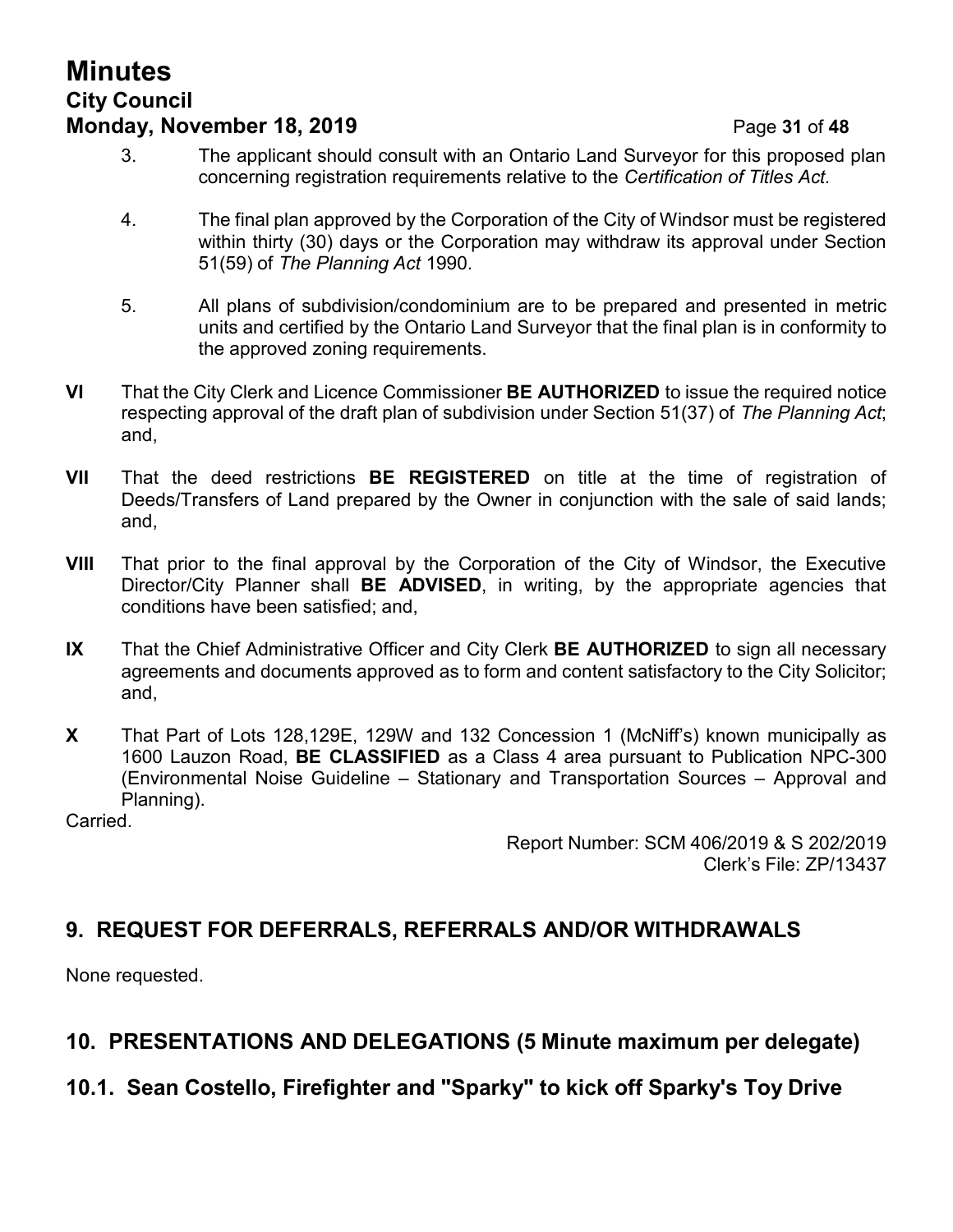# **Minutes City Council Monday, November 18, 2019** Page **32** of **48**

#### **Sean Costello, Firefighter/Toy Drive Coordinator and Joshua Easby—Firefighter Windsor Fire and Rescue Services, along with Sparky the Fire Dog**

Sean Costello, Firefighter/Toy Drive Coordinator and Joshua Easby, Firefighter, Windsor Fire and Rescue Services, along with Sparky the Fire Dog, appear before Council to kick-start the 2019 Sparky's Toy Drive campaign, promoting their website for more information: [www.sparkystoydrivewindsor.com, w](http://www.sparkystoydrivewindsor.com/)hich includes suggested gift items for various age categories, drop-off depots and the registration process.

Moved by: Councillor Gignac Seconded by: Councillor Francis

Decision Number: CR575/2019

That the presentation by Sean Costello, Firefighter/Toy Drive Coordinator – Windsor Fire and Rescue Services, along with Sparky the Fire Dog to kick-start the 2018 Sparky's Toy Drive campaign, **BE RECEIVED** for information.

Carried.

Clerk's File: SF2019

## **8.5. Windsor Essex Community Housing Corporation Funding Application under the Canada Mortgage and Housing Corporation Repair and Renewal Fund**

#### **Anna Colombo, Staff Lawyer at Legal Assistance of Windsor**

Anna Colombo, Staff Lawyer at Legal Assistance of Windsor appears before Council regarding the report entitled "Windsor Essex Community Housing Corporation Funding Application under the Canada Mortgage and Housing Corporation Repair and Renewal Fund" and concludes by suggesting that government funding should be leveraged to ensure repair and renewal funding is available to the City.

Moved by: Councillor Gignac Seconded by: Councillor Morrison

#### Decision Number: CR546/2019

That City Council **AUTHORIZE** the Windsor Essex Community Housing Corporation to pursue a funding application for Canada Mortgage and Housing Corporation's Repair and Renewal Fund; and,

That City Council **AUTHORIZE** Windsor Essex Community Housing Corporation, to execute a Letter of Intent with Canada Mortgage and Housing Corporation with regards to Repair and Renewal Funding under the National Housing Co-Investment Fund for portfolio wide capital repair/retrofits; and,

That the Chief Administrative Officer and City Clerk or their authorized designates **BE AUTHORIZED** to execute a Letter of Intent with Canada Mortgage and Housing Corporation and Windsor Essex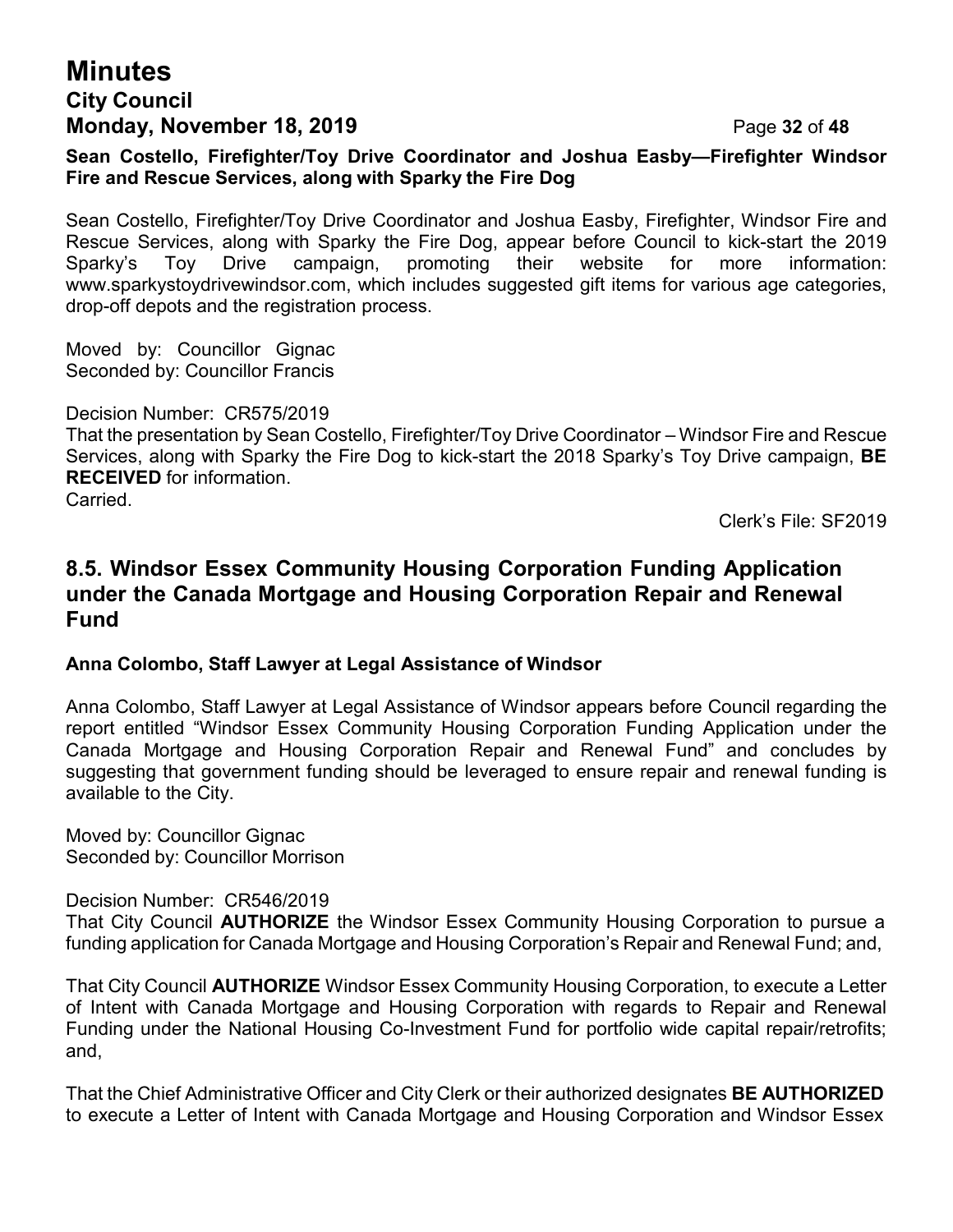# **Minutes City Council Monday, November 18, 2019** Page **33** of **48**

Community Housing Corporation with regards to Repair and Renewal Funding under the National Housing Co-Investment Fund for portfolio wide capital repair/retrofits provided that the Letter of Intent is in a form satisfactory to the City Solicitor, satisfactory in financial content to the City Treasurer, and in technical content to the Executive Director of Housing and Children's Services; and,

That City Council **DIRECT** Administration to explore and report back in conjunction with the 2020 capital budget all appropriate funding strategies relative to the additional required municipal capital contribution required under this program; and,

That Administration's report back to Council **INCLUDE** funding options aimed at avoiding/reducing this new initiative's impact on projects previously approved by Council in principle within the 2019 seven-year capital plan.

Carried.

Councillor Sleiman was absent from the meeting when the vote was taken on this matter.

Report Number: C 173/2019 Clerk's File: GH/6905

# **8.34. CQ5-2019 Implementing Red Light Cameras and Photo Radar - City Wide**

#### **Michael George, Resident of Ward 4**

Michael George, resident of Ward 4 appears before Council regarding the report entitled "CQ5-2019 Implementing Red Light Cameras and Photo Radar – City Wide" and concludes by suggesting that the importance of moving forward with the installation of red light cameras and photo radar would be to increase public safety.

#### **Dan Shimski, Redflex Traffic Systems (Canada) Inc.**

Dan Shimski, representing Redflex Traffic Systems (Canada) Inc. appears before Council regarding the report entitled "CQ5-2019 Implementing Red Light Cameras and Photo Radar – City Wide" and provides a brief history of his company and concludes by providing information related to reduced collisions, costing impact, decrease in annual collisions, benefits of red light cameras and concludes by providing information related to legislative requirements.

Moved by: Councillor Costante

Seconded by: Councillor Francis

#### Decision Number: CR574/2019 ETPS 720

That the report of the Senior Manger of Traffic Operations & Parking dated August 28, 2019, entitled "CQ5-2019 Implementing Red Light Cameras and Photo Radar – City Wide" **BE RECEIVED** for information; and further,

That administration **BE REQUESTED** to provide a report related to reviewing the potential locations for the use of red light cameras, and automated speed enforcement including location and quantity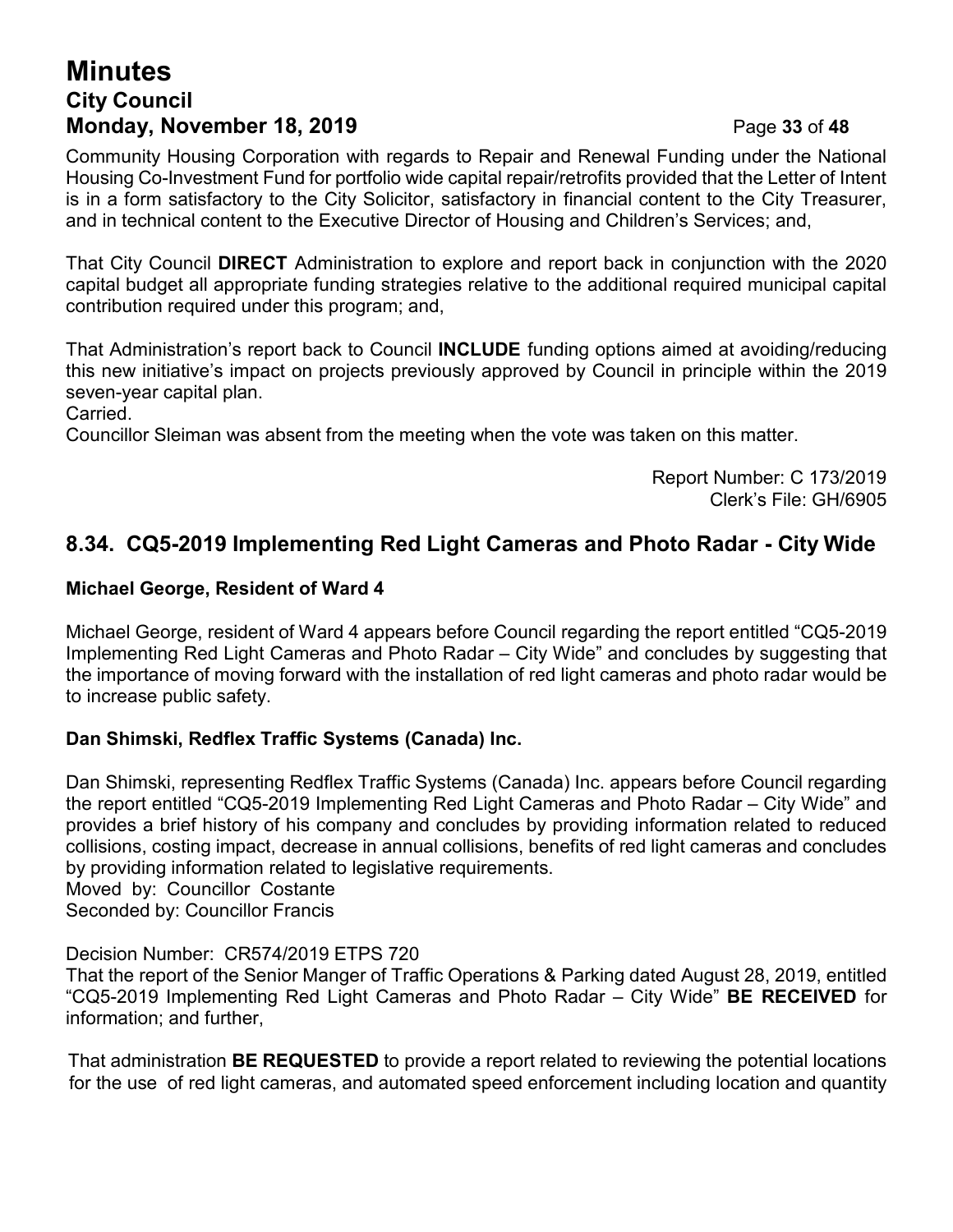# **Minutes City Council Monday, November 18, 2019 Page 34 of 48**

recommendations and that this information, when it is available, **BE BROUGHT FORWARD** for Council's consideration. Carried.

> Report Number: SCM 401/2019 S 165/2019 Clerk's File: ST2019

# **8.15. Rezoning Z-009/19, ZNG/5843 3203 Peter St Ward 2**

#### **Terry Kennedy, Resident of Ward 2**

Terry Kennedy, resident of Ward 2 appears before Council to provide comment regarding the administrative report entitled "Rezoning Z-009/19, ZNG/5843 3203 Peter Street, Ward 2" and concludes by indicating he is opposed to the rezoning request.

Moved by: Councillor Holt Seconded by: Councillor Francis

Decision Number: CR555/2019 DHSC 95

That Zoning By-law 8600 **BE AMENDED** by changing the zoning of Lot 5, Registered Plan 43 (Roll No. 050-220-13200), located on the East side of Peter and South side of Mill Street from Commercial District 1.6 (CD 1.6) to Residential District 2.2 (RD 2.2) and by adding a site specific provision to Section 20(1) as follows:

#### "382. **EAST OF PETER STREET, SOUTH OF MILL STREET**

For the lands comprising of Lot 5, Registered Plan 43, the following additional provisions shall also apply:

- a) Rear Yard Depth minimum 4.3 m
- b) Required Parking minimum 2 spaces
- [ZDM 3; ZNG/5843]"

Carried.

Councillor Sleiman was absent from the meeting when the vote was taken on this matter.

Report Number: SCM 378/2019 & S 108/2019 Clerk's File: ZB/13516

# **8.30. Report No. 105 of the Windsor Essex County Environment Committee - Climate Change Emergency Declaration**

#### **Derek Coronado, Coordinator of Citizens Environment Alliance of Southwestern Ontario**

Derek Coronado, Coordinator of Citizens Environment Alliance of Southwestern Ontario appears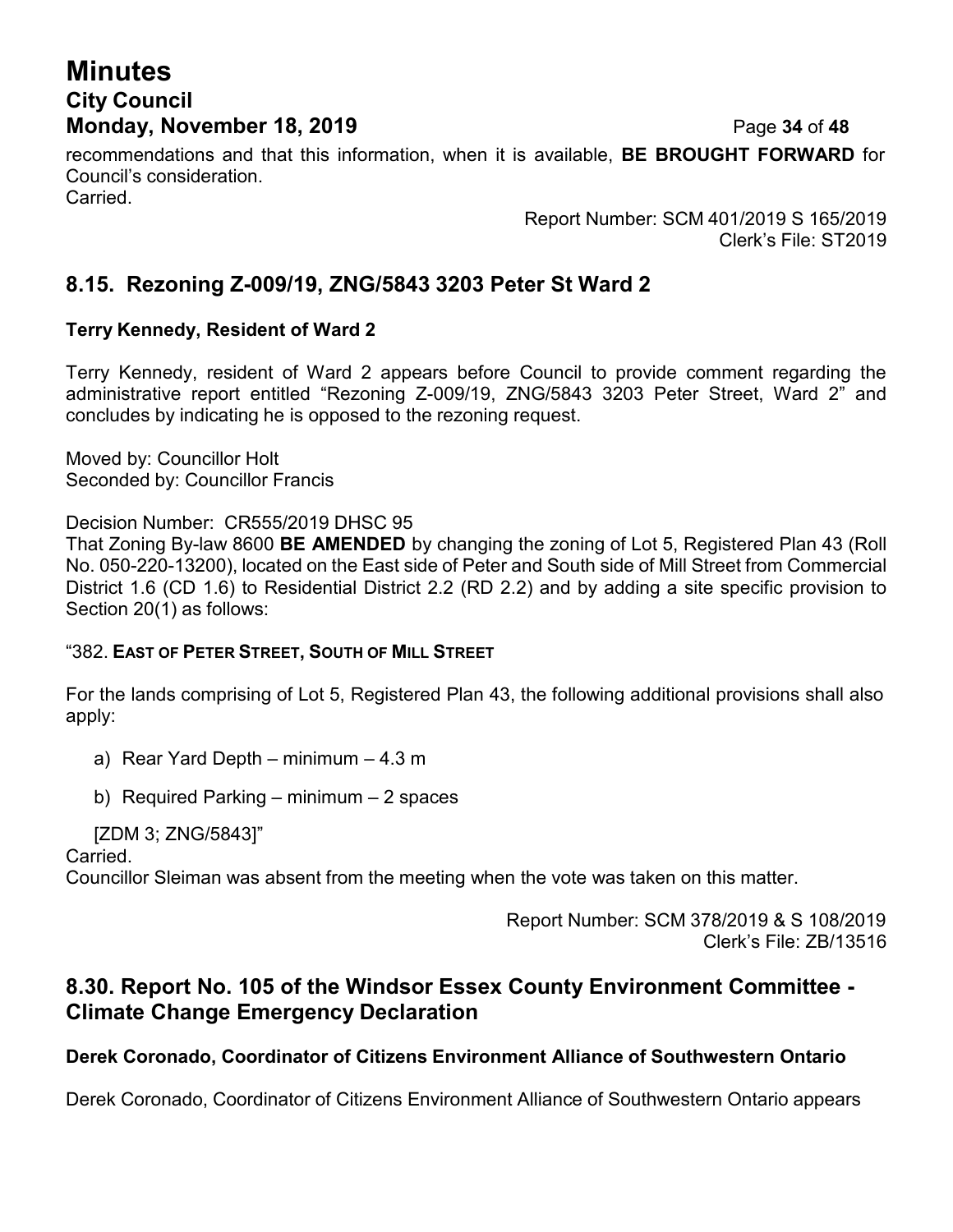# **Minutes City Council Monday, November 18, 2019** Page **35** of **48**

before Council regarding the report entitled "Report No. 105 of the Windsor Essex County Environment Committee – Climate Change Emergency Declaration" and concludes by providing background information related to emergencies and requests that Council support the request.

#### **Mike Tessier, Resident of Ward 8**

Mike Tessier, resident of Ward 8 appears before Council to provide comment regarding the administrative report entitled "Report No. 105 of the Windsor Essex County Environment Committee – Climate Change Emergency Declaration" and concludes by indicating he opposes the request.

#### **Rosanna DeMarco, Resident of Ward 4**

Rosanna DeMarco, resident of Ward 4 appears before Council regarding the report entitled "Report No. 105 of the Windsor Essex County Environment Committee – Climate Change Emergency Declaration" and concludes by urging Council to continue to take preventative measures related to Climate Change.

#### **Claire Sanders, Climate Change Specialist of Essex Region Conservation Authority**

Claire Sanders, Climate Change Specialist of Essex Region Conservation Authority appears before Council regarding the report entitled "Report No. 105 of the Windsor Essex County Environment Committee – Climate Change Emergency Declaration" and commends administration for their work to date and concludes by suggesting that she supports the request.

#### **Adrian Halpert and Sharath Voleti, Students from Windsor Law Cities and Climate Action Forum**

Adrian Halpert and Sharath Voleti, Students from Windsor Law Cities and Climate Action Forum appear before Council regarding the report entitled "Report No. 105 of the Windsor Essex County Environment Committee – Climate Change Emergency Declaration" and conclude by suggesting that they support the request and urge Council to support the request.

Moved by: Councillor McKenzie Seconded by: Councillor Francis

Decision Number: CR570/2019

That report no. 105 of the Windsor Essex County Environment Committee – Climate Change Emergency Declaration indicating:

That the following Climate Change Emergency Declaration prepared by the Air Subcommittee of the Windsor Essex County Environment Committee BE APPROVED:

WHEREAS the most recent report by the UN Intergovernmental Panel on Climate change (IPCC) has indicated that within less than 12 years, in order to keep the global average temperature increase to 1.5 degrees Celsius and maintain a climate compatible with human civilization, there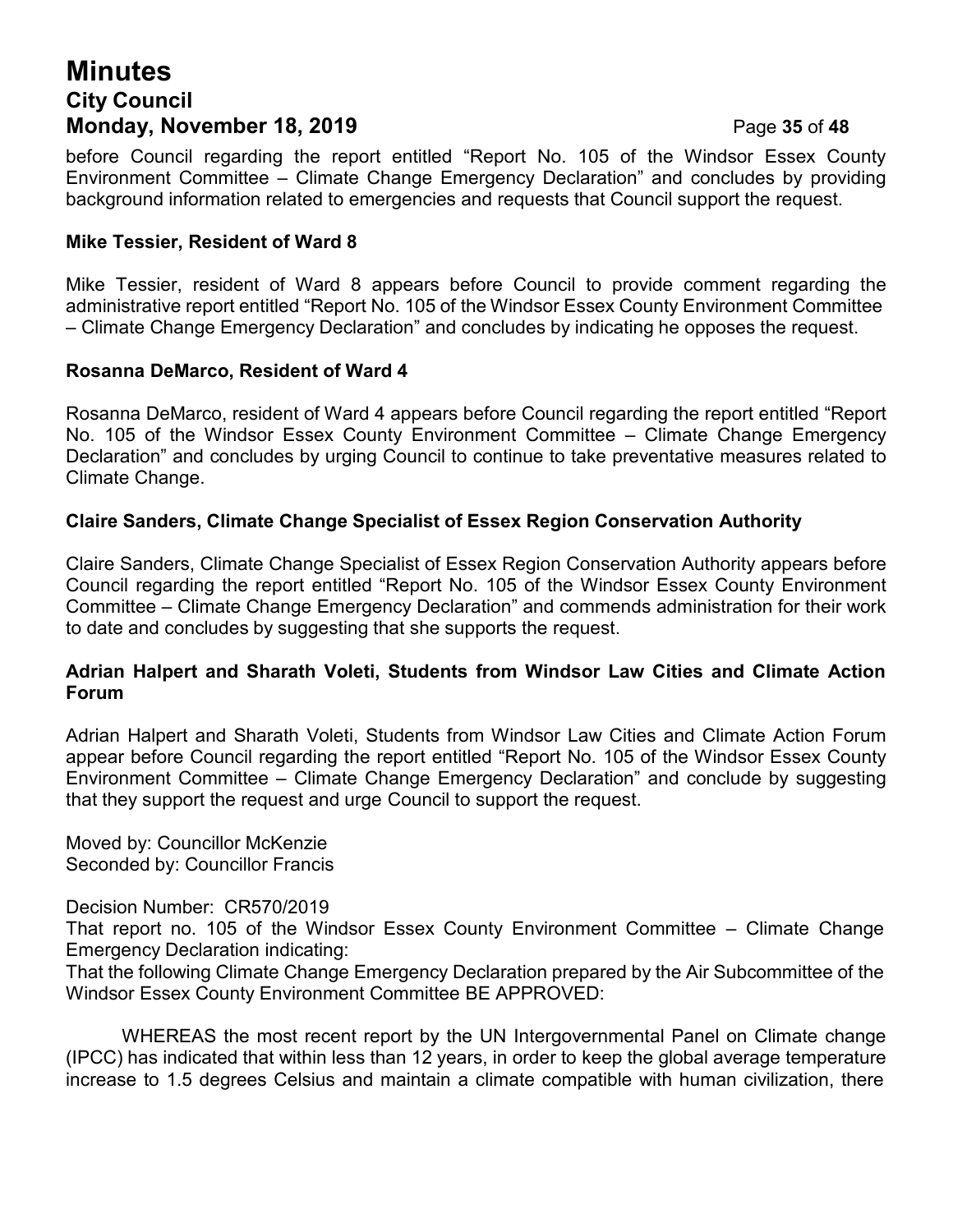# **Minutes City Council Monday, November 18, 2019** Page **36** of **48**

must be a reduction in carbon emissions of about 45% from 2010 levels, reaching net zero carbon emissions by 2050; and

WHEREAS based on current projections of the future impacts of human caused climate change, climate change will adversely impact Windsor-Essex's local economy, damage local infrastructure and property, put a strain on municipal budgets and result in significant economic and health burdens for the constituents of Windsor-Essex, particularly our vulnerable populations; and

WHEREAS climate change will jeopardize the health and survival of many local plant and animal species as well as their natural environments and ecosystems; and

WHEREAS Windsor-Essex is already experiencing large and increase climate change impacts including but not limited to overland flooding, heavy rain event flooding, emergence of invasive species, an increased number of high heat days, the rise of vector borne diseases, the reemergence of blue-green algae and harmful algal blooms in our lakes and rivers; and

WHEREAS municipalities are understood to produce and/or have regulatory jurisdiction over approximately 50% of carbon emissions in Canada; and

WHEREAS the City of Windsor join the Government of Canada and 444 Canadian municipalities (including Vancouver, Ottawa, Montreal, and 18 other Ontario municipalities, among them Chatham-Kent, Sudbury, Sarnia, Guelph, and Kingston) that have declared climate emergencies, some of which are also implementing strategic plans in order to help reduce global carbon emissions and mitigate the impacts of climate change; and

WHEREAS the City of Windsor, the Essex Region Conservation Authority (ERCA) and the Windsor Essex County Health Unit (WECHU) are committed to and currently undertaking city and regional climate change planning, encompassing both mitigation and adaptation, in partnership with others; and

WHEREAS this emergency is an opportunity to bring together County, City and Town governments as well as regional stakeholders to work together on climate change planning and implementation with the aim of protecting our region and contributing to greater national and global climate change response; and

WHEREAS implementing climate action and making a transition to a low-carbon economy also represents a significant opportunity to stimulate economic growth, increase job opportunities and develop new technologies;

THEREFORE BE IT RESOLVED that the City of Windsor declare a Climate Emergency in the knowledge that this is an emergency with no foreseeable conclusion which will require robust and permanent changes in how the City and County conduct their business; and further,

That in response to this emergency, the need to reduce overall emissions from the City of Windsor and the County of Essex as well as continue to prepare for Windsor-Essex County's climate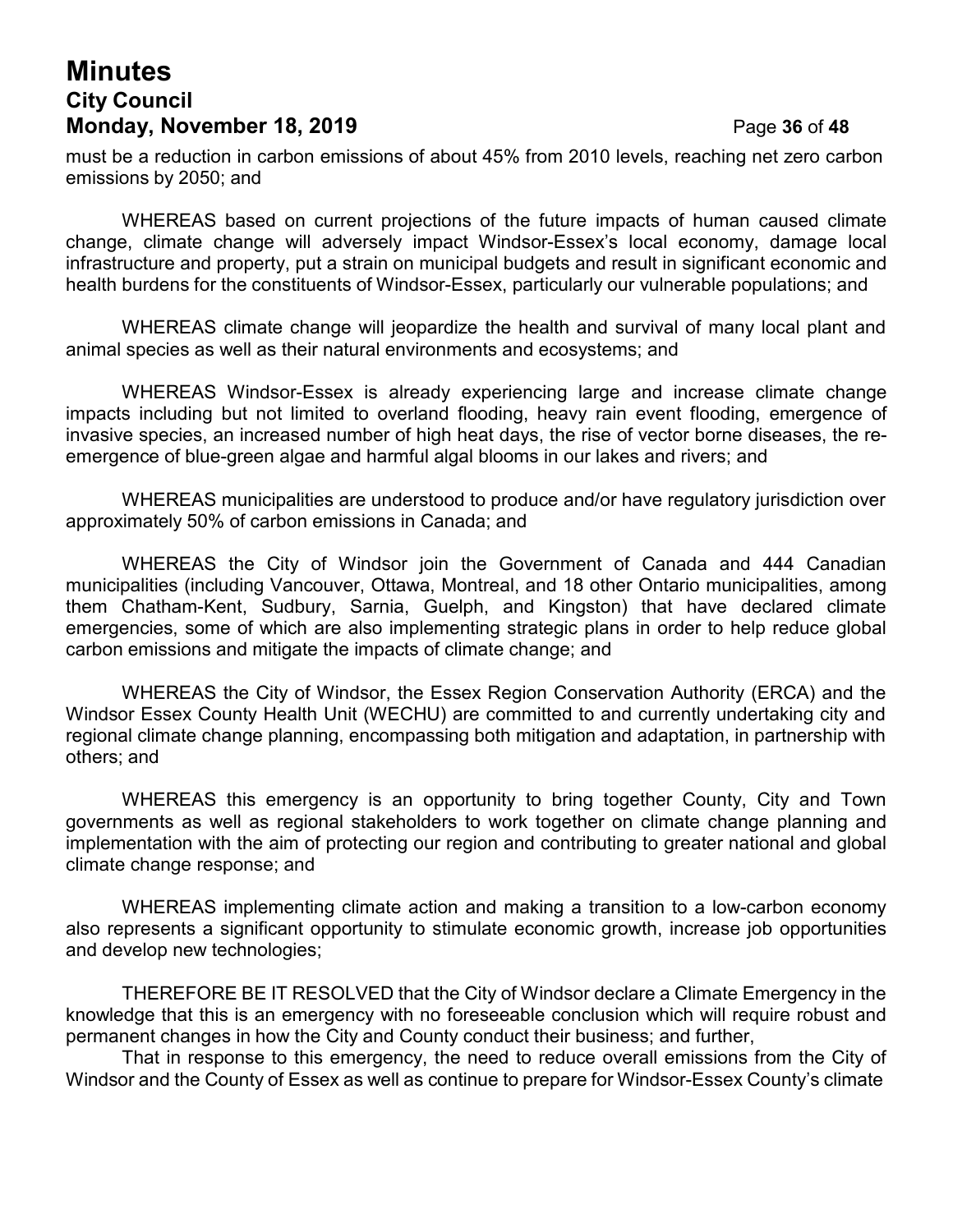# **Minutes City Council Monday, November 18, 2019** Page **37** of **48**

future are deemed to be high priorities when considering budget direction and in all decisions of council; and further,

That the City of Windsor administration BE DIRECTED to prepare reports for consideration by their respective Councils within 90 days containing recommendations for priority actions items, implementation measures, cost requirements to accelerate and urgently work towards the reduction of emissions and preparing for our climate future and include any initiatives that we are aware of by our Detroit neighbours and any other neighbouring municipalities across the border **BE APPROVED**; and,

That the County of Essex **BE REQUESTED** to consider adopting the resolution as outlined above.

Carried.

Report Number: SCM 397/2019 & SCM 362/2019 Clerk's File: MB2019

# **11.5. Ward 7 Vacancy on City Council - By-Election vs. Appointment**

#### **Mike Tessier, Resident of Ward 8**

Mike Tessier, resident of Ward 8 appears before Council and provides comment regarding the administrative report entitled "Ward 7 Vacancy on City Council – By-Election vs. Appointment" and concludes by suggesting there have been too many elections and requests that Council support the appointment of a candidate.

Moved by: Councillor Gignac Seconded by: Councillor Francis

Decision Number: CR580/2019

That the Ward 7 seat in the Office of Councillor for the 2018 to 2022 term **BE DECLARED** officially vacant; and,

That Council **DIRECT** that the vacant Ward 7 seat in the Office of Councillor for the remainder of the 2018 to 2022 term be filled through a by-election; and,

That the Administration recommended timelines as described in this report, with the by-election to be held on April 27, 2020 **BE ADOPTED**; and,

That Administration **BE DIRECTED** to conduct a by-election as set out in the *Municipal Elections Act* and that the by-election **BE FUNDED** from the Municipal Election Reserve Account (#1762); and further,

That the necessary by-law, **BE ADDED** to the list of by-laws to be considered in first, second and third reading at the January 13, 2020 special meeting of City Council. Carried.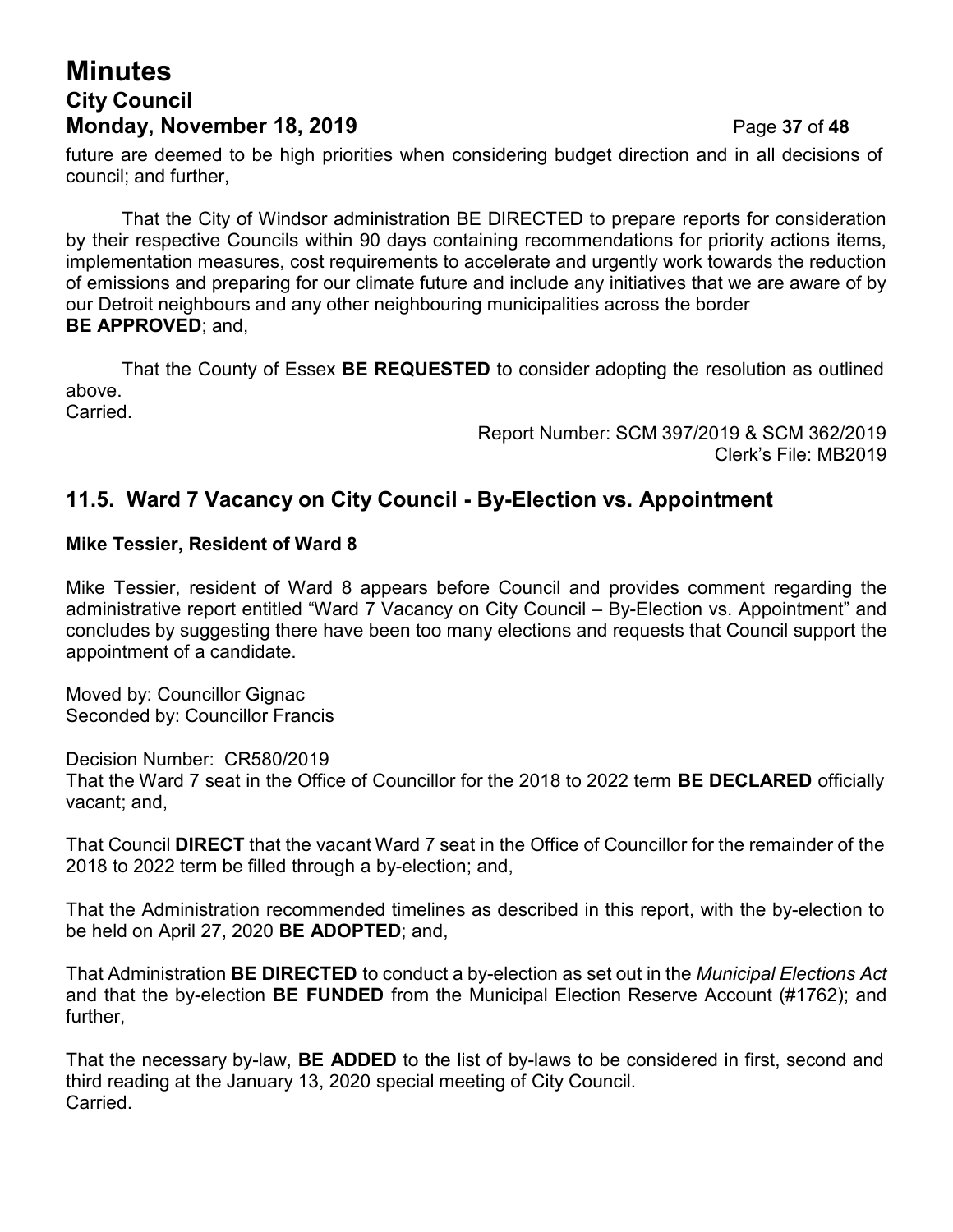**Minutes City Council Monday, November 18, 2019 Page 38 of 48** 

Report Number: C 191/2019 Clerk's File: ACEE/13644

## **8.18. Request for Heritage Alteration Permit for 3285 Russell Street - Sandwich HCD**

Moved by: Councillor Kaschak Seconded by: Councillor Francis

Decision Number: CR558/2019 DHSC 98

- I. That the Heritage Alteration Permit for the exterior alterations proposed at 3285 Russell Street, including the following items:
	- Two new dormers on the east elevation
	- Two new dormers on the west elevation
	- New exterior stairwell and access door to second floor on the east elevation
	- Replacement of front porch
	- New windows in dormers and on main floor for Bedroom #2

**BE APPROVED** as per plans in Appendix C; AND

II. That all approvals **BE SUBJECT** to the provision and approval of building material samples and colour samples by the City to be confirmed on site prior to issuance of building permits, as determined by the City Planner or his designate; and,

III. That the City Planner or his designate **BE DELEGATED** the authority to approve further minor changes to the heritage alterations for this property. Carried.

> Report Number: SCM 382/2019 & S 172/2019 Clerk's File: MBA/9191

## **8.13. Lakeview Park Marina Floating Docks - Additional Funding**

Moved by: Councillor Gignac Seconded by: Councillor Morrison

Decision Number: CR553/2019

That City Council **APPROVE** additional funding of \$2,000,000 for the replacement of docks at Lakeview Park Marina (LPM), to be funded from the following sources:

- Currently available Federal Gas Tax funding of \$418,000 and;
- Pre-commitment of funding in 2023, which is being recommended in the 2020 8-year Capital Budget for Lakeview Park Marina Upgrades capital project (REC-002-007) to a maximum of \$900,000 and;
- The remaining balance of \$682,000 to be funded firstly from any proceeds resulting from the current insurance claim for the Marina with any remaining amounts to be funded from the Lakeview Park Marina Reserve (Fund 165) and;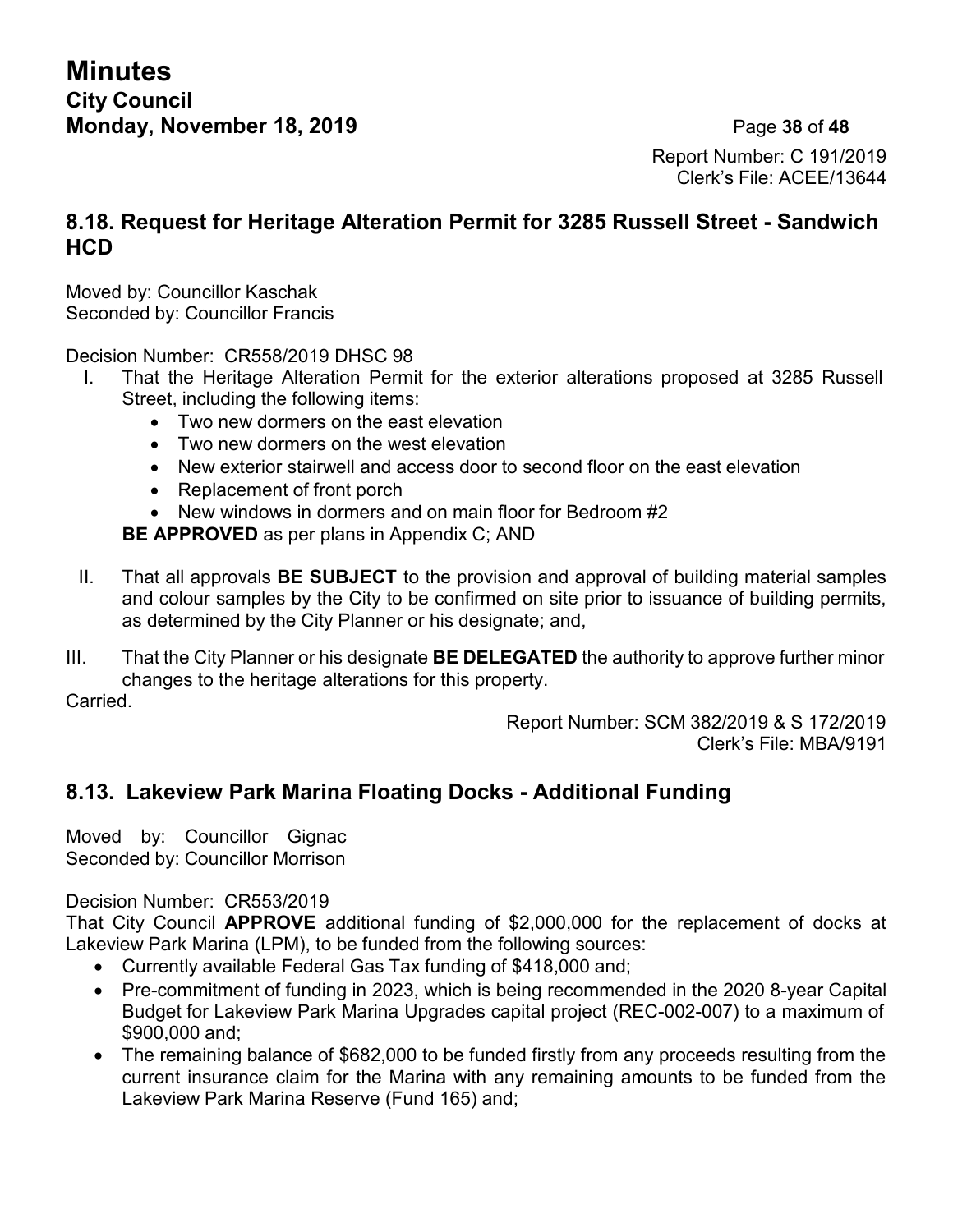# **Minutes City Council Monday, November 18, 2019** Page **39** of **48**

That Council **APPROVE** Tender 138-19, Lakeview Park Marina to Facca Incorporated to an upset limit of \$600,000 (excluding HST); and,

That the CAO and City Clerk **BE AUTHORIZED** to execute an agreement with Facca Incorporated for the provision of dock removal and demolition to an upset limit of \$600,000 (excluding HST), satisfactory in form to the City Solicitor, in financial content to City Treasurer, and in technical content to the Corporate Leader of Parks, Recreation & Culture and Facilities; and,

That Council **APPROVE** Tender 134-19, Lakeview Park Marina to Kehoe Marine Construction Ltd. to an upset limit of \$4,225,000 (excluding HST); and,

That the CAO and City Clerk **BE AUTHORIZED** to execute an agreement with Kehoe Marine Construction Ltd., for the provision of floating docks fabrication and installation to an upset limit of \$4,225,000 (excluding HST); satisfactory in form to the City Solicitor, in financial content to City Treasurer, and in technical content to the Corporate Leader of Parks, Recreation & Culture and Facilities.

Carried.

Report Number: C 187/2019 Clerk's File: SW/13634

## **11. REGULAR BUSINESS ITEMS (Non-Consent Items)**

#### **11.1. Student Lottery Program Update - City Wide**

Moved by: Councillor Holt Seconded by: Councillor Costante

Decision Number: CR576/2019

That the report by the Executive Director of Human Resources providing Council with an update on the Student Lottery Program **BE RECEIVED** for information by City Council; and,

That the Human Resources Department **BE RESPONSIBLE** for the annual advertisement, application details, acceptance of applications, the rules governing eligibility, the execution of the lottery program and the manner in which hiring will be completed for the student lottery program; and,

That CR569/2006 establishing the current hiring practice for summer employment **BE RESCINDED**; and that the following option #3 as outlined in the administrative report **BE APPROVED**:

That City Council **AMEND** the student lottery program to allow for qualified students to be considered for re-employment notwithstanding their numerical position in the lottery draw with the ratio of returning students to the total number of students hired not to exceed forty (40) percent with the understanding that eligible students will be hired for a maximum of three (3) summer work terms. Carried.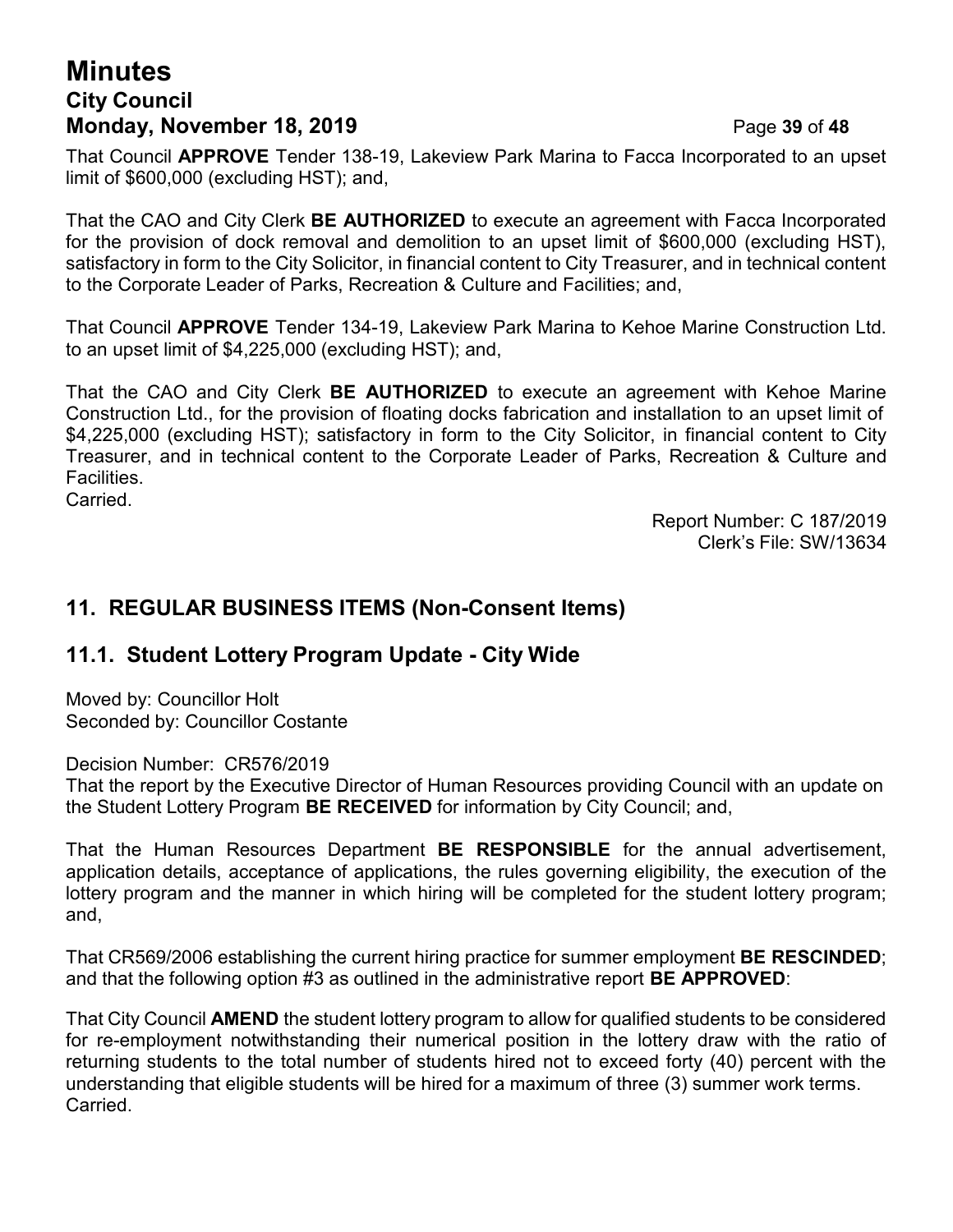**Minutes City Council Monday, November 18, 2019 Page 40 of 48** 

Councillor Francis voting nay.

Report Number: C 169/2019 Clerk's File: AS2019

# **12. CONSIDERATION OF COMMITTEE REPORTS**

## **12.1. (i) Report of the Special In-Camera meeting or other Committee as may be held prior to Council**

Moved by: Councillor Bortolin Seconded by: Councillor Costante

Decision Number: CR581/2019

That the report of the In Camera meeting held November 18, 2019 **BE ADOPTED** as presented. Carried.

Clerk's File: ACO2019

# **12.2. Report of the Striking Committee of its meeting held October 7 2019**

Moved by: Councillor Bortolin Seconded by: Councillor Costante

Decision Number: CR582/2019

That the report of the Striking Committee meeting held October 7, 2019 **BE ADOPTED** as presented. Carried.

Report Number: SCM 376/2019 Clerk's File: ACO2019

## **12.3. Minutes of the Development Charges Task Force of its meeting held September 26, 2019**

Moved by: Councillor Bortolin Seconded by: Councillor Costante

Decision Number: CR583/2019 That the minutes of the Development Charges Task Force of its meeting held September 26, 2019 **BE ADOPTED** as presented. Carried.

> Report Number: SCM 375/2019 Clerk's File: MB2019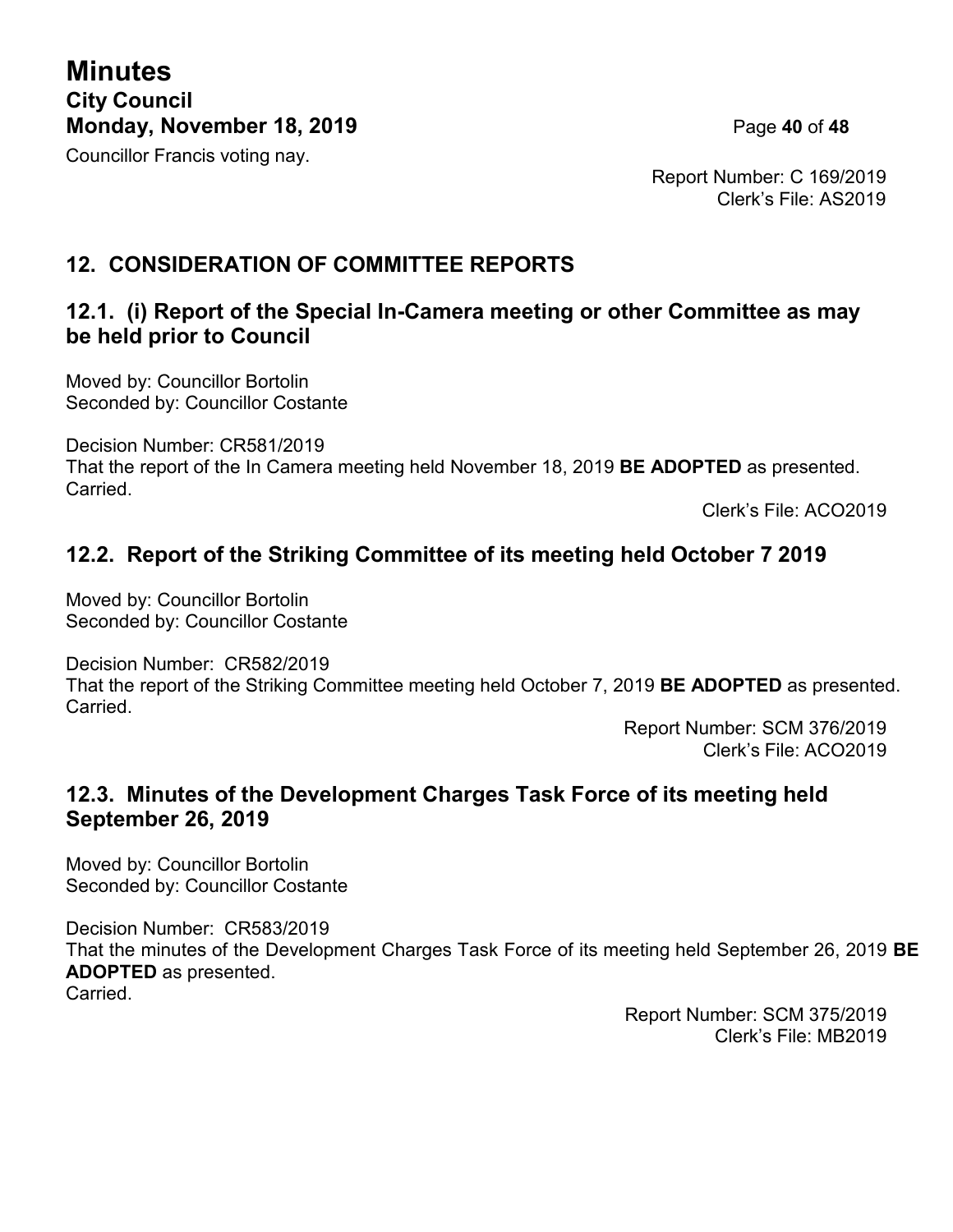# **Minutes City Council Monday, November 18, 2019** Page **41** of **48 13. BY-LAWS (First and Second Reading)**

Moved by: Councillor Francis Seconded by: Councillor Gignac

That the following By-laws No. 119-2019 through 129-2019 (inclusive) be introduced and read a first and second time:

**119-2019** A PROVISIONAL BY-LAW TO PROVIDE FOR THE REPAIR AND IMPROVEMENT OF THE GRAND MARAIS DRAIN **(See Item 11.3)**

**120-2019** A BY-LAW TO FURTHER AMEND BY-LAW NUMBER 8600 CITED AS THE "CITY OF WINDSOR ZONING BY-LAW" authorized by CR455/2019, adopted September 9, 2019

**121-2019** A BY-LAW TO FURTHER AMEND BY-LAW NUMBER 8600 CITED AS THE "CITY OF WINDSOR ZONING BY-LAW" authorized by CR444/2019, adopted August 26, 2019

**122-2019** A BY-LAW TO FURTHER AMEND BY-LAW NUMBER 8600 CITED AS THE "CITY OF WINDSOR ZONING BY-LAW" authorized by CR496/2019, adopted October 7, 2019

**123-2019** A BY-LAW TO FURTHER AMEND BY-LAW 188-2000, BEING A BY-LAW TO APPOINT PROVINCIAL OFFENCES OFFICERS FOR THE CORPORATION OF THE CITY OF WINDSOR authorized by BL98-2011 s. 27.1(l)(i), adopted June 7, 2011

**124-2019** A BY-LAW TO FURTHER AMEND BY-LAW NUMBER 9023 BEING A BY-LAW TO REGULATE VEHICULAR PARKING WITHIN THE LIMITS OF THE CITY OF WINDSOR ON MUNICIPAL STREETS, MUNICIPAL PARKING LOTS AND PRIVATE PROPERTIES authorized by CAO 142/2019, adopted November 1, 2019

**125-2019** A BY-LAW TO FURTHER AMEND BY-LAW NUMBER 8600 CITED AS THE "CITY OF WINDSOR ZONING BY-LAW" authorized by CR497/2019, adopted October 7, 2019

**126-2019** A BY-LAW TO AMEND BY-LAW NUMBER 139-2013, BEING A BY-LAW TO DELEGATE AUTHORITY TO THE CITY PLANNER TO APPROVE AND PROCESS CERTAIN APPLICATIONS UNDER *THE PLANNING ACT* AND PERMITS UNDER THE *ONTARIO HERITAGE ACT* authorized by CR9/2018, adopted February 5, 2018 and by CR453/2019, adopted September 9, 2019

**127-2019** A BY-LAW TO ESTABLISH LANDS AS A PUBLIC HIGHWAY KNOWN AS NORTH TERMINAL STREET, IN THE CITY OF WINDSOR authorized by CR353/2019 adopted July 8, 2019

**128-2019** A BY-LAW TO FURTHER AMEND BY-LAW NUMBER 8600 CITED AS THE "CITY OF WINDSOR ZONING BY-LAW" authorized by CR456/2019, adopted September 9, 2019

**129-2019** A BY-LAW TO CONFIRM PROCEEDINGS OF THE COUNCIL OF THE CORPORATION OF THE CITY OF WINDSOR AT ITS MEETING HELD ON THE 18th DAY OF NOVEMBER, 2019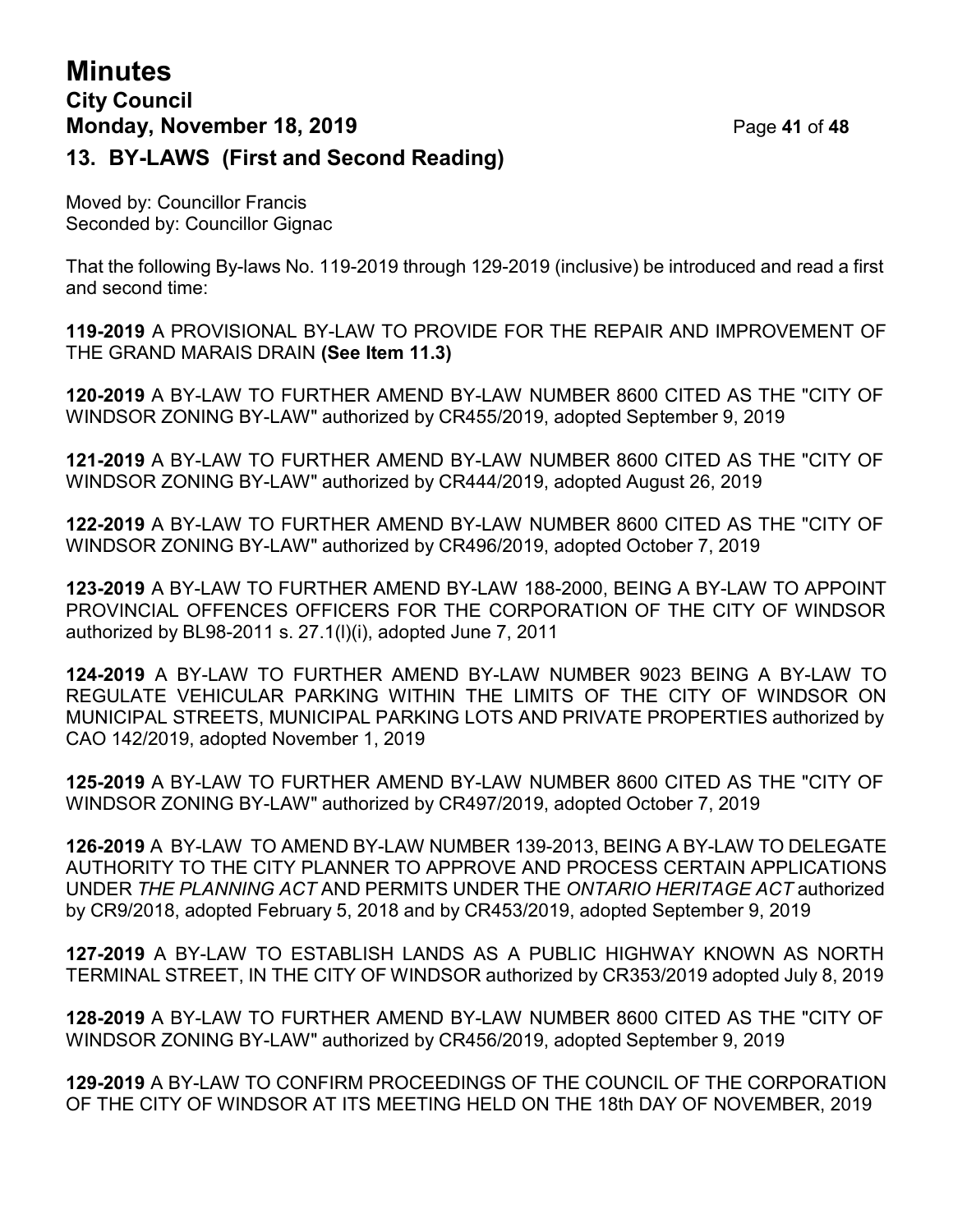# **Minutes City Council Monday, November 18, 2019** Page **42** of **48 14. MOVE BACK INTO FORMAL SESSION**

Moved by: Councillor Holt Seconded by: Councillor Kaschak

That the Committee of the Whole does now rise and report to Council respecting the business items considered by the Committee:

- 1) Communication Items (as presented)
- 2) Consent Agenda (as presented)
- 3) Items Deferred (as presented) Items Referred
- 4) Consideration of the Balance of Business Items (as presented)
- 5) Committee Reports (as presented)
- 6) By-laws given first and second readings (as presented) Carried.

# **15. NOTICES OF MOTION**

None presented.

# **16. THIRD AND FINAL READING OF THE BY-LAWS**

Moved by: Councillor McKenzie Seconded by: Councillor Morrison

That the By-laws No. 120-2019 through 129-2019 having been read a first and second time be now read a third time and finally passed and That the Mayor and Clerk **BE AUTHORIZED** to sign and seal the same notwithstanding any contrary provision of the Council. Carried.

# **17. PETITIONS**

None presented.

# **18. QUESTION PERIOD**

## **18.3. CQ 31-2019**

Moved by: Councillor Costante Seconded by: Councillor Francis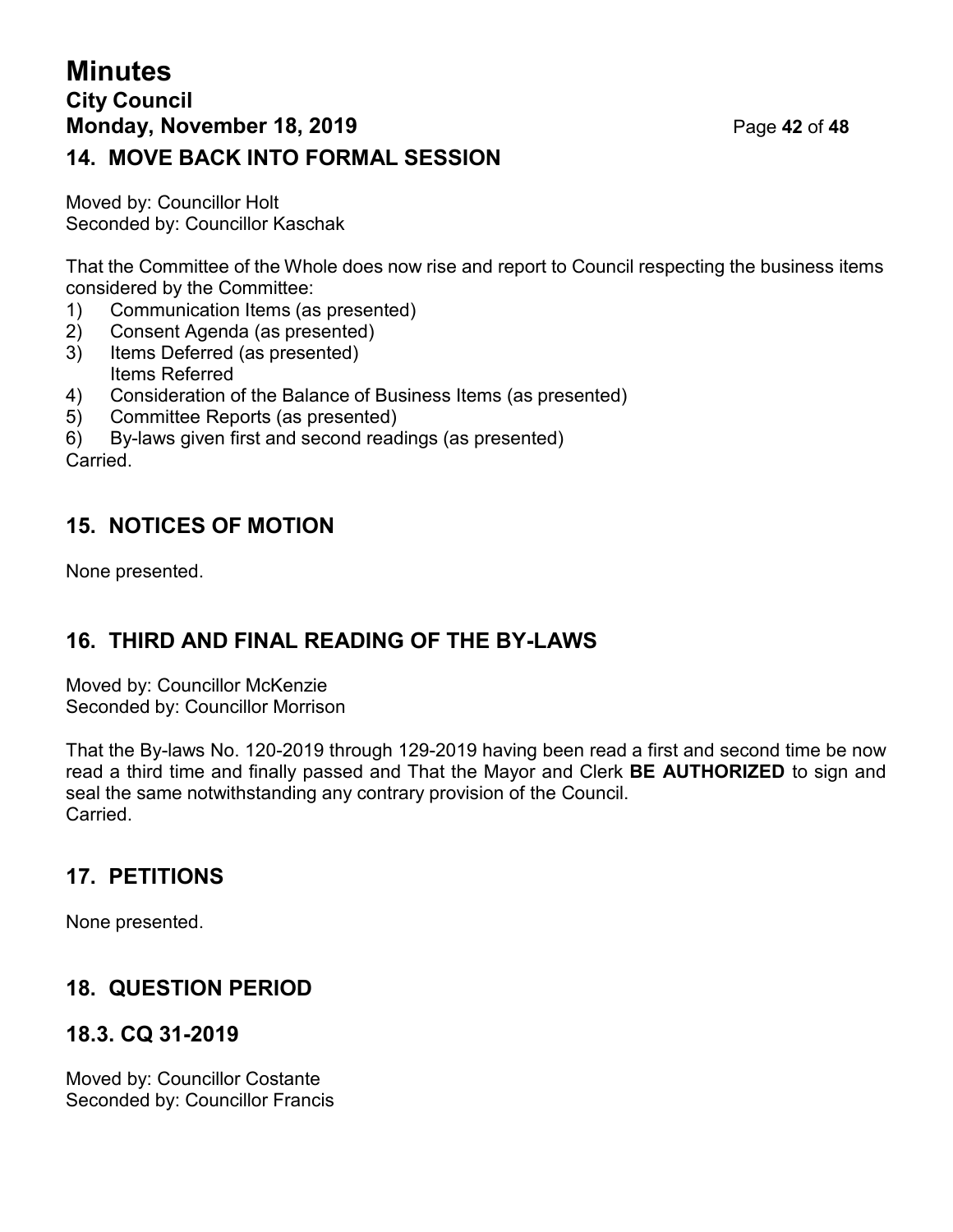#### Clerk's File: ACOQ2019

#### **Monday, November 18, 2019 Page 43 of 48** Decision Number: CR584/2019

That the following Council Question by Councillor Bortolin **BE APPROVED**, and that Administration **BE DIRECTED** to proceed with the necessary actions to respond to the Council Question in the form of a written report, consistent with Council's instructions, and in accordance with Section 17.1 of the Procedure by-law 98-2011:

#### CQ 31-2019:

**Minutes**

**City Council**

#### **Assigned to City Solicitor**

Asks that Administration review By-laws that deal with dumping on private property. Currently we do not have By-laws restricting dumping on private property if done so with permission. Asking that legal come back with options to create a By-law not allowing dumping on vacant properties in any way.

Carried.

Clerk's File: AB2019

**Clerk's Note:** The following Council Question put forward by Councillor Francis was responded to verbally by the City Clerk and former Councillor Kusmiercyzk's list of outstanding Council Questions will be maintained.

Asks that Council Questions asked by Councillor Kusmierczyk that are deemed ready to be presented to City Council continue to come to City Council for review.

Clerk's File: ACOQ2019

That the following Council Question by Councillor McKenzie BE APPROVED, and that Administration BE DIRECTED to proceed with the necessary actions to respond to the Council Question in the form of a written report, consistent with Council's instructions, and in accordance with Section 17.1 of the Procedure by-law 98-2011:

#### **Assigned to City Treasurer**

Asks that administration conduct an assessment of the investment policy landscape for municipalities in Ontario to determine the level of adoption of a socially responsible investment policy, and further,

That administration consult with the Association of Municipalities of Ontario on the feasibility and risks involved with the adoption of such a policy and report back to Council on this in the 2019 Investment Report Policy update to be brought forward in 2020.

The motion is **put** and **lost**.

Aye votes: Councillor McKenzie, Holt, Costante, Bortolin, and Kaschak. Nay votes: Councillors Morrison, Sleiman, Francis, Gignac, and Mayor Dilkens. Abstain: None.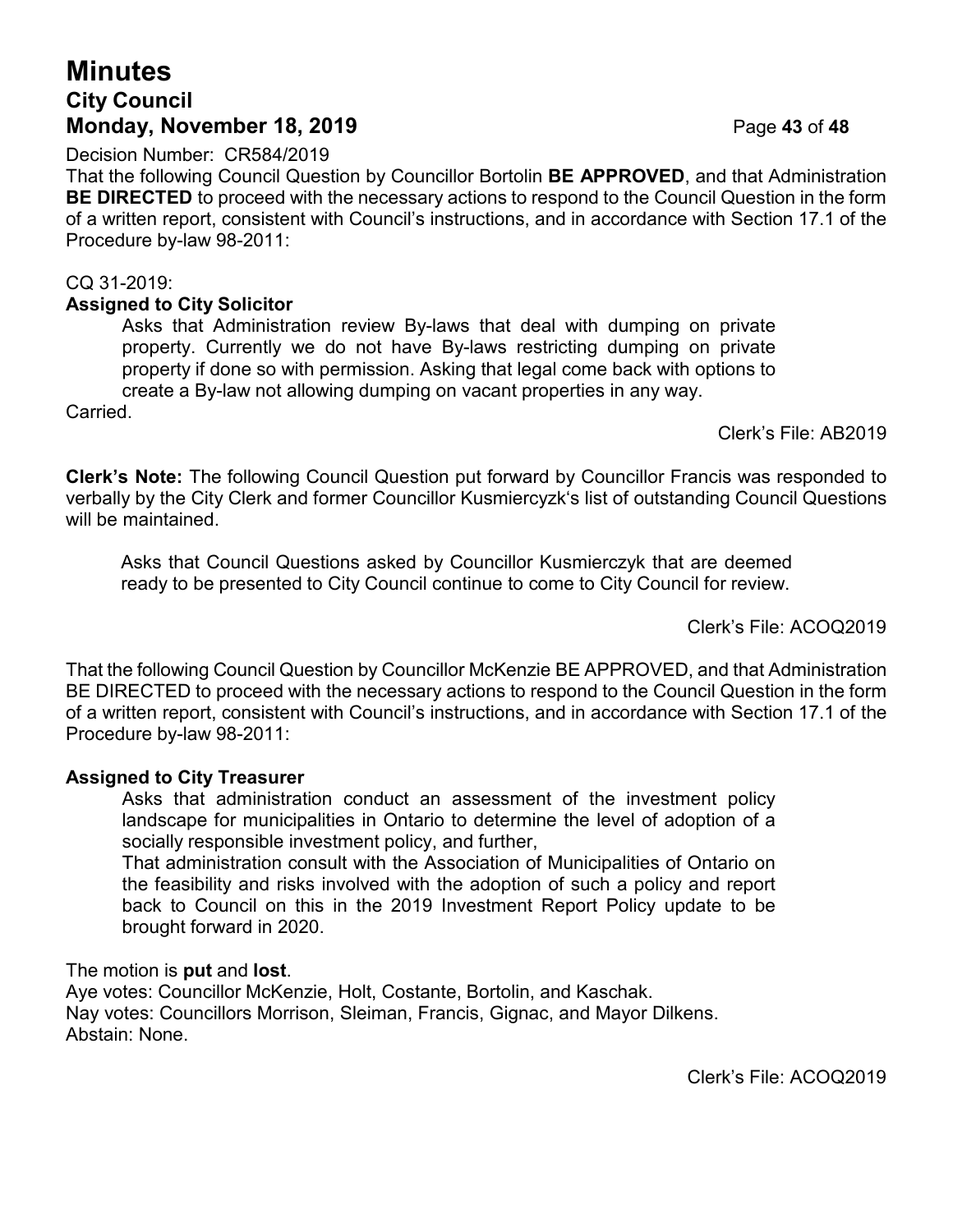# **Minutes City Council Monday, November 18, 2019** Page **44** of **48 21. ADJOURNMENT**

That this Council meeting stand adjourned until the next regular meeting of Council or at the call of the Mayor. Carried.

Accordingly, the meeting is adjourned at 8:45 o'clock p.m.

Mayor

**City Clerk**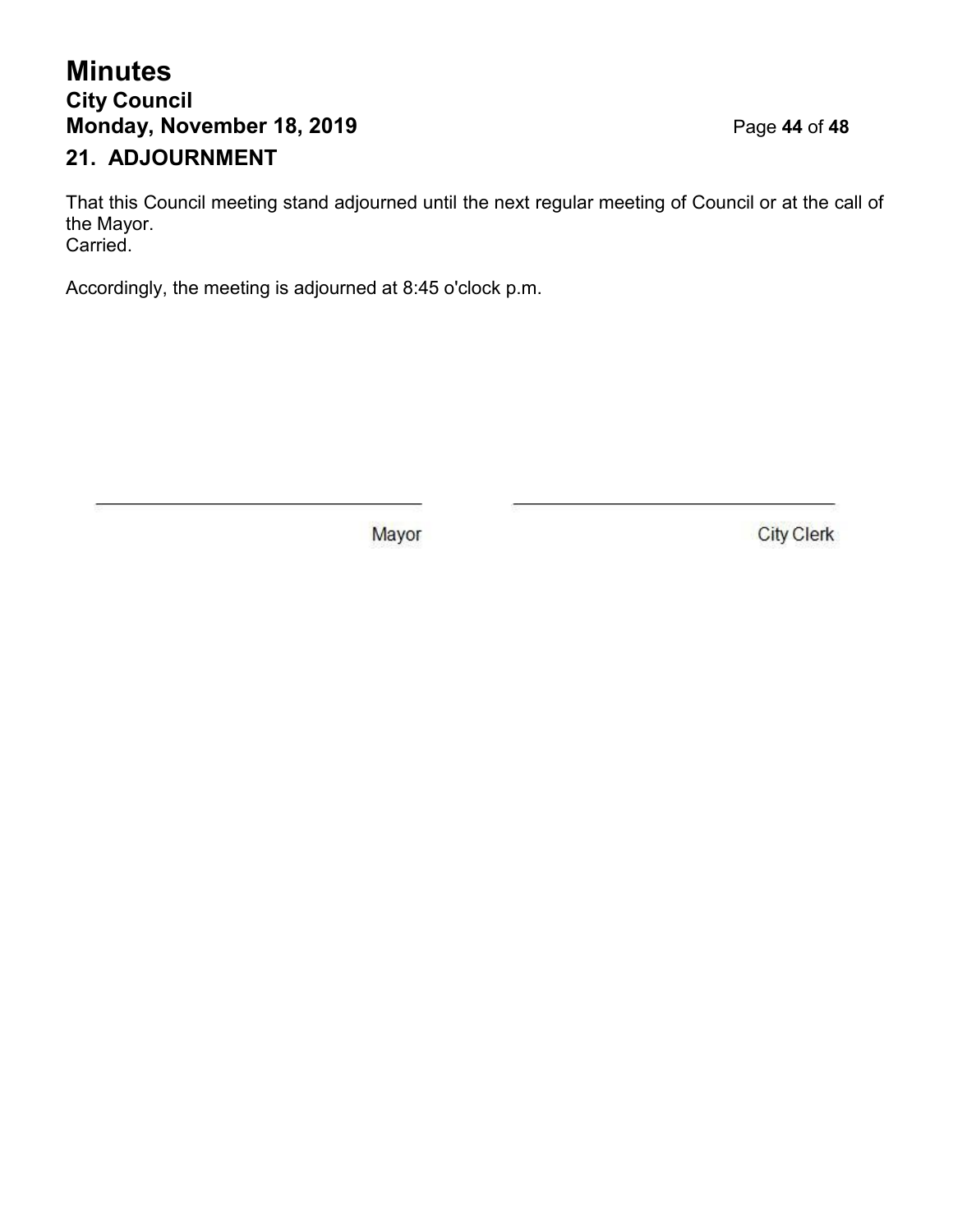# **Minutes City Council Monday, November 18, 2019 Page 45 of 48**

Adopted by Council at its meeting held November 18, 2019 (CR581/2019) VC/bm

#### **SPECIAL MEETING OF COUNCIL – IN CAMERA November 18, 2019**

#### **Meeting called to order at: 4:00 p.m.**

#### **Members in Attendance:**

Mayor D. Dilkens Councillor F. Francis Councillor F. Costante Councillor C. Holt Councillor R. Bortolin Councillor G. Kaschak Councillor J. Gignac Councillor K. McKenzie Councillor J. Morrison Councillor E. Sleiman

#### **Also in attendance:**

O. Colucci, Chief Administrative Officer

J. Payne, Community Development and Health Commissioner and

Corporate Leader Social Development, Health, Recreation and Culture M. Winterton, City Engineer and Corporate Leader Environmental Protection and **Transportation** 

V. Critchley, City Clerk/Licence Commissioner and Corporate Leader Public Engagement and Human Resources

J. Mancina, Chief Financial Officer/City Treasurer and Corporate Leader Finance and Technology

S. Askin Hager, City Solicitor and Corporate Leader Economic Development and Public Safety

V. Vendrasco, Deputy City Solicitor

J. Wilson, Corporate Leader, Parks, Facilities, Recreation and Culture

D. Wright, Lease Administrator (Items 4 and 5)

F. Scarfone, Manager of Real Estate Services (Items 2, 3, 4, 5 and 6)

- J. Guthrie, Deputy Treasurer Taxation & Financial Projects (Items 4, 5 and 7)
- D. Paladino, Deputy City Solicitor, Purchasing, Risk Management & POA (Item 3)
- T. Hunt, City Planner (Items 4 and 5)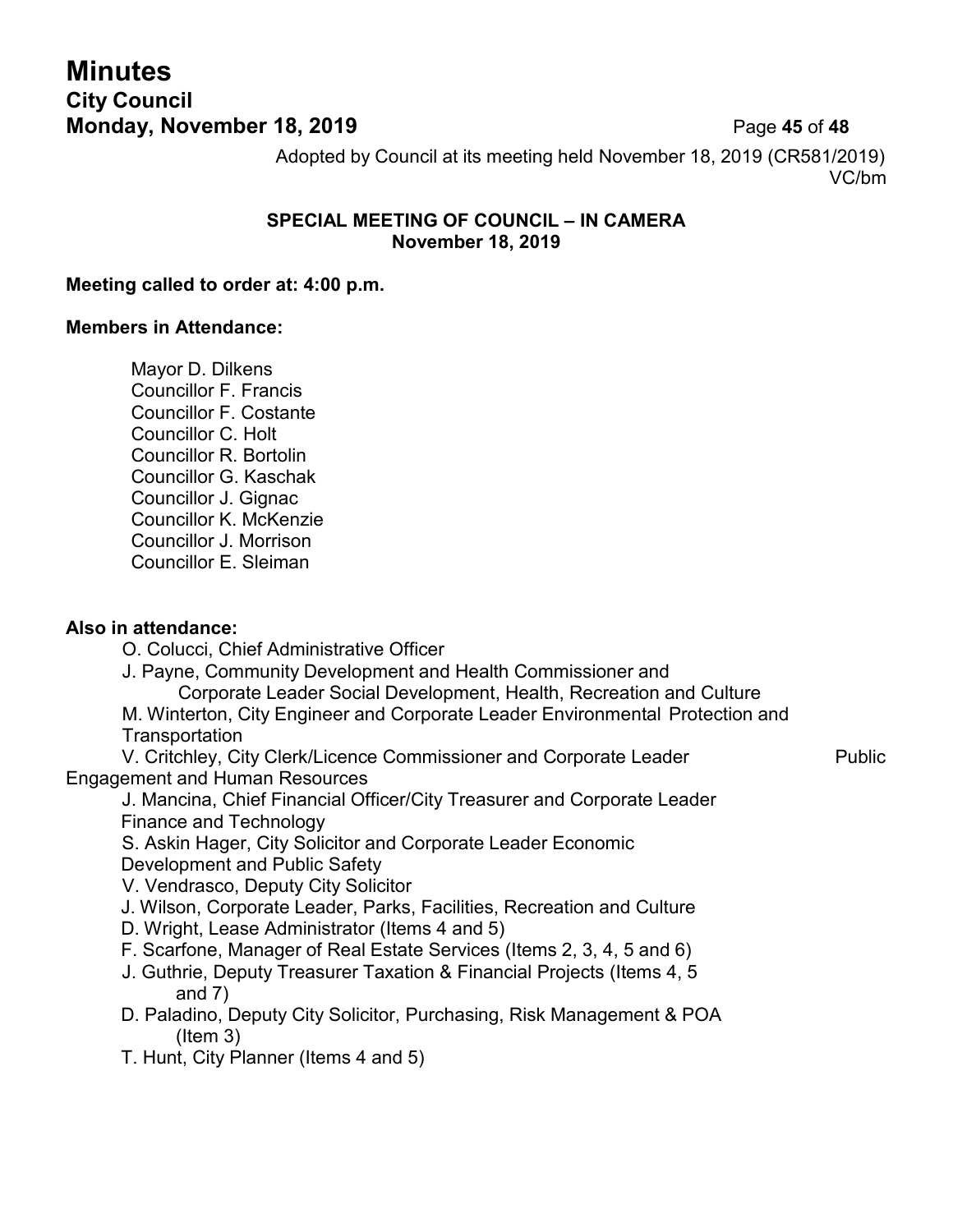# **Minutes City Council Monday, November 18, 2019** Page **46** of **48**

D. Cercone, Executive Director of Housing (Items 4 and 5)

N. Robertson, Manager Urban Design/Deputy City Planner (Items 4 and 5)

A. Vucinic, Purchasing Manager (Items 4 and 5)

**Verbal Motion is presented by Councillor McKenzie, seconded by Councillor Holt, to move in Camera for discussion of the following item(s):**

| <b>Item</b><br>No. | <b>Subject</b>                        | <b>Section - Pursuant</b><br>to Municipal Act,<br>2001, as amended |
|--------------------|---------------------------------------|--------------------------------------------------------------------|
| 1.                 | Property matter – sale of land        | 239 (2) (c)                                                        |
| 2.                 | Property matter – sale of land        | 239(2)(c)                                                          |
| 3.                 | Property matter - lease extension     | 239 (2) (c)                                                        |
| 4.                 | Property matter – disposition of land | 239(2)(c)                                                          |
| 5.                 | Property matter - disposition of land | 239(2)(c)                                                          |
| 6.                 | Property matter – sale of land        | 239 (2) (c)                                                        |
| 7.                 | Legal matter – settlement of appeal   | 239 (2) (e)                                                        |

**Motion Carried.**

#### **Declarations of Pecuniary Interest:**

Councillor Francis discloses an interest and abstains from voting on Item 5 as one of the proponents works in the same sector as the Councillor works in.

**Discussion on the items of business. (Items 1, 2, 3, 4, 5, 6 and 7)**

**Verbal Motion is presented by Councillor Sleiman, seconded by Councillor Kaschak, to move back into public session. Motion Carried.**

**Moved by Councillor McKenzie, seconded by Councillor Gignac,**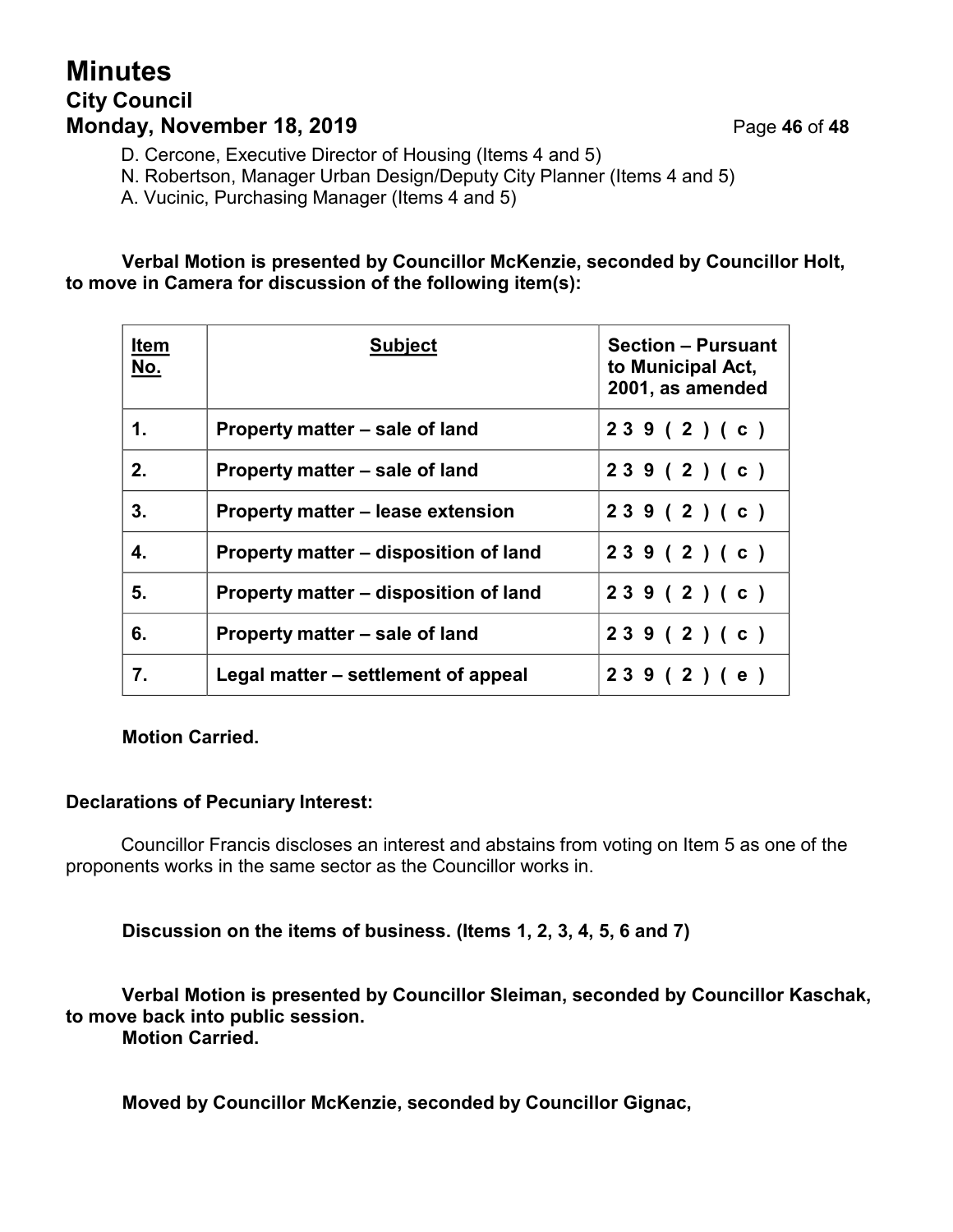# **Minutes**

# **City Council Monday, November 18, 2019** Page **47** of **48**

**THAT the Clerk BE DIRECTED to transmit the recommendation(s) contained in the report(s) discussed at the In-Camera Council Meeting held November 18, 2019 directly to Council for consideration at the next Regular Meeting.**

1. That the recommendation contained in the in-camera report from the Coordinator of Real Estate Services, Manager of Real Estate Services, City Solicitor and Corporate Leader Economic Development and Public Safety, City Engineer and Corporate Leader Environmental Protection and Transportation, and Chief Financial Officer/City Treasurer and Corporate Leader Finance and Technology respecting a property matter – sale of land **BE APPROVED**.

2. That the recommendation contained in the in-camera report from the Coordinator of Real Estate Services, Manager of Real Estate Services, City Solicitor and Corporate Leader Economic Development and Public Safety, and Chief Financial Officer/City Treasurer and Corporate Leader Finance and Technology respecting a property matter – sale of land **BE APPROVED**.

3. That the recommendation contained in the in-camera report from the Lease Administrator, Manager of Real Estate Services, City Solicitor and Corporate Leader Economic Development and Public Safety, and Chief Financial Officer/City Treasurer and Corporate Leader Finance and Technology respecting a property matter – lease extension **BE APPROVED**.

4. That the confidential report from the Lease Administrator, Manager of Real Estate Services, City Solicitor and Corporate Leader Economic Development and Public Safety, Corporate Leader, Parks, Facilities, Recreation and Culture, and Chief Financial Officer/City Treasurer and Corporate Leader Finance and Technology respecting a property matter –disposition of land **BE RECEIVED** and further that Administration **PROCEED** on the verbal direction of Council.

5. That the confidential report from the Lease Administrator, Manager of Real Estate Services, City Solicitor and Corporate Leader Economic Development and Public Safety, Corporate Leader, Parks, Facilities, Recreation and Culture, Community Development and Health Commissioner and Corporate Leader Social Development, Health, Recreation and Culture, and Chief Financial Officer/City Treasurer and Corporate Leader Finance and Technology respecting a property matter –disposition of land **BE RECEIVED** and further that Administration **PROCEED** on the verbal direction of Council.

6. That the recommendation contained in the in-camera report from the Manager of Real Estate Services, City Solicitor and Corporate Leader Economic Development and Public Safety, and Chief Financial Officer/City Treasurer and Corporate Leader Finance and Technology respecting a property matter – sale of land **BE APPROVED.**

7. That the recommendation contained in the in-camera report from the Deputy Treasurer Taxation and Financial Projects, and Chief Financial Officer/City Treasurer and Corporate Leader Finance and Technology respecting a legal matter – settlement of appeal **BE APPROVED**

#### **Motion Carried.**